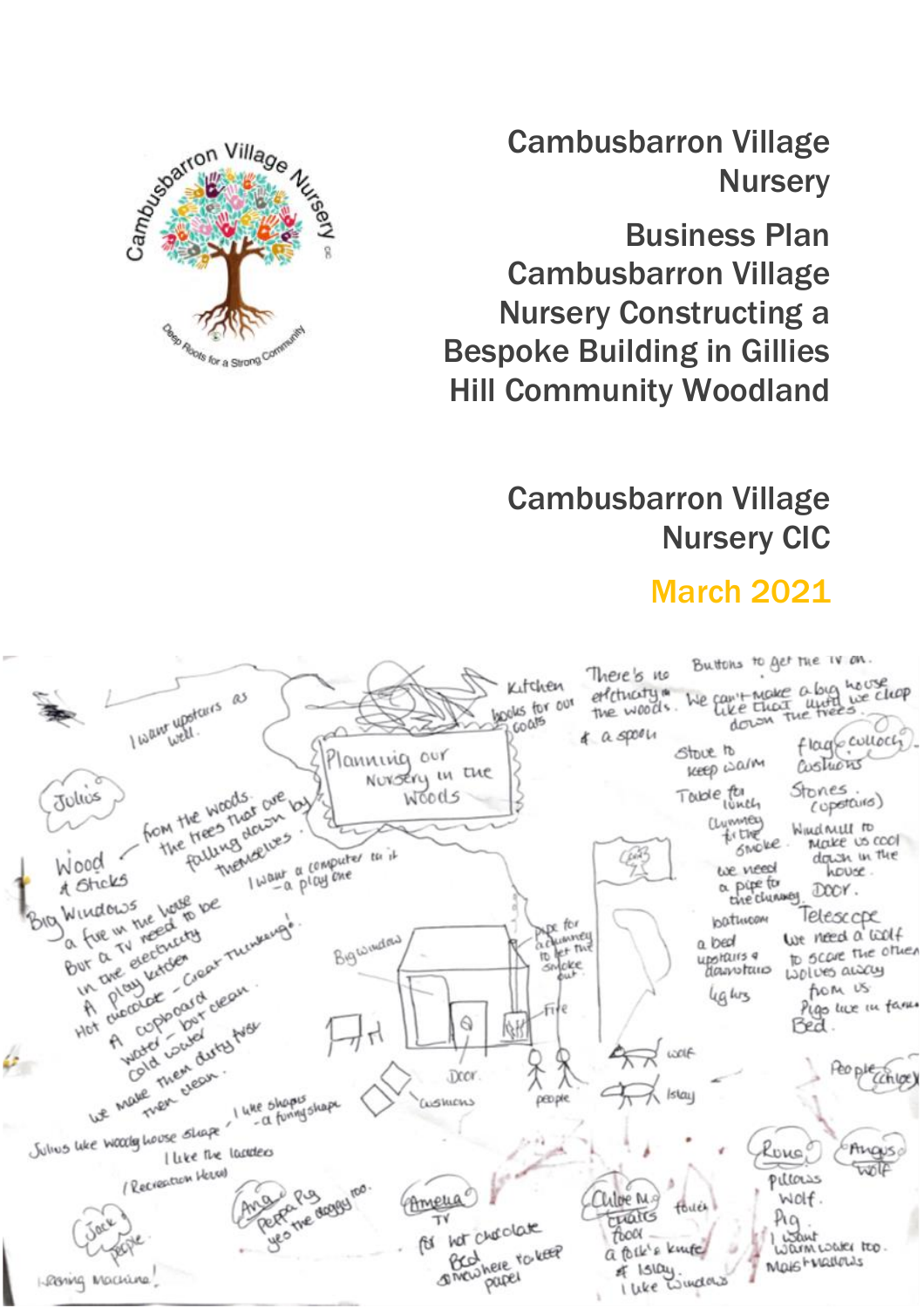# Contents

| 3.6 Beneficiaries, Benefits and Outcomes 18                                                                                                                 |  |
|-------------------------------------------------------------------------------------------------------------------------------------------------------------|--|
| 4. Governance and Operational Management  20                                                                                                                |  |
| 5. Finance: Costs, Funding and Sustainability 24<br>5.1 A Financially Sustainable Social Enterprise 24<br>5.5 Income Generation and Financial Viability  26 |  |
|                                                                                                                                                             |  |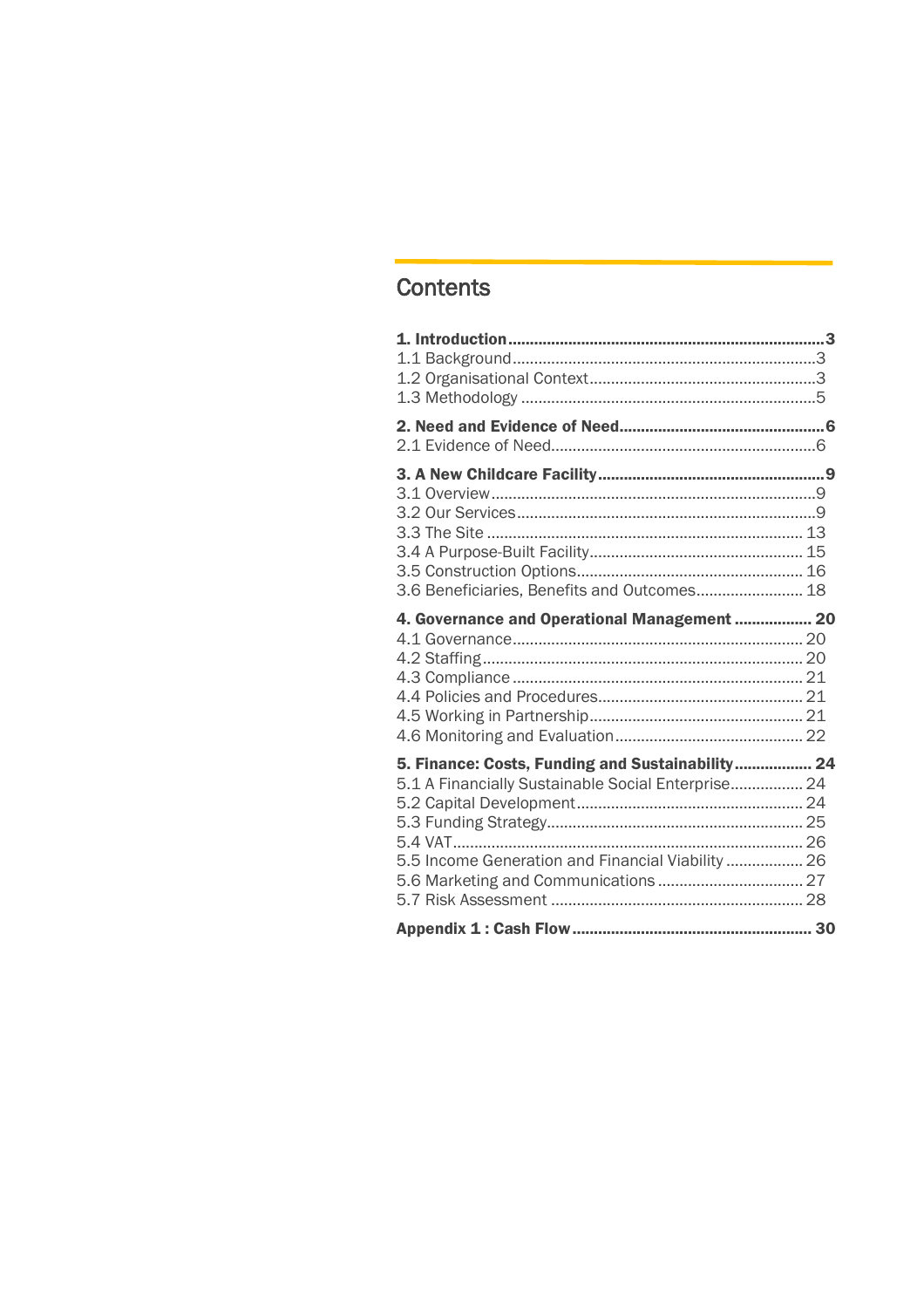# <span id="page-2-0"></span>1. Introduction

# <span id="page-2-1"></span>1.1 Background

The Scottish Government are expanding the current entitlement for funded early learning and childcare (ELC) hours for all children aged between three and four years and eligible two year olds by August 2021. Current ELC provision is already at capacity, and CVN is keen to prepare for the increase in demand. As a fully funded provider of ELC within Stirling Council, CVN began delivering increased entitlement in August 2019. Prior to this the nursery was delivering three hour sessions on weekday mornings, which has now doubled to six hour sessions.

In 2019, Cambusbarron Community Development Trust (CCDT) purchased 64 hectares of Polmaise Wood including the Gillies Hill Community Woodland (GHCW) area, giving the community an active role in protecting, managing and developing the Hill. CCDT has among its constitutional aims to advance the education of the community about its environment, to manage community land for the benefit of the community and to advance community development within the community.

Cambusbarron Village Nursery CIC (CVN) is a community interest company formed in 2019 to provide high quality early learning experiences for children between age 2 ½ and starting school. Cambusbarron Village Nursery is built upon the strong foundations laid by Cambusbarron Playgroup, a service which served the community of Cambusbarron and the surrounding areas for some 50 years.

This business plan sets out CVNs plan to relocate their service from its existing location in Cambusbarron Community Centre to a bespoke new building in Gillies Hill Community Woodland. CVN does not aim to develop an "outdoor nursery" per se, rather to develop a provision in the woodland where there is regular and sustained access to the natural environment supported by a high quality indoor facilities. The indoor space will meet statutory guidance for ELC services and will maximise positive experiences and outcomes for children and families. The rich learning experiences provided by the woodland setting will be complemented by a warm, secure and homely indoor environment which will provide respite from adverse weather conditions, storage, toilet and kitchen facilities as well as a meeting place for children and families. The building will also be suitable for use by other community groups thus meeting the needs of the wider community. CVN currently operates from Stirling Council owned Cambusbarron Community Centre as its main base, renting the activity room and utilising the paved area at the front of the centre for outdoor activity. It has become apparent that the current nursery location in the Community Centre is unsuitable for meeting the regulations for early learning and childcare services and developing the service in line with need in the community and surrounding area. One of the primary limitations of the use of this building for the nursery is the lack of free flow access from indoor to outdoor areas, which limits the children's freedom in choice in where to play.

A 60% rent increase at the current premises, which will adversely impact on sustainability, has added extra incentive to establish the woodland based nursery.

# <span id="page-2-2"></span>1.2 Organisational Context

CVN provides high quality early learning and childcare (ELC) to children aged from 2½ to 5 in the village of Cambusbarron and the surrounding areas. CVN operates in partnership with Stirling Council to offer fully funded places to eligible children. Additional hours are also provided for younger children on a fee paying basis. CVN is currently registered for a maximum of 16 children at each session.

CVN's overall mission is to provide a community focussed service which meets the needs of local children, their families and the community. CVN is a Community Interest Company (CIC) and

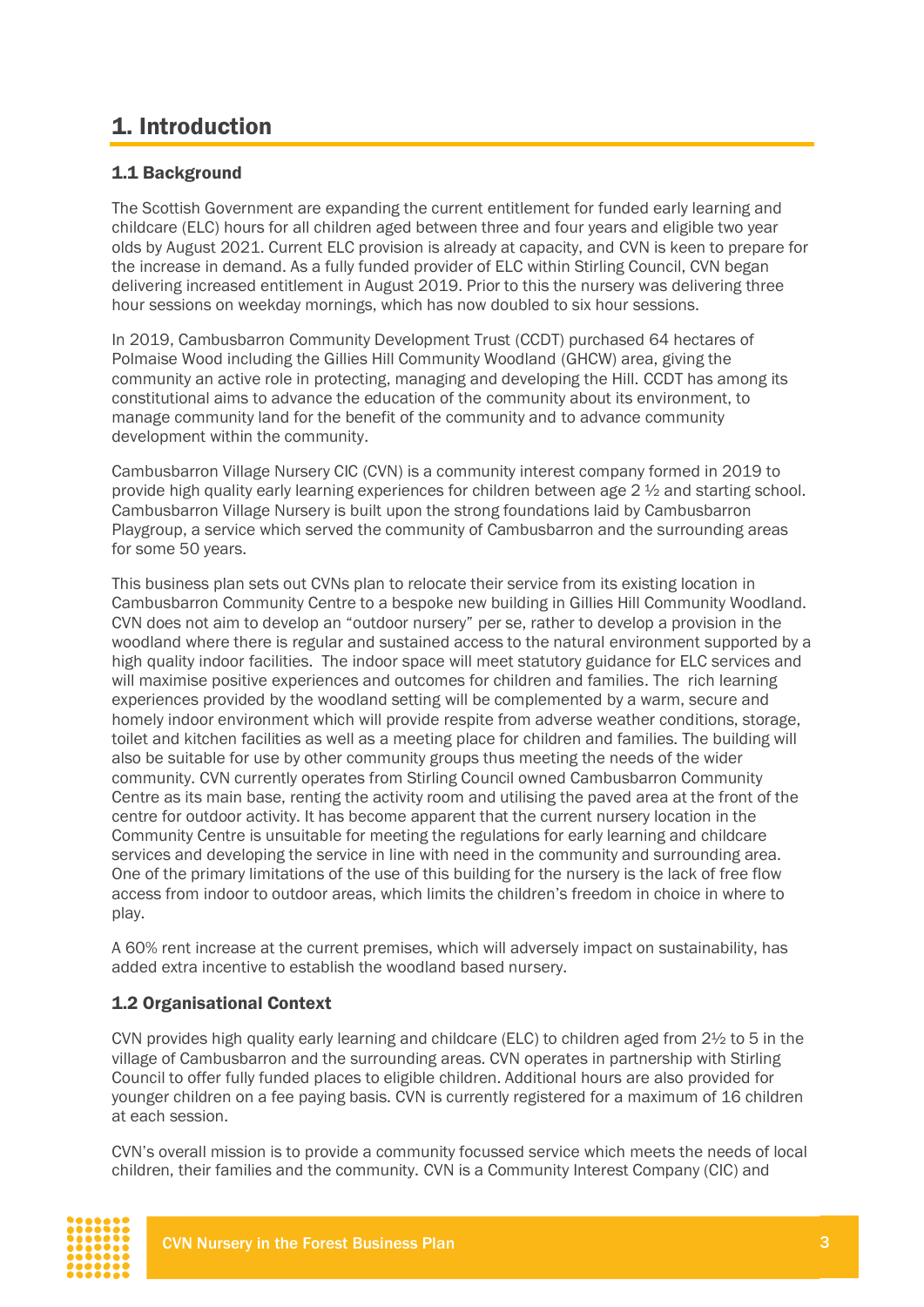reinvests any surplus or positives back into meeting its social aims and objectives which are as follows. To,

- 1. provide a safe, inclusive and nurturing environment where all children can develop confidence, take risks, learn from their mistakes, make informed decisions and develop a "can do" attitude.
- 2. encourage and celebrate creativity, curiosity and a life-long love of learning.
- 3. develop skills for the future by providing opportunities for children to engage in high quality, motivating, challenging and purposeful learning experiences across a broad curriculum.
- 4. work in partnership with parents and the local community to ensure that children are supported to achieve their full potential, be fit and healthy, have high aspirations and recognise the positive contribution they can make to society
- 5. provide high quality, accessible, flexible and affordable service for parents
- 6. be a community focussed service
- 7. facilitate parental employment and/or education
- 8. promote the benefits of outdoor play and learning particularly in the natural environment
- 9. promote learning for sustainability
- 10. provide outdoor play and learning opportunities to economically and educationally disadvantaged children and adults
- 11. provide training opportunities for fellow professionals
- 12. be a fair ethical and supportive employer

Mission : To provide a community focussed service which meets the needs of our children, their families and our community.

Values

- We will build strong, supportive and respectful relationships
- with our children, families and wider community
- We will provide a challenging, engaging and inspiring
- learning environment
- We will promote inclusion and respect diversity
- We will encourage and promote learning for sustainability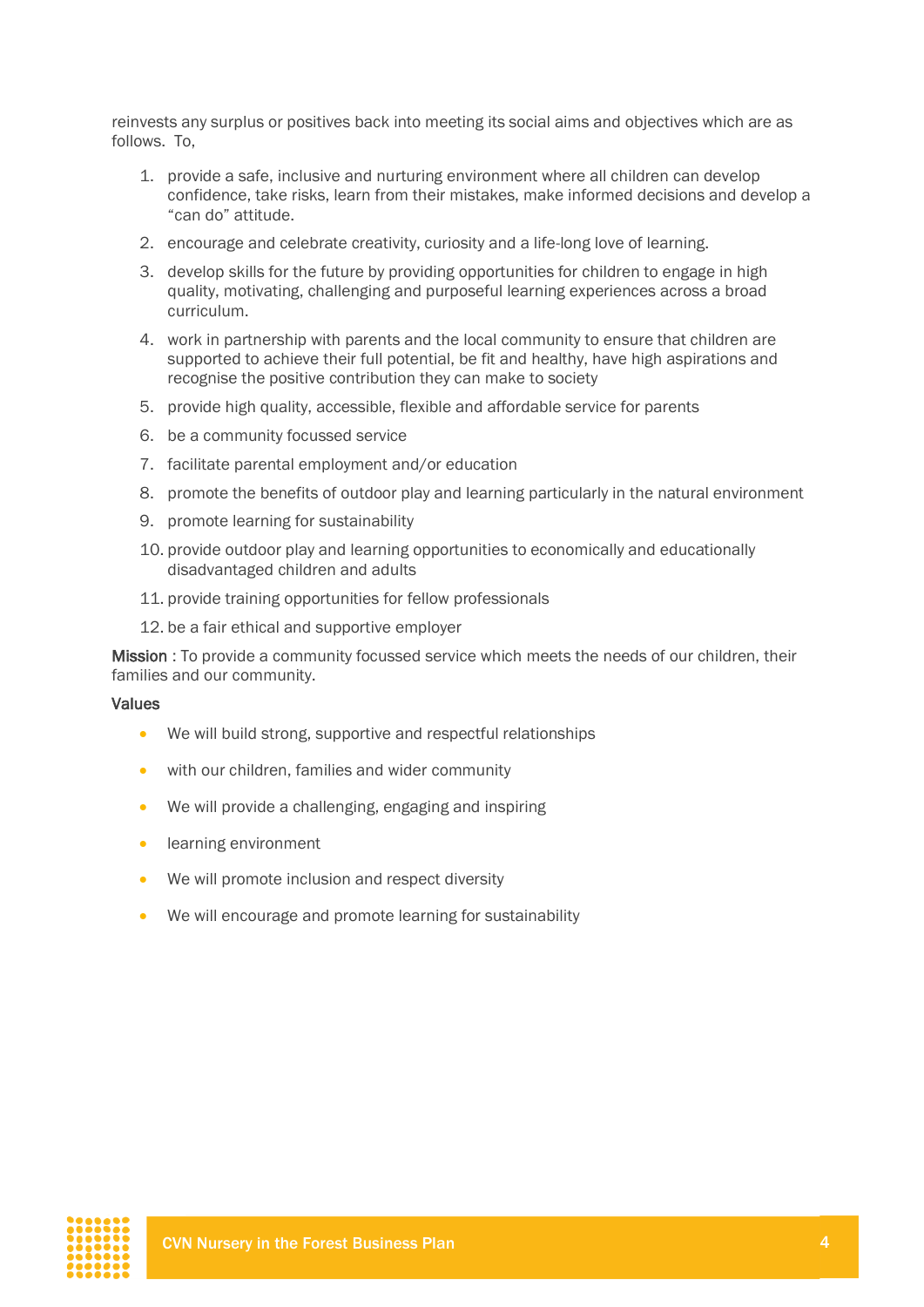# <span id="page-4-0"></span>1.3 Methodology

| <b>Inception meeting</b>                      | Due to the research being delivered during the covid-19 pandemic,<br>lockdown restrictions meant that the inception meeting had to take place<br>remotely with the CEO of the Village Nursery. A clearly articulated<br>document was shared which clarified the motivation for this concept.                                            |
|-----------------------------------------------|-----------------------------------------------------------------------------------------------------------------------------------------------------------------------------------------------------------------------------------------------------------------------------------------------------------------------------------------|
| <b>Demographic and</b><br><b>Policy Study</b> | Study of key demographic trends in the local area using Community<br>Insight, a software package that collects data from over 30 databases<br>and a range of other sources.                                                                                                                                                             |
|                                               | Analysis of key national and regional policies to show strategic fit with<br>Scottish Government, and Stirling Council priorities.                                                                                                                                                                                                      |
| <b>Market Research</b>                        | Market research to establish the demand for an outdoor early learning<br>and childcare service.                                                                                                                                                                                                                                         |
| <b>Survey</b>                                 | A local survey aimed at families with young children was distributed<br>online only due to the pandemic (using SurveyMonkey). This was<br>circulated by CVN, through parent networks and on the Cambusbarron<br>Community Council Facebook page. A total of 56 family responses were<br>received which is a good representative sample. |
| <b>Stakeholder</b><br><b>interviews</b>       | In-depth interviews carried out by phone with local and external<br>stakeholders from the following organisations;                                                                                                                                                                                                                      |
|                                               | Stirling Council, Inspire Scotland, Cambusbarron Community<br>Development Trust, Cambusbarron Community Council                                                                                                                                                                                                                         |
| <b>Parent interviews</b>                      | 1-1 telephone interviews conducted with four families who have used the<br>CVN service to identify qualitative input to the concept and future vision.                                                                                                                                                                                  |
| <b>Technical</b><br><b>Appraisal</b>          | We worked in close partnership with a technical consultant who has a<br>particular interest in carbon neutral construction.                                                                                                                                                                                                             |
|                                               | Site visit by building consultant to assess the practicality of constructing<br>a bespoke building in the woodland and to make recommendations on<br>the most practical and cost effective way to develop and take the project<br>to completion.                                                                                        |
|                                               | Further thinking was undertaken on how to ensure the woodland building<br>could be safely powered off grid.                                                                                                                                                                                                                             |
| <b>Research report</b><br>and options         | Research report produced for discussion with CVN staff and way forward<br>agreed                                                                                                                                                                                                                                                        |
| <b>Further Technical</b><br><b>Work</b>       | The technical advisor supported the CVN with additional thinking on on-<br>and off-grid power solutions                                                                                                                                                                                                                                 |
| <b>Business Plan</b>                          | This business plan was developed to indicate the way forward to secure<br>the nursery in the forest.                                                                                                                                                                                                                                    |

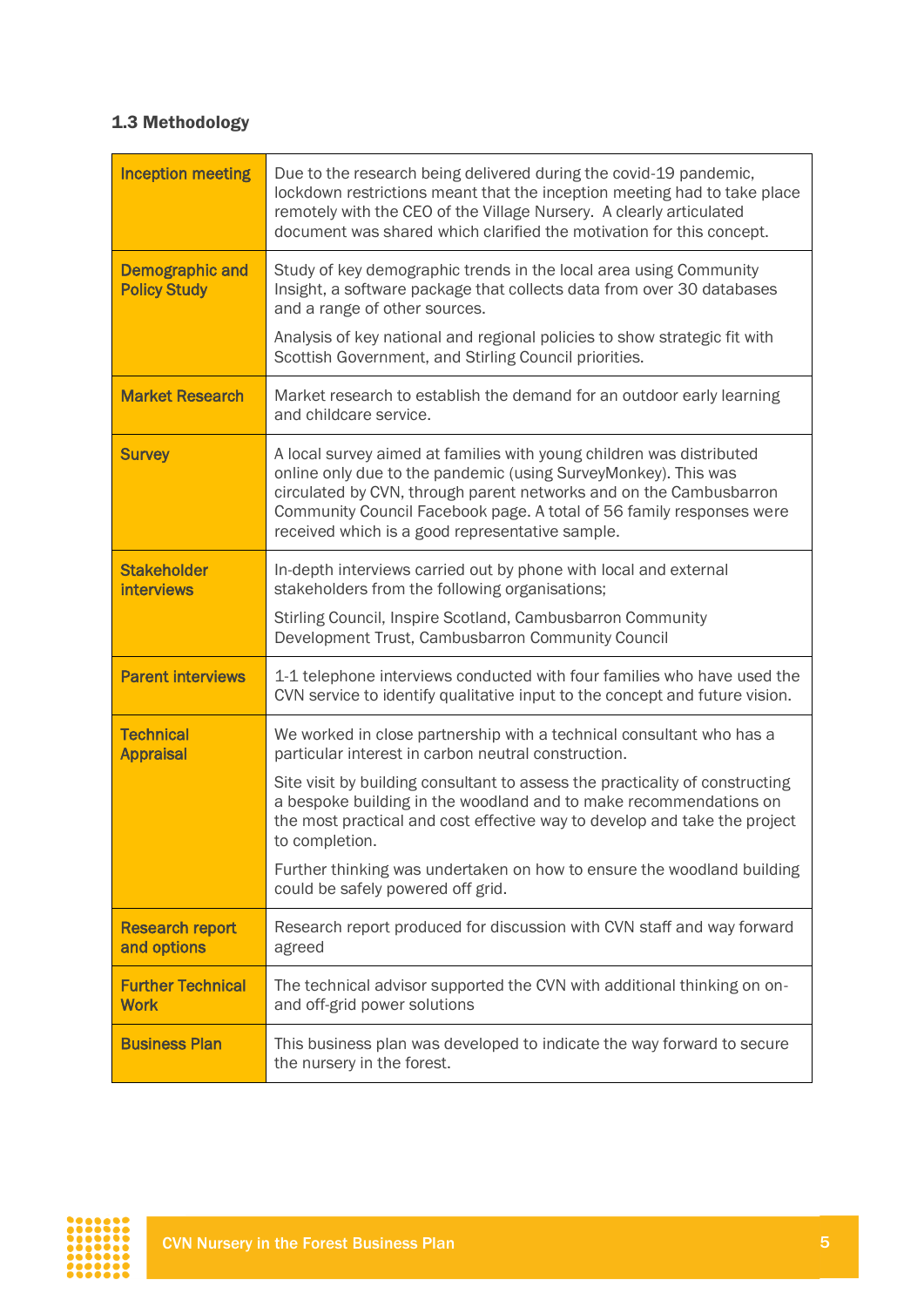# <span id="page-5-0"></span>2. Need and Evidence of Need

# <span id="page-5-1"></span>2.1 Evidence of Need

## *Demand for ELC Services*

- 1. Demographics and statistics show a rapidly growing population, thereby increasing the demand for ELC services. CVN is currently registered to provide a service to 16 children Relocating to a new building in the woodland will at enable CVN to grow this number.
- 2. CVN has been delivering regular woodland play sessions since April 2018. These have been an overwhelming success with parents reporting that children have grown in confidence, independence, physical stamina as well as having an increased awareness and understanding of the natural environment. These sessions are now a keystone of CVN's service.
- 3. Stirling Council began rolling out the expansion of ELC from 600 to 1400 hours in 2017. This has had a significant impact on local ELC providers and the services they offer. CVN began to deliver the increased entitlement in August 2019. Where the service previously was open for 3 hour 10 min sessions every weekday morning it now is open from 0845 and 1515 providing 6 hour sessions. Initial parent consultation indicated that, because of the longer sessions, Woodland Play was now more challenging for younger children . This was one of the drivers behind seeking a physical base located in the woodland.
- 4. Feedback from the Early Years Officer at Stirling Council indicated that the vast majority of ELC providers in the Stirling Council area are at full capacity.
- 5. There are no other outdoor or forest ELC providers in the learning community. Inspire Scotland are currently in the planning stages of setting up an outdoor nursery in the nearby Bannockburn learning community (Bannockburn House) however it is likely that CVN will continue to attract families from the village and surrounding areas who want their children to attend a local 'village' based nursery. Discussions with Inspire Scotland suggest that their new outdoor service will further raise the profile of the benefits of outdoor play and learning and, rather than being seen as competition, will in fact be of mutual benefit.
- 6. Population growth in Stirling is accelerating faster than the national average with a projected 8% growth in children under the age of three years between 2017 and 2039, further increasing demand for childcare.
- 7. There is a large new housing development currently in progress, located close to the Gillies Hill Community Woodland area, as well as a new housing development within the village of Cambusbarron. It is likely that both developments will be popular with families and therefore will further increase demand for ELC services in the area. There is a further housing development planned by Barrat Homes at the Seven Sisters field which is likely to bring more housing
- 8. Blueprint 2020 says that parents should have choice. CVN is offering something different.

## *Support for the Project*

- 9. There is a strong interest and enthusiasm amongst families for the further development of woodland play and learning. 100% of families with pre-school children said they would send them to the nursery *all year round*, including during school holidays and weekends. This strongly indicates that having a base within the woodland mitigates previous concern around being outdoors all day in adverse weather conditions.
- 10. Testimonials left in survey responses and 1-1 conversations with parents revealed the numerous benefits learning in an outdoor setting has for their children. Parents felt that their children's confidence and independence had grown from spending time outdoors in

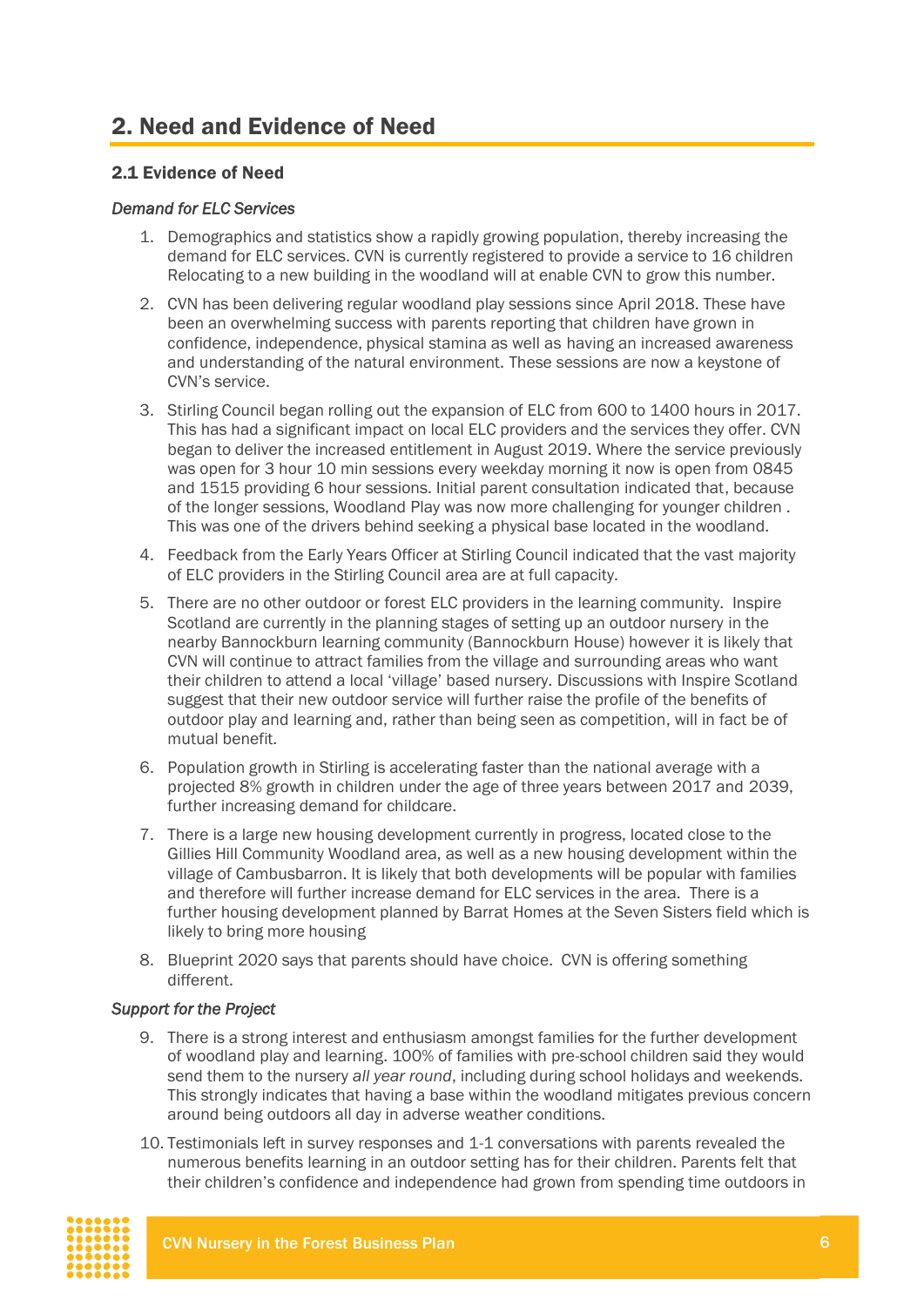a low-tech environment. Children were much more environmentally aware and appreciative of nature.

- 11. Parents and families felt that one of the major selling points of the nursery is its *village*  focus, giving the children the opportunity to experience a strong sense of community and 'village way of life'. The new nursery building has the potential to become an important community asset, connecting children to their local community and retaining the village feel that is valued by families using the service. Therefore, it is important to find ways that the building and surrounding woodland can be used for people of all ages to enjoy the woodland together, for example through learning events.
- 12. One of the main concerns related to the relocation to a permanent woodland nursery was security.
- 13. Logistics and access were also common concerns among parents; particularly being able to access the premises by car. One parent also expressed concern that with the woodland nursery being further away from the primary school, similar drop off times could be a challenge moving forwards. CVN already works flexibly with parents providing staggered drop off and pick up times, increased flexibility can be built into the business plan.

#### *Accessibility*

- 14. Stirling Council Planning Department have advised that there should be accessible walking options to the new nursery site, reducing the dependency on car travel. The planning permission submission should demonstrate measures taken to reduce car travel to reach the site.
- 15. The forest access road is connected to Polmaise Road which parents felt is unsuitable for walking due to its frequent use by quarry traffic and lack of pedestrian footpath. In fact this is likely to be the least popular pedestrian access route with more direct routes within the woodland available. CCDT has plans to upgrade some of the main paths within the woodland, the path connecting the school to the nursery site (Linda's Path) being one of them The technical appraisal indicates that location also offers good pedestrian access from the nearest housing areas in Cambusbarron into the woodland via an existing pathway network. A circular path in the plans for the Seven Sisters' field increases pedestrian access methods.
- 16. CCDT has plans to create community allotments inside the Walled Garden. In consequence there are already plans to up-grade the access track leading up to the proposed nursery site, providing good vehicular access. However, CCDT have also expressed a preference for limiting the amount of traffic going in and out of the woodland to a minimum. CVN are also keen to provide vehicle free access to encourage active travel
- 17. It is understood that the CCDT will be improving the service road and this will facilitate construction work access. For construction access, it would only be required to bring the road up to "forestry road" standard with a compacted gravel surface. The upgraded road leading to the nursery will provide improved parking, disabled and emergency vehicle access.. .

#### *Additional Services*

18. Stirling Council consultation with parents indicates that there is a clear demand for earlier opening hours and later closing hours to help parents to meet work commitments. The majority of parents said they would prefer to use their childcare hours every week of the year as opposed to term time only and would rather use longer sessions and fewer days. This reflects the results of the survey and parent consultation which shows a strong interest in out of school and holiday activities.

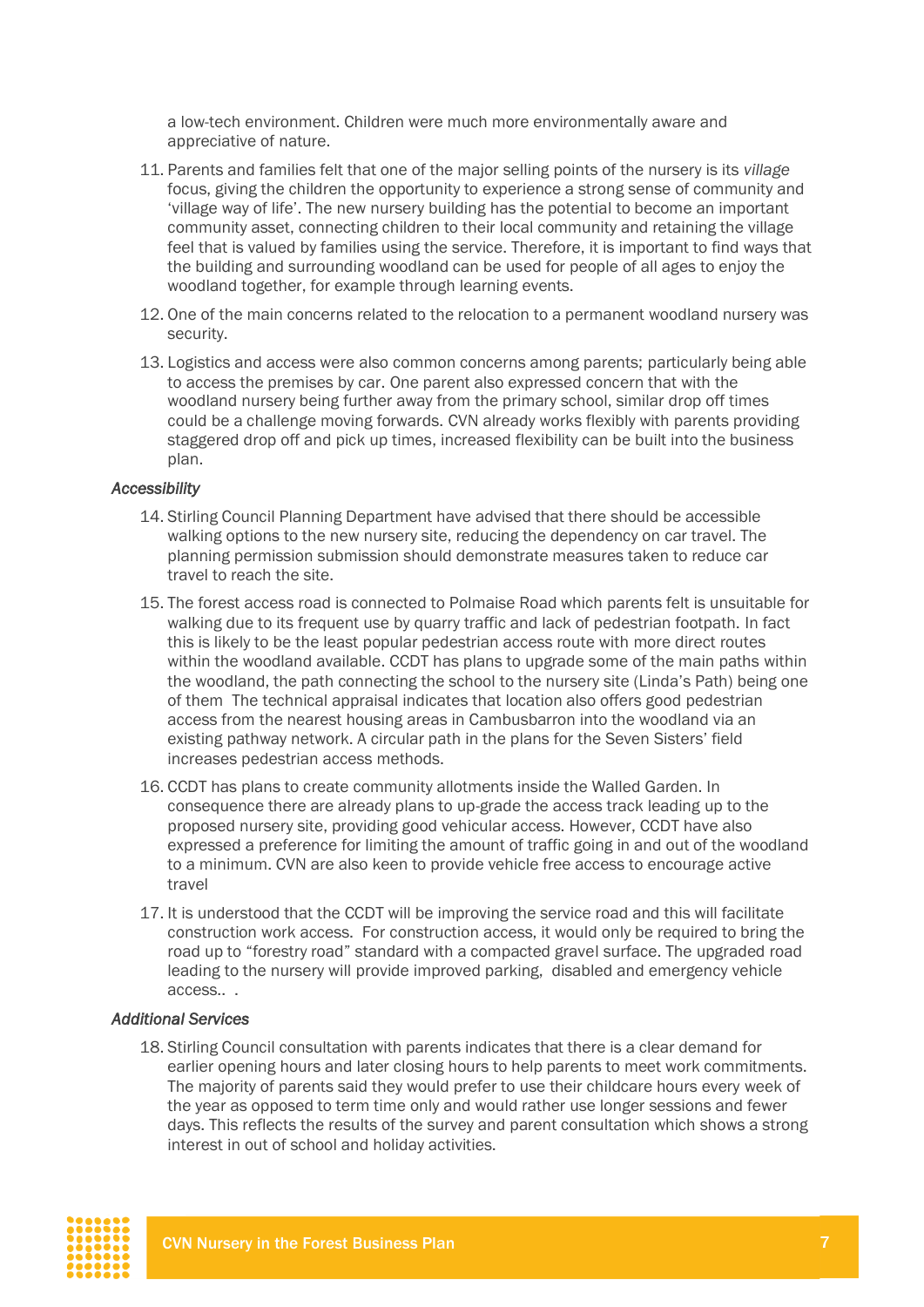- 19. Initial research conducted on behalf of CVN in December 2019 exploring income generating possibilities concluded that as there is already a breakfast club, afterschool club and summer school operating in the village. It was recommended that these additional activities be developed in partnership with existing providers to prevent displacement of existing services.
- 20. The survey indicates a strong interest in participating in learning events in the woodland. Partnership opportunities should be explored further with CCDT Forest Manager who has expressed an interest in facilitating learning opportunities for children in a forest setting.
- 21. There is promising potential to explore parent/child learning opportunities, as well as intergenerational activity in the forest, further supporting CCDT aims to use the forest as a learning resource and will encourage community members to use and enjoy the woodland. Increasing community engagement in the woodland is likely to have a number of positive ripple effects including an improved sense of community and promoting active citizenship and volunteering in the woodland.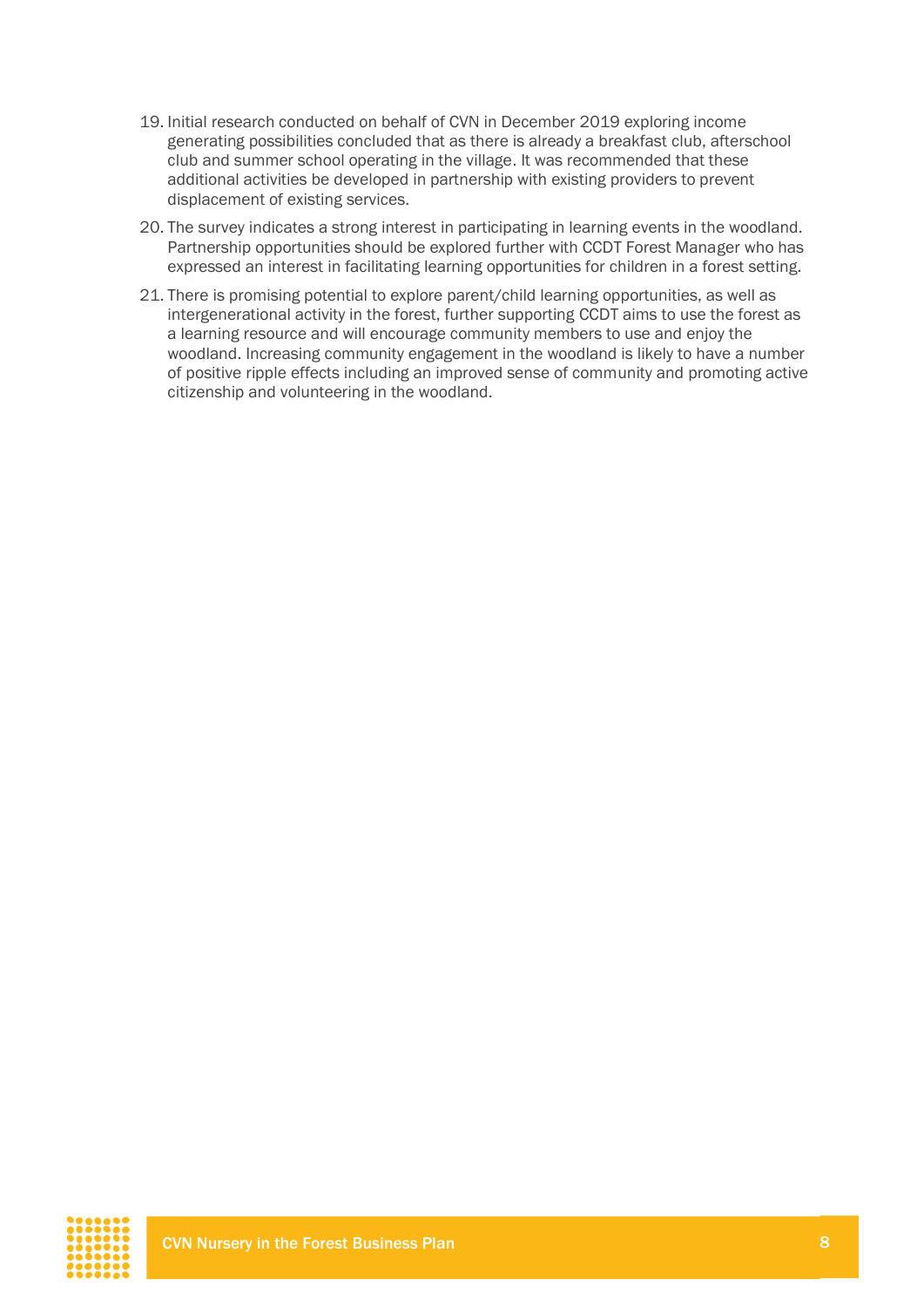# <span id="page-8-0"></span>3. A New Childcare Facility

# <span id="page-8-1"></span>3.1 Overview

Cambusbarron Village Nursery will develop a purpose built childcare facility in Gillies Hill Community Woodland with a strong outdoor focus, serving children of a range of ages. Following the presentation of the research report, representative of board and staff indicated that their preferred model was to develop a stand-alone bespoke facility.

Many of the services outlined below are already being delivered in the current space but will be more effective on the new woodland site.

## <span id="page-8-2"></span>3.2 Our Services

#### Core Nursery Service

CVN will continue to provide high quality early learning and childcare (ELC) but from a new woodland based nursery setting. The focus will be to continue to support children aged from 2½ to 5 in the village of Cambusbarron and the surrounding areas. CVN operates in partnership with Stirling Council to offer fully funded places to eligible children. Additional hours are also provided for younger children on a fee paying basis. CVN is currently registered for a maximum of 16 children at each session.

As this business plan and the site design evolves, discussion will continue about whether increasing these numbers is viable or attractive.

CVN's overall mission is to provide a community focussed, woodland based service which meets the needs of local children, their families and the community. CVN will provide a safe, inclusive and nurturing environment in a natural setting where all children can develop confidence, take risks, learn from their mistakes, make informed decisions and develop a "can do" attitude.

We are investing in the children and families for the long term. Our work and approach;

#### *Additional Services*

#### **Introduction**

All additional services outwith core nursery provision, including out of school care, will be developed with careful consideration not to displace local childminding and the after-school club that already exists within the community. While there is an appetite for increased out of school care and holiday club options for primary age children, services will be developed alongside existing providers within the community.

#### After school Initiatives

CVN already has a strong outdoor learning ethos and run regular (twice weekly) sessions in the local woodland. The woodland play sessions are located in the community owned Gillies Hill Woodland, an ancient woodland situated on the outskirts of the village.

Sessions will be provided Monday to Friday, 3.30pm till 6pm

#### Woodland Holiday Clubs

CVN will offer woodland based holiday clubs for school aged children. This will be principally at Easter and in the Summer and October offering a blended services of in-door and out-door activity.

Depending on the ability of the participants, examples of woodland activities include ;

- Woodland management and nature exploration
- Building dens and other structures



CVN Nursery in the Forest Business Plan 9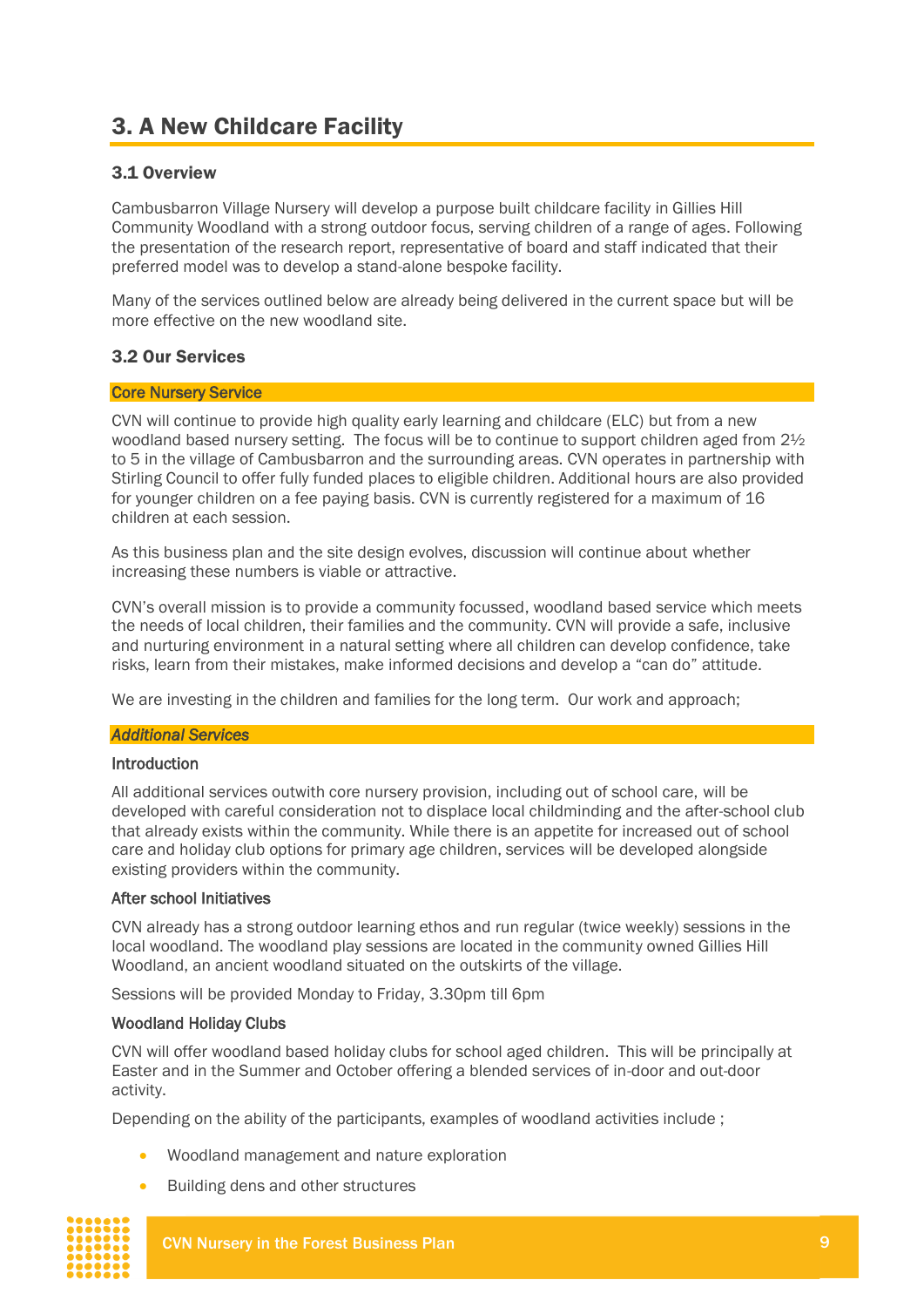- Fires and cooking
- Games and invitations for imaginative play
- Natural crafts
- Using tools, such as knives and saws
- Scavenger hunts and adventure
- Seasonal celebrations

#### Family Learning Events

A series of learning events will be delivered to the local community, with a focus on children and families. The programme will develop over time and change each year with new services added to attract both new and repeat bookings. This will include;

- Bat Walks
- Foraging trips with woodland cooking
- Biodiversity learning events

There is a potential to develop activities alongside CCDT for parents and children and the wider community to learn together. There is also potential to use the woodland learning events to facilitate inter-generational work and connect children to their local community, establishing the facility as an important community asset. CVN will work with CCDT and older people's services to incorporate intergenerational activity into the woodland management programme.

#### Volunteer Woodland Management and Maintenance

Led by specialists, CVN plans to undertake a range of active learning events about woodland management in partnership with CCDT. This can include clearing invasive species, path clearing and repair and creating shared outside spaces. This is not major works, but gentle and simple input to the woodland. This will increase skills while building a sense of community ownership.

Bringing children and older people together around a shared project will bring benefits to both groups and will strengthen social networks and promote a spirit of community participation.

#### **Hire of Space**

The space will be constructed (e.g. storage on rollers)???? so that it can be booked by external groups who want a simple base with water, toilets and a space to rest, with access to the outdoors. This could be for youth groups, orienteers, cycling and walking groups, groups interested in environmental studies.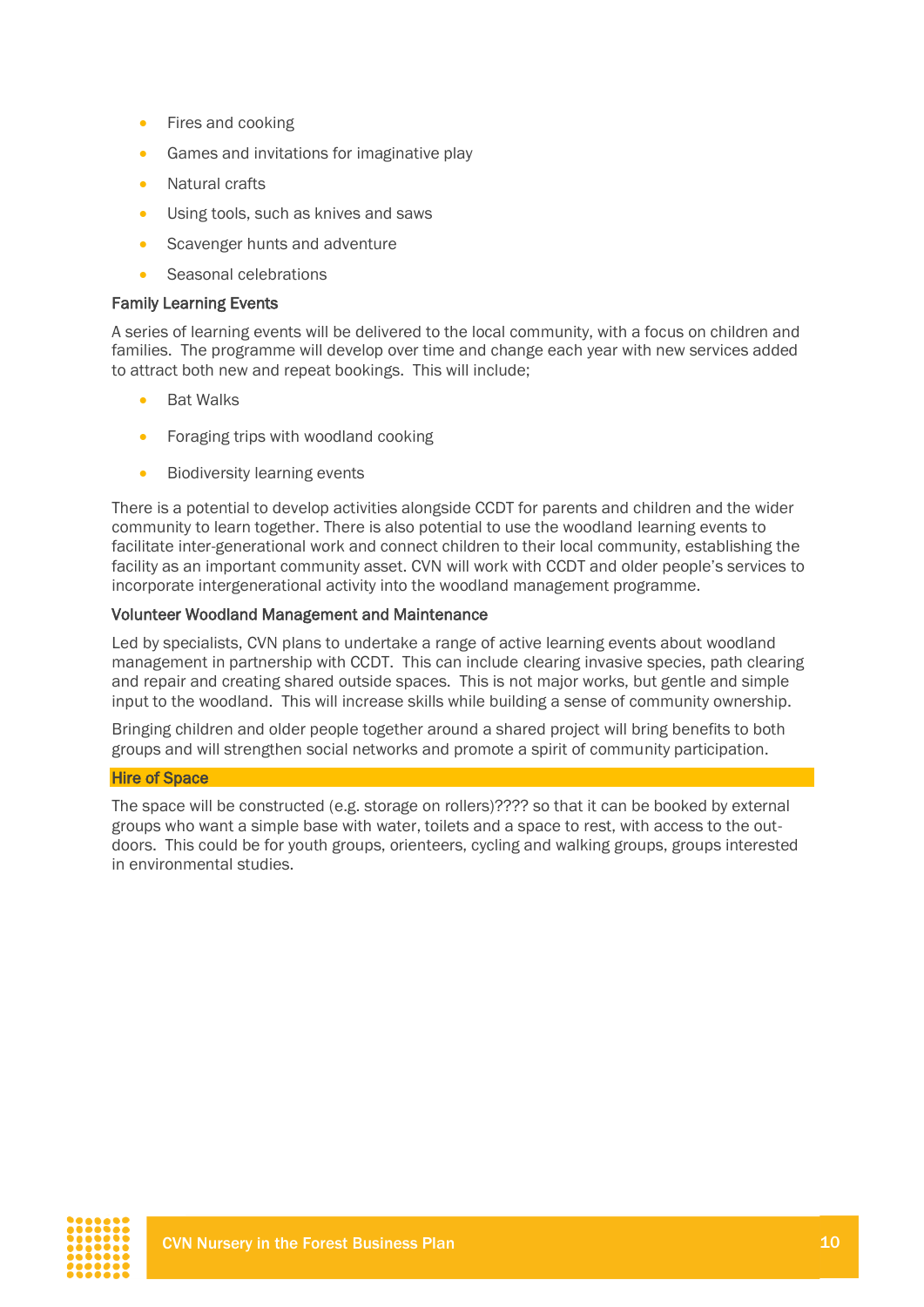### **Summary Table**

The following table outlines the services CVN plans to offer. The woodland nursery has four distinct services, appropriate for different age groups of children.

|                                                 | <b>Woodland Nursery</b>                                                                                                                                                                                                                                                                      | <b>After School Care</b>                                                 | <b>Holiday Clubs</b>                                                                                                                                                         | <b>Wider Events</b>                                     |
|-------------------------------------------------|----------------------------------------------------------------------------------------------------------------------------------------------------------------------------------------------------------------------------------------------------------------------------------------------|--------------------------------------------------------------------------|------------------------------------------------------------------------------------------------------------------------------------------------------------------------------|---------------------------------------------------------|
| What?                                           | Full time nursery<br>care for young<br>children from 2 1/2 to<br>5.<br>Early Learning with<br>outdoors focus.<br>Nursery will employ a<br>forest kindergarten<br>ethos with children<br>learning outdoors<br>most of the time with<br>complementary<br>indoor sessions and<br>an indoor base | After school care for<br>children attending<br>local Primary Schools     | Holiday Clubs (see<br>above)                                                                                                                                                 | Learning events,<br>woodland events<br>and volunteering |
| For what<br>ages                                | 3-5 via funded<br>places<br>$2\frac{1}{2}$ to 3 for an<br>additional fee<br>Further hours beyond<br>funded hours for an<br>additional fee                                                                                                                                                    | Primary school age                                                       | Primary school age                                                                                                                                                           | All ages but focus<br>on families                       |
| When?                                           | 8.30am - 6 pm<br><b>Term Time</b>                                                                                                                                                                                                                                                            | 3.30pm till 6pm<br><b>School Term Times</b><br>(38 weeks)                | $8.30am - 6 pm$<br>(half day available)<br>During Easter,<br>Summer and<br>October holidays<br>10 weeks total (6<br>weeks - Summer 2<br>weeks - October<br>2 weeks - Easter) | Evenings and<br>weekends                                |
| How does<br>drop off $/$<br>collecting<br>work? | Parents/carers drop<br>off and collect<br>children each day                                                                                                                                                                                                                                  | CVN pick up from<br>school, parents<br>collect at the end of<br>the day. | Parents/carers drop<br>off and collect<br>children each day                                                                                                                  | n/a                                                     |
| How do you<br>book?                             | Parents register in<br>advance. Parents<br>must give notice to                                                                                                                                                                                                                               | Parents register in<br>advance, Parents<br>must give notice to           | Parents register and<br>pay in advance<br>An online booking<br>system will be                                                                                                | Register on-line<br>for events                          |

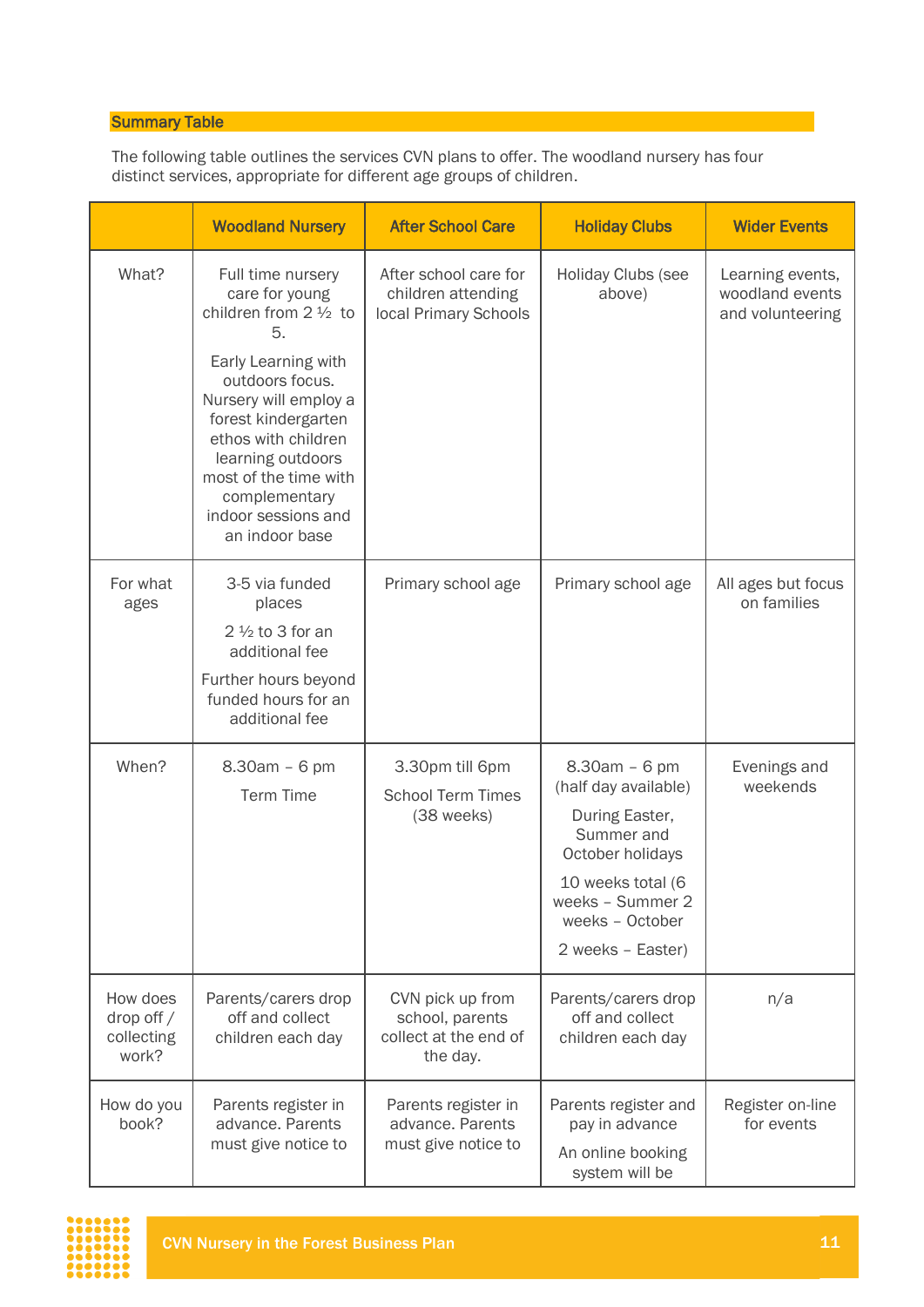|                              | change hours or<br>withdraw child<br>An online booking<br>system will be<br>scoped out and<br>implemented                                                                             | change hours or<br>withdraw child<br>An online booking<br>system will be scoped<br>out and implemented | scoped out and<br>implemented                                                           |                                                    |
|------------------------------|---------------------------------------------------------------------------------------------------------------------------------------------------------------------------------------|--------------------------------------------------------------------------------------------------------|-----------------------------------------------------------------------------------------|----------------------------------------------------|
| How much<br>does it<br>cost? | Free for parents with<br>council funded 1140<br>hours provision (6<br>hours per day)<br>Fee from Stirling<br>Council = $£5.45$ per<br>hour<br>Additional fee for<br>extra hours<br>£5 | £5 per hour                                                                                            | Whole week $(9\frac{1}{2})$<br>hour per day) $- £5$<br>per hour or £220 for<br>the week | £10 per person<br>per session<br>(usually 2 hours) |
| What else<br>is<br>provided? | Snacks and lunch<br>(additional cost for<br>lunch for unfunded<br>sessions)                                                                                                           | Light snack                                                                                            | Snacks and lunch                                                                        | Depends on<br>course                               |
| Capacity                     | 16                                                                                                                                                                                    | 10 in addition to<br>extended hours<br>purchased for nursery<br>children                               | 20                                                                                      | 25                                                 |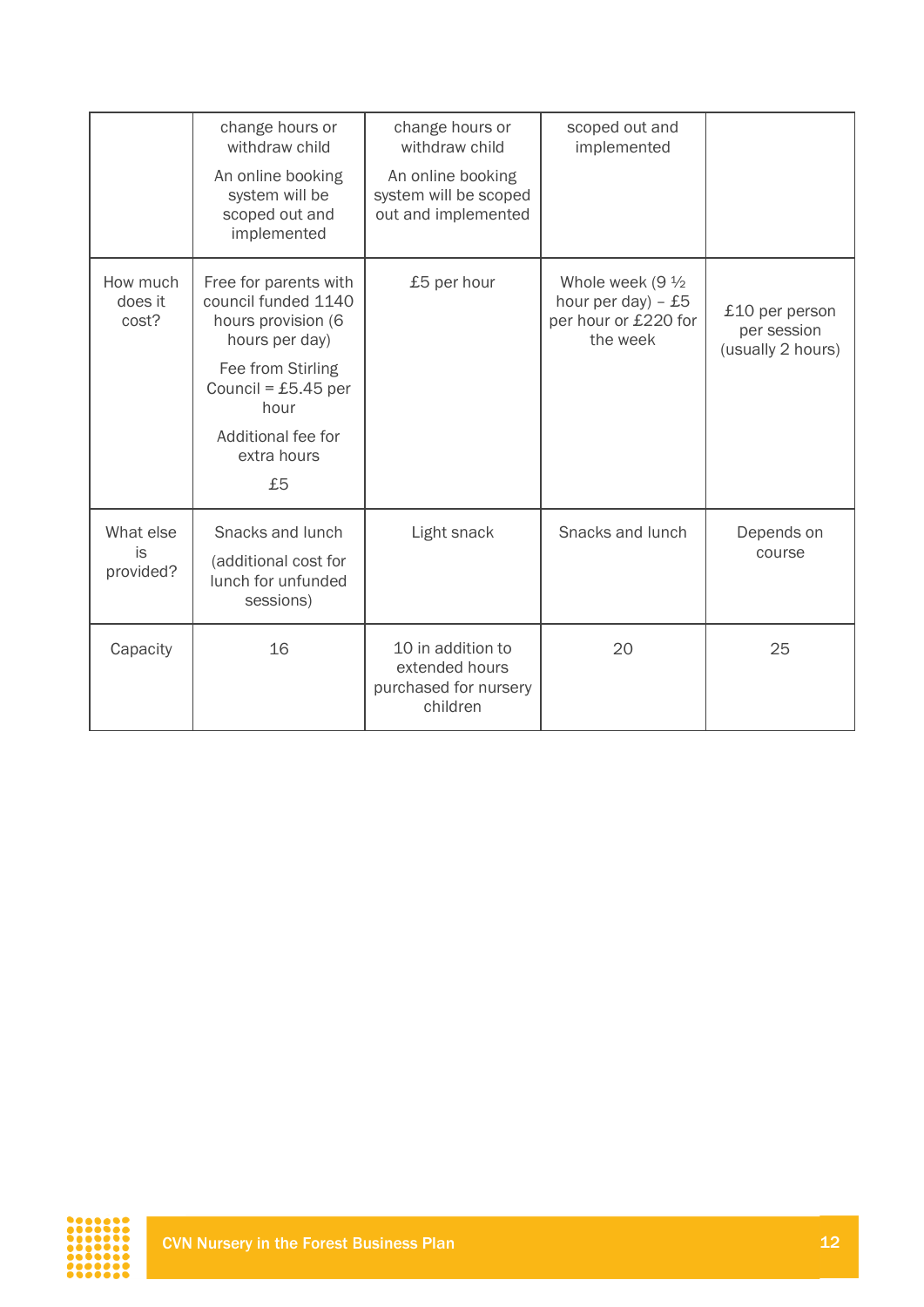### <span id="page-12-0"></span>3.3 The Site



the appraisal, a practical approach was taken to produce a building that is environmentally sympathetic to its surroundings. The brief also considered the use of traditional and locally based skills and locally produced materials and building products to complement simple off site fabrication.

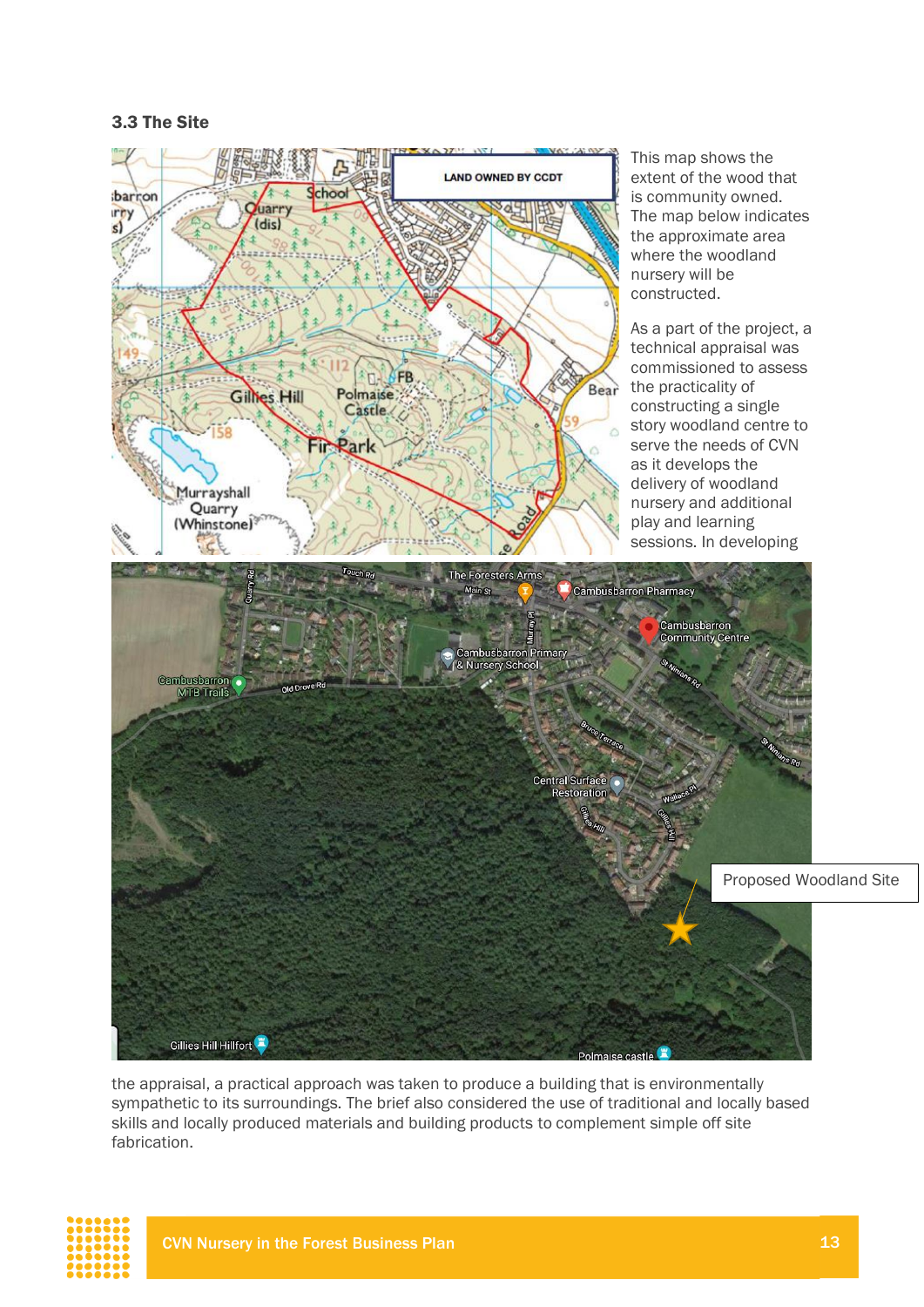In addition, CVN is passionate about following best practice in the use of sustainable energy and renewable resources to minimise the buildings impact on the environment and to be sensitive to the site.

The technical appraisal considered the selected location to be practical in building terms and well suited for the proposed new building and the activities planned for its use. The location of the proposed building is shown above, it is located west of and adjacent to the existing walled garden within the woodland and can be reached using an existing service road which connects to Polmaise Road. It is understood that CCDT will be improving the service road to facilitate construction access (for construction access it is only necessary to upgrade the road to 'forestry road' standard with a compacted gravel surface). Negotiations will now be required with the CCDT top determine the exact site location.

The proposed location will also offer satisfactory access to incoming services such as electrical power (though off-grid solutions such as local power generation are currently being considered) and water. The local Trust is committed to supplying the site with power. The location also offers good pedestrian access from the nearest housing areas in Cambusbarron into the woodland via



an existing pathway network. Not only is it suitable for the aspirations to operate as a woodland nursery, it is well placed in the village and near Stirling with relatively easy access from the main population centres which might be interested in additional activity.

Based on the current and anticipated future requirements of CVN, the minimal space requirements for 16 children, in line with *Space to Grow* guidance, would be in the region of 100 – 125 sqm. This space includes for toilets, an indoor play/rest area, kitchen and other necessary access and service areas. There would be external sheltered space provided in the final design which would be linked to the building. This would be in the form of a roofed external courtyard space. The proposals within this appraisal provide approximately 125sqm internal floor area.

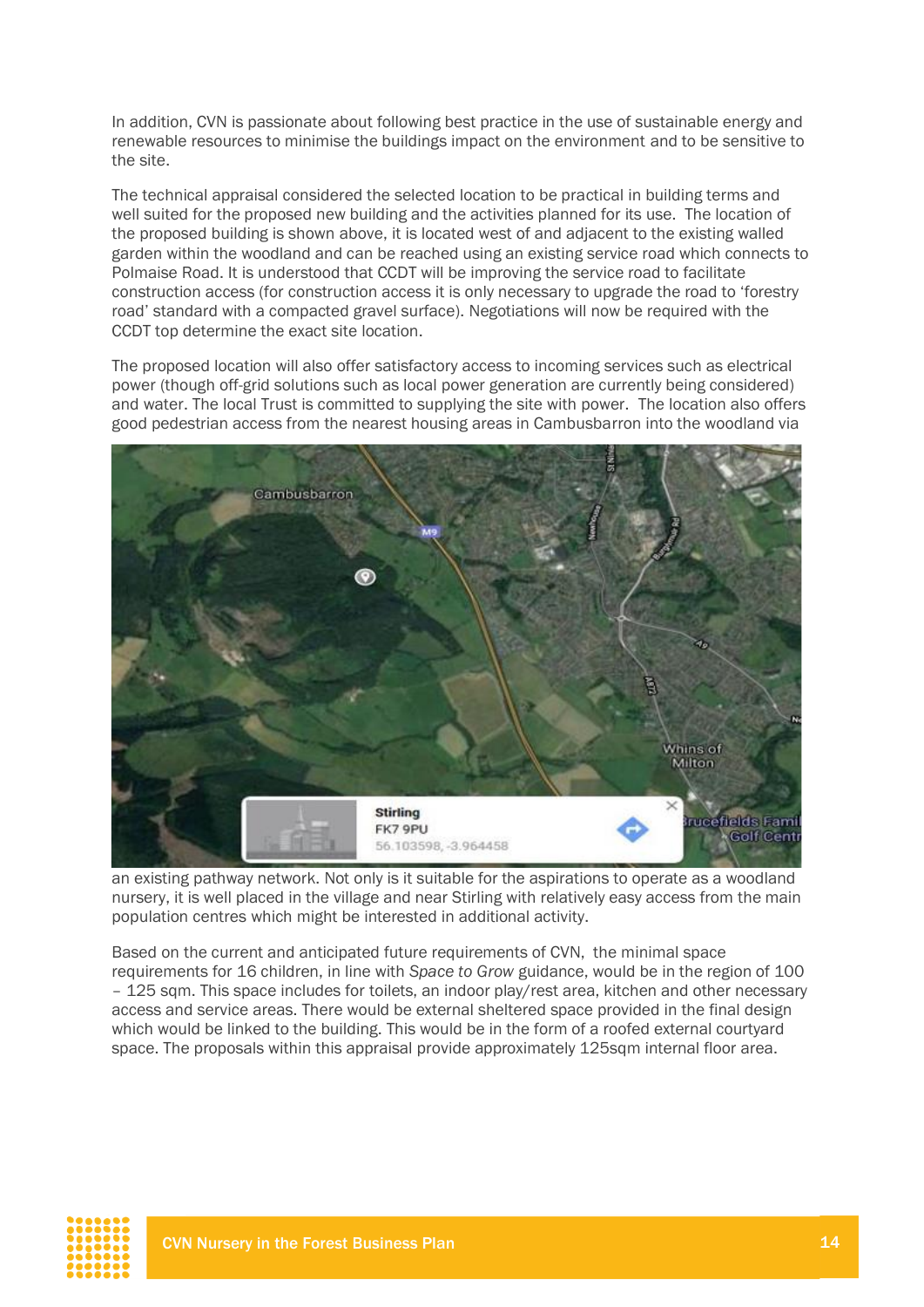# <span id="page-14-0"></span>3.4 A Purpose-Built Facility

The proposed new building will be specifically designed and built with the principles of early years, outdoor play and learning as a focus and is intended to provide cover from adverse weather conditions whilst maximising and enriching the woodland learning experience. It is hoped that a permanent base in the woodland will ensure sessions can be extended allowing for deeper learning opportunities. As well as providing the facilities to enrich the learning experience, it should support the basic day to day requirements of the children and staff including toilet facilities and a kitchen.

When not used as a nursery, CVN want to facilitate partnership and community use as much as possible. The building will also serve as a multi-functional space that can be used by a variety of local groups of all ages.

The suggestion is to purchase a bespoke building or adapt a structure that is fabricated off-site and adapt this to the specific needs of the CVN. Not building from scratch with a design team and a main contractor will reduce the cost while facilitating an appropriate building that will be sensitive to the site and part-designed by people involved in CVN.

### *Considerations for the design of the facilities*

A supplier of such a construction will be engaged through a competitive tendering process to get involved in a co-design process with the staff, parents and stakeholders of CVN.

Taking into account national and local policy priorities and needs identified during the research, there are a number of factors and considerations that will be made during more detailed design discussions;

- 1. The building should enable children to move freely and independently between indoor and outdoor setting. This will not only provide enhanced learning opportunities but will further increase the children's self-reliance and confidence.
- 2. With the expansion of ELC provision and children spending longer days in nursery, having the option to spend time outside on a daily basis is essential. The ease at which children can move between indoor and outdoor setting is largely reliant on the design of the building, for this reason a bespoke building designed around the outdoor space will make it much easier for staff and children to spend time outdoors.
- 3. Guidance indicates that staff should have appropriate areas to take breaks away from the children, store their belongings safely and access an office for administrative work. There should also be a separate staff toilet.
- 4. Security should be considered carefully when designing the facilities. It is crucial that parents and carers feel the children are in a safe and secure environment while attending nursery. Appropriate building and site security should be ensured; security measures may include video entry/intercom system, locked gates in certain areas, CCTV covering external area which should be factored into the costing. However it is vital to point out that security should be sensitively built in while the building and site is as available to the local community as possible.
- 5. Due to its location within a designated semi natural woodland it is crucial, to both CCDT and Stirling Council that the visual impact of the building is as minimal as possible and blend in well with the woodland surroundings. CCDT should be included in the decision making process where the exterior of the building is concerned.
- 6. Stirling Council Planning department have expressed a strong preference for limiting car travel to the site and making the building as accessible as possible by foot. The proposed location offers good pedestrian access from the nearest housing areas in Cambusbarron into the woodland via an existing pathway network. This will also facilitate increased use of the woodland by parents and families as they walk their children to and from the nursery. A walking bus or shuttle service with a drop off point near Cambusbarron Primary School may

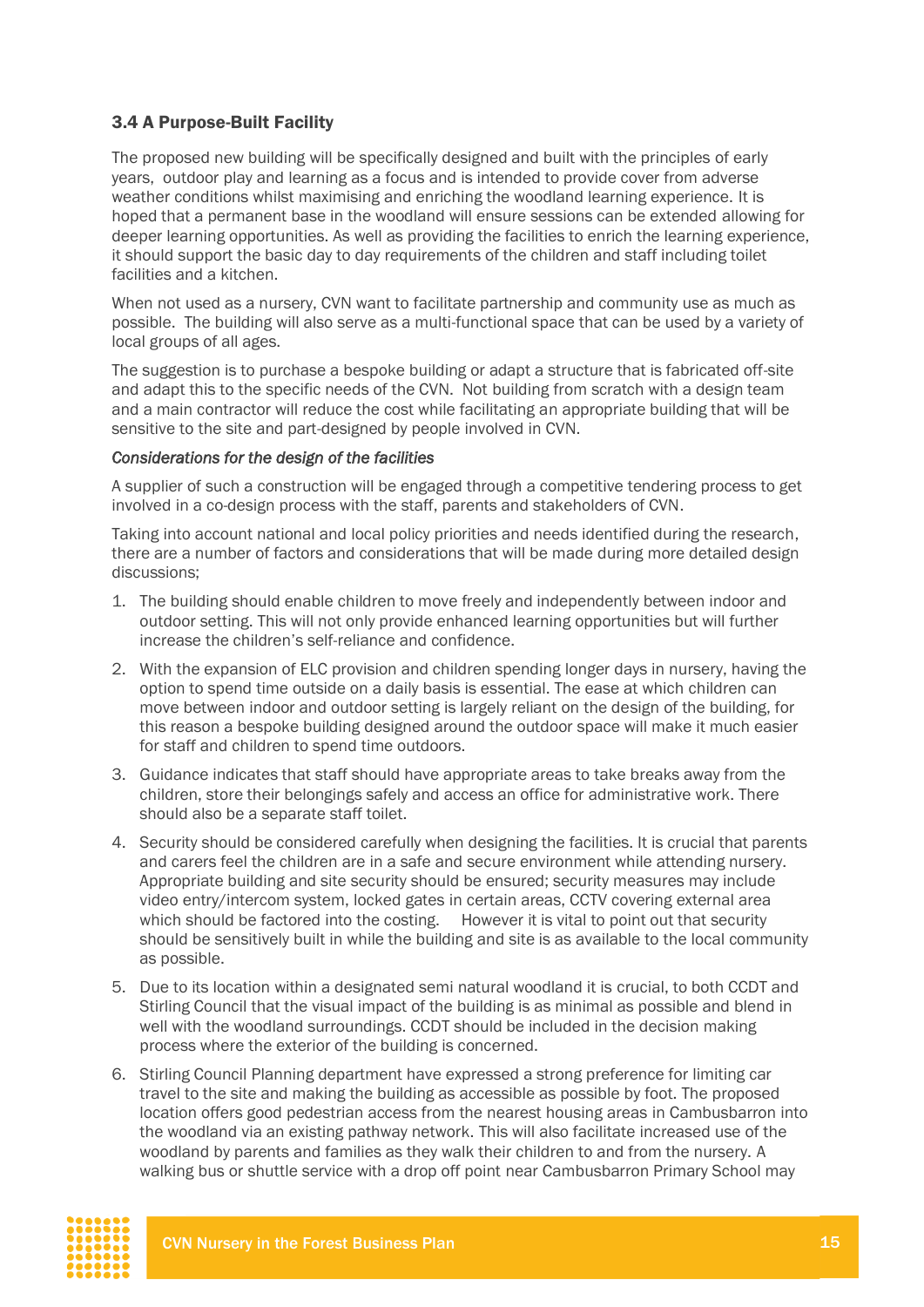support parents that have to drop two children off at similar times and limit the need for multiple vehicles to access the woodland area.

The building itself should be fully accessible, not only for the children but for use by the wider community. Stirling Council Planning department have recommended early engagement with Stirling Area Access Panel. The access panel will be able to provide feedback and suggestions regarding specific design elements of a proposal, and highlight any accessibility implications or issues that could be addressed prior to the submission of a planning

# <span id="page-15-0"></span>3.5 Construction Options

In terms of building methods, it was recommended by the technical advisor that, to minimise impact on the fragile woodland site during the construction phase, maximum use should be made of "Off Site" and modular building methods in order to reduce on site building operations to a few weeks rather than many months.

Parents, carers, staff, children and stakeholders can be involved with the supplier in scoping out the specific nature of the construction which would then be made to order.

In this case, having most of the building constructed off site, then delivered in sections to site, offers major advantages. The off-site work can be completed locally. Reduction of building time on site will reduce the negative impact on the environment and the site location itself, as well as reducing security issues during building. The appraisal also includes "On Site" building options for comparative purposes.

Following an options appraisal the following emerged as the preferred option at this stage, though further scoping work will be required at the next technical stage. It may for example be possible to consider bringing in this off-site construction but using cladding with local timber so there is a combination of pre-fabrication and site sensitive construction.

#### Preferred Option 2 x 40' shipping containers side by side and further 40' container at right angles giving the required floor area. This construction solution is used for many types of buildings including children's nurseries. It offers a number of features which suit the CVN project Pros and Constant of the Constant of the Constant of the Constant of the Constant of the Constant of the Const Minimal foundation required. Off site preparation of containers to allow minimal on site finishing work. Rapid on site progress. Minimal on site impact. Simple to produce a "woodland " look. Offers excellent security options. Simple and inexpensive to add an upper floor or extend the building in the future. Initially this solution has an industrial look but suitable external timber finishes would "soften" the look.



**Cost Guide 125sqm - £120,000**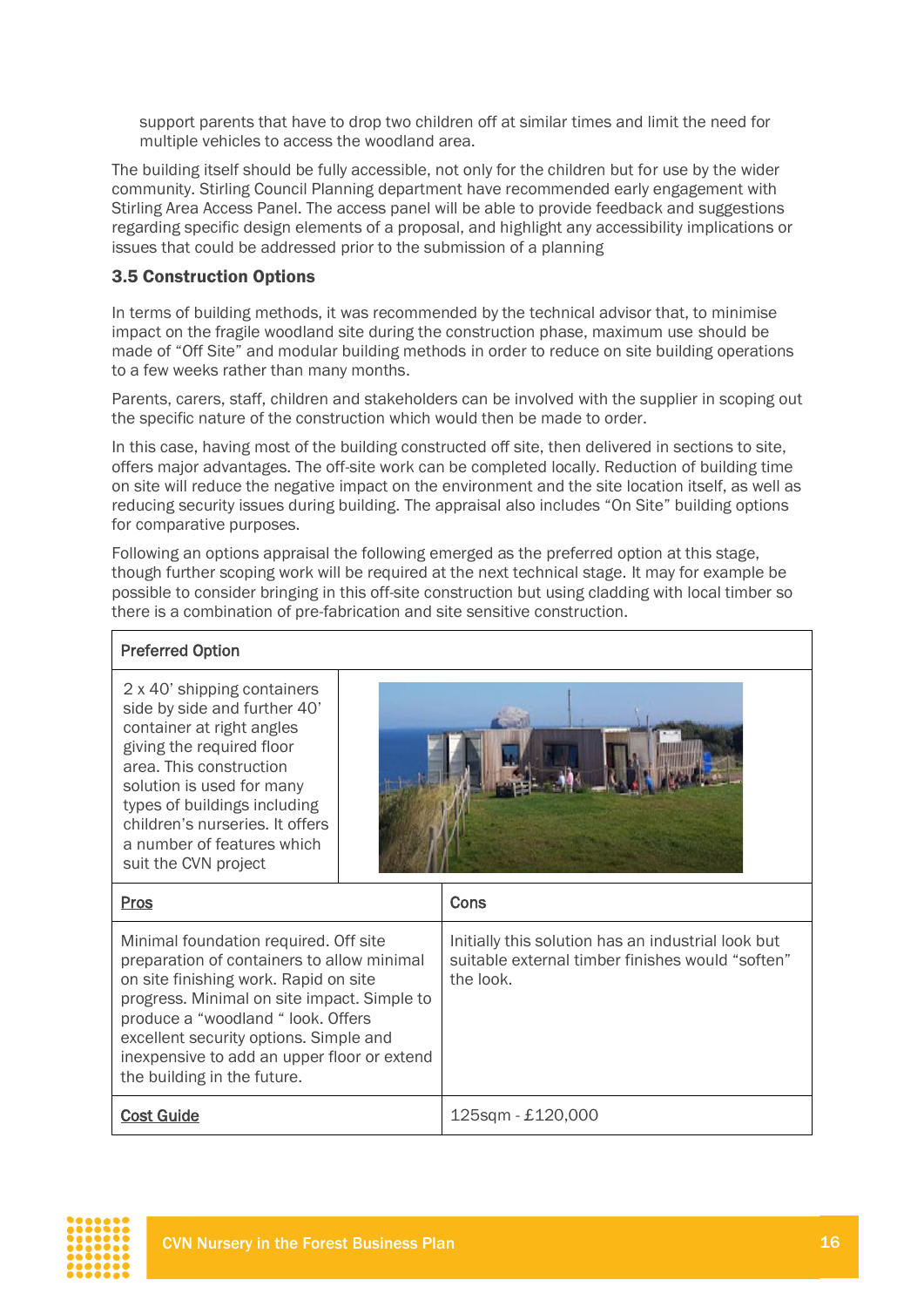Getting involved in the design may increase costs but gives CVN the opportunity to commission an innovative space for delivering high quality childcare. Ultimately, it will:

- Be a friendly environment for children to play and learn
- Be connected to the outdoor environment, creating a visual link between learning inside and outside
- Be safe and enclosed
- Be flexible enough to grow as the needs of the organisation grow
- Be eco-friendly

Before commission, more detailed discussion will be undertake on specific space requirements based on the numbers of children and aspiration for growth as the ultimate size of the building will be determined partly by cost, but largely by the number of children CVN aspires to register and have on site at any one time. Conversations with the Care Inspectorate are ongoing, but it may also be possible to register extra children on the basis that their care will be wholly outdoors (e.g. the rise from 16 to 24 children). These discussions will also affect the amount of space required.

The Care Inspectorate have issued a number of advice documents (e.g. *A Space to Grow*), detailing the best practice in designing spaces for young children. Alongside a design team, CVN will make best use of existing guidance and case studies of spaces that work well.

The next stage of the process is to commission a technical team, potentially an architect led design team with additional budget for site investigations to scope out detailed options for the site. Time will be required to facilitate a co-design process with a design lead (potentially an architect), the client and potentially a competitively tendered preferred supplier.

## Next steps

The Cambusbarron Community Fund is viewed as a source of funding for the next steps including;

- 1. Numbering/tagging the trees
- 2. Tree survey
- 3. Topographical survey to look at ground levels etc
- 4. Architect to assess the site, choose the best site and set out some drawings of what it would look like (inside serviced space / outside sheltered space / outside non-sheltered space)
- 5. Utilities map
- 6. Optional ground conditions.

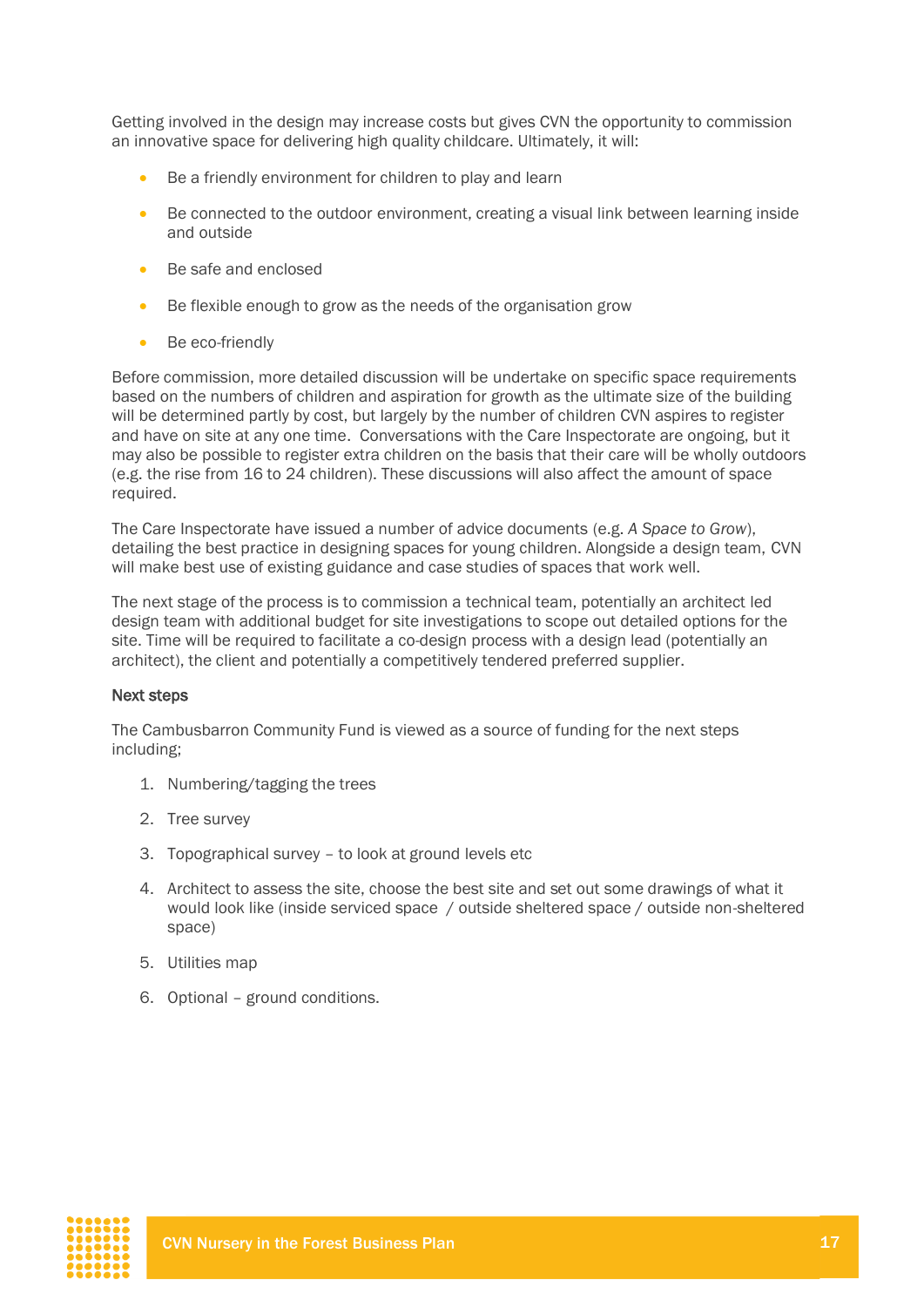# <span id="page-17-0"></span>3.6 Beneficiaries, Benefits and Outcomes

The core target beneficiaries for this project are ultimately families with young children, but we anticipate wider benefits to employers, and the community as a whole.

Because of the setting, it may be unrealistic to expect this childcare facility to be attractive and convenient for all families. We have, however, made a concerted effort to ensure that it will be as accessible as possible, and undertaken extensive consultation as to the best location for most families.

The chosen location in the Gillies Hill Community Woodland will predominantly be used by families living in the Cambusbarron area. We anticipate some parents and some customers of the learning events may be willing to travel from Stirling of even further afield in the central belt, but core beneficiaries will be local people.

The key challenges locally that such a facility can address were identified during recent research as part of a community action plan. These were confirmed through the specific nursery consultation.

- Cambusbarron is blessed with a beautiful surrounding natural environment and there was wholesale appreciation of this through the consultation process. The community clearly value the green space on their doorstep and want to see more being made of the woodland areas with potential to develop more walking and cycling.
- It is recognised that the population is growing and changing with new housing on the horizon, and Cambusbarron seen as the perfect central Scotland commuter village.
- Cambusbarron faces various level of deprivation. The more deprived areas are located south and north of Birkill Road. These areas are in the middle of the SIMD scale and the domains of deprivation are education, employment and access to services.
- There is a higher population of people aged 0-15 than the Scottish average and similarly there is a higher population of people aged 65+ than the Scottish average.
- 7.2% of children in Cambusbarron live in poverty and 7.4% are in 'out of work' households, both lower than the Scottish average but figures which highlight the economic division within the community.
- Demographics and statistics show a rapidly growing population, thereby increasing the demand for ELC services. CVN is currently registered to provide a service to 16 children Relocating to a new building in the woodland will at enable CVN to grow this number.
- Feedback from the Early Years Officer at Stirling Council indicated that the vast majority of ELC providers in the Stirling Council area are at full capacity, there are no other outdoor or forest ELC providers locally and population is growing.

#### **Outcomes**

The following sets out our indicators, against which we will measure if are achieving our goals;

#### Children

- 1. 30 pre-school children per year will improve their confidence, creativity, skills and knowledge through contact with CVN in an outdoor setting
- 2. 25 primary school aged children will experience active learning which will improve their capacity for the Curriculum for Excellence.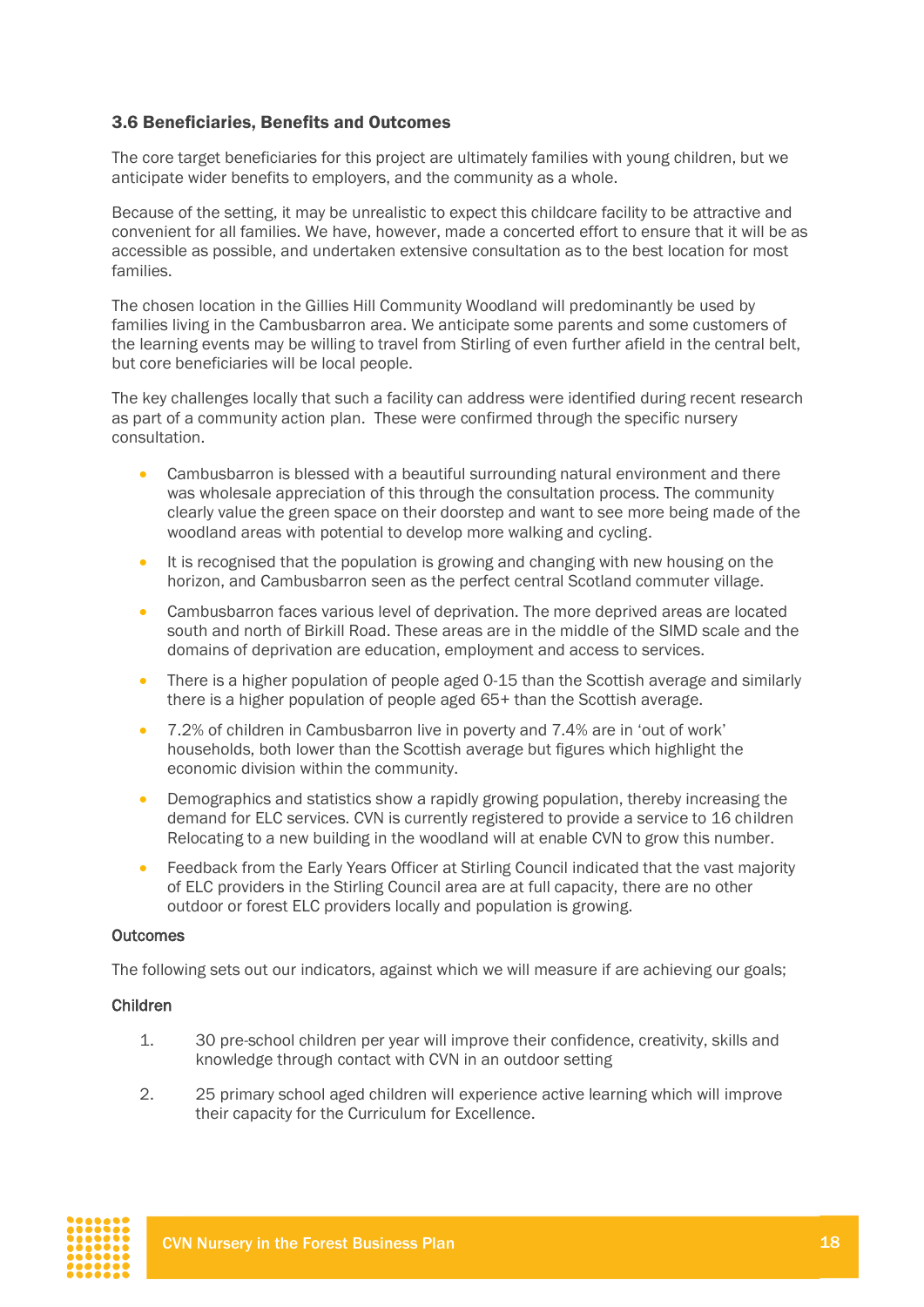3. 100 children of all ages per year will learn about the environment and bio-diversity and will grow up with an understanding of climate change and environmental responsibility.

### Local Families

4. 30 local families will be stronger and more cohesive through contact with the woodland based village nursery

### Employment and the Local Economy

- 5. An estimated 20 jobs will be secured and created directly in the woodland based nursery itself and indirectly by use of local supply chains. We will create seasonal opportunities (perhaps for students) to support summer play schemes.
- 6. Improved wrap around childcare will allow parents to access work and training opportunities. Flexible childcare for young children will allow parents to return to employment, volunteering or training (if they so choose), reducing financial stress, isolation and mental health problems.
- 7. Our plan is not just to develop childcare services in line with current need. Owning and operating our own purpose-built woodland based childcare facility (as opposed to operating from within an existing facility that is not fit for purpose) will enable CVN to respond flexibly to ongoing changes in demand. We will remain responsive and relevant while coordinating with statutory services

### **Environment**

- 8. Our new facility will be designed with the highest standards of environmental sustainability in mind. In consultation with the design team we are exploring options for renewable energy, which will be integral to the project.
- 9. Through our outdoor education philosophy, the childcare facility will imbue in young children – both locals, and visiting children in the summer – with a love of nature and the great outdoors.
- 10. The community of Cambusbarron will be a cleaner, safer and better place to live as children exposed to exposed to environmental issues will grow into adults who will respect and protect their local environment.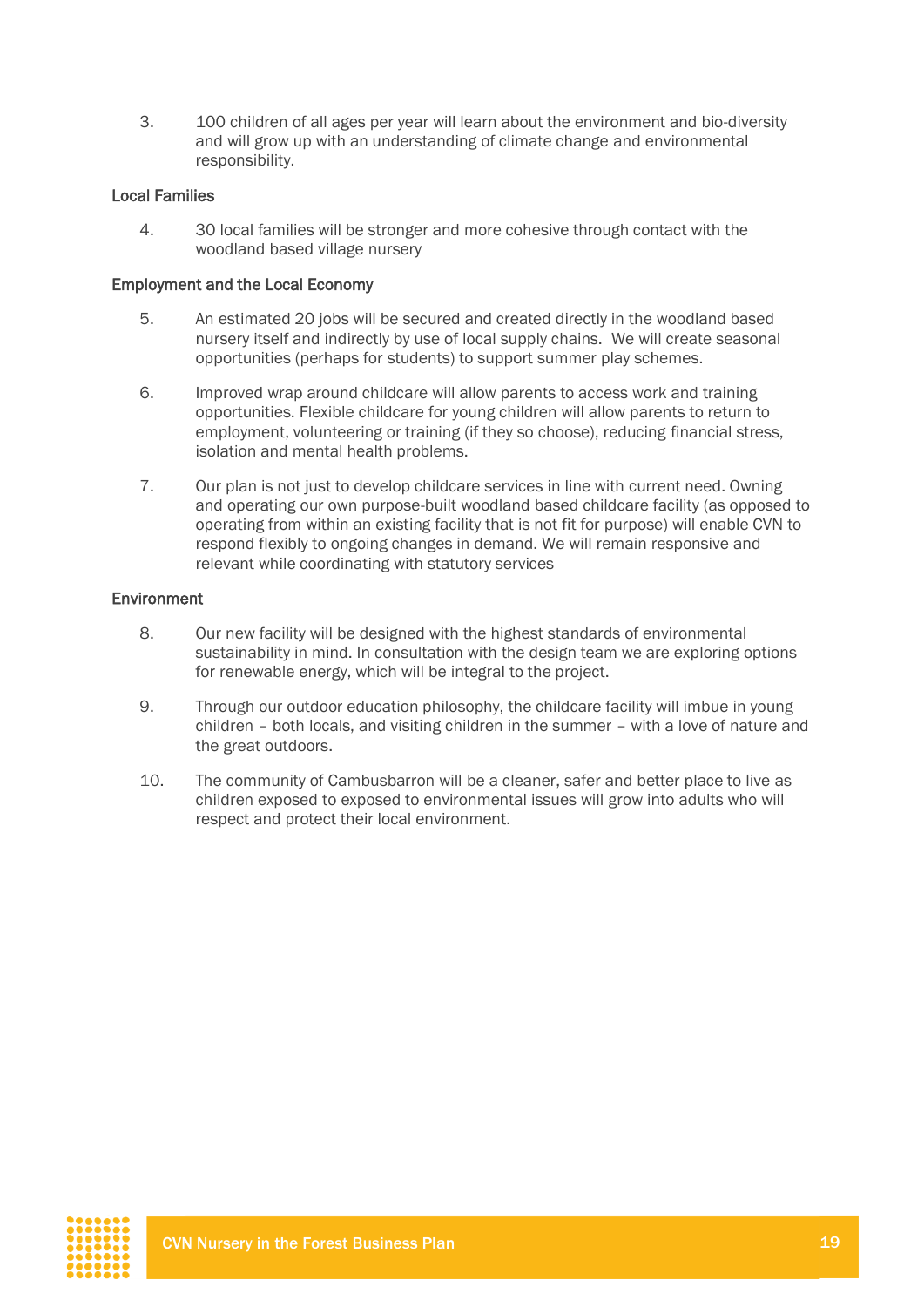# <span id="page-19-0"></span>4. Governance and Operational Management

# <span id="page-19-1"></span>4.1 Governance

Cambusbarron Village Nursery is company limited by guarantee ( SC629969) and a Community Interest Company (CIC) registered in 2019. However it has a much longer history and track record having evolved from the village playgroup which operated for over 50 years.

CVN has an asset lock and reinvests any surpluses back into meeting its social aims and objectives.

There are 5 company directors, one of which is the Manager and founding entrepreneur.

Consideration was given to the governance of the new nursery and additional activity. On balance the woodland based nursery can be operated as a cost centre under the core CIC.???

## <span id="page-19-2"></span>4.2 Staffing

Within the childcare facility, the following staffing structure will be maintained with small extensions to delivery additional activity.



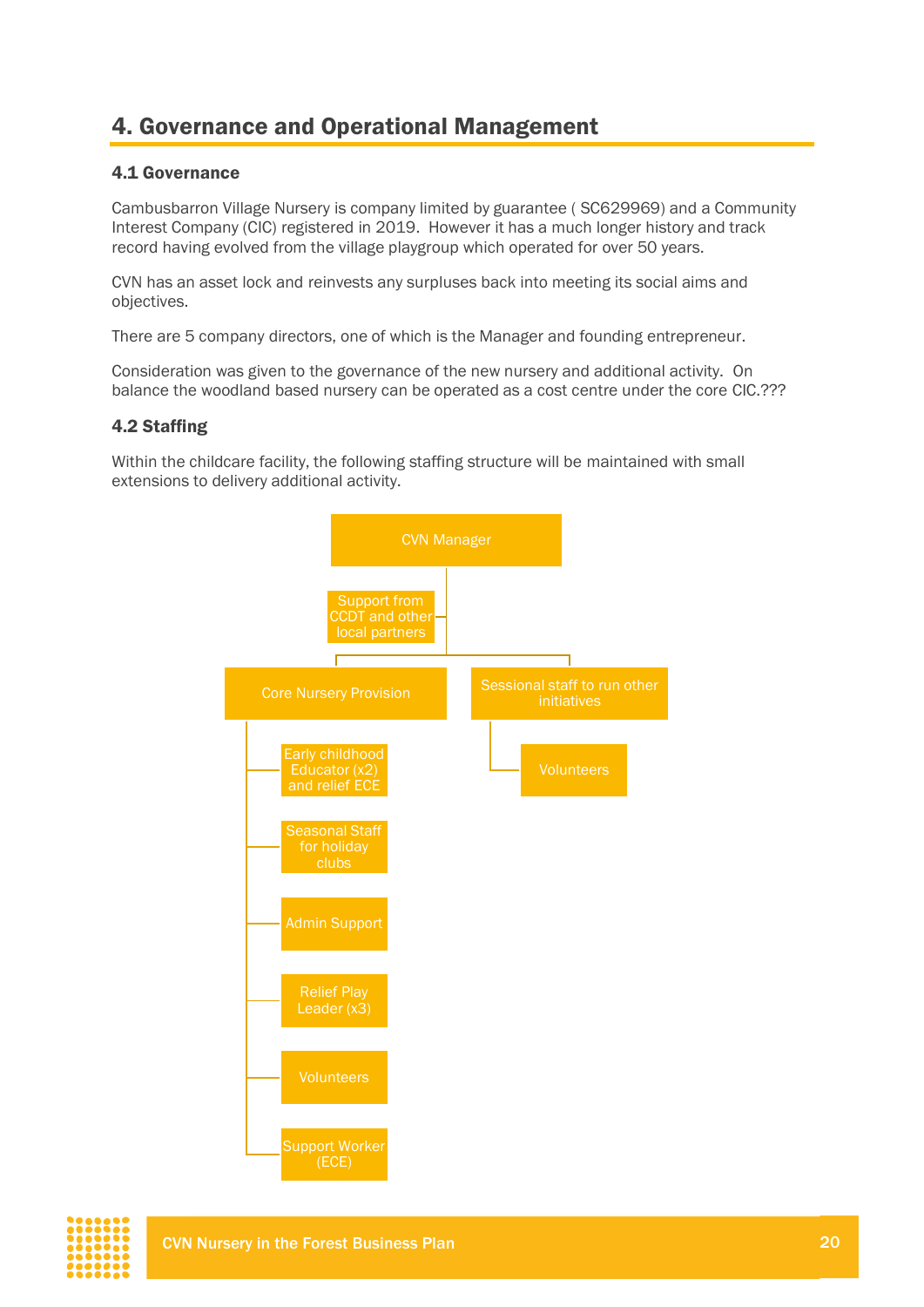The Care Inspectorate stipulates the following adult:child ratios

- 1:5 for children aged 2-3
- 1:8 for children aged 3 and over

CVN will need to remain flexible about the number of staff required – as the business grows and demand increases, more staff will be needed to meet ratios.

As highlighted by stakeholders and case studies in the Feasibility Study, staffing is a key concern for any childcare business.

# <span id="page-20-0"></span>4.3 Compliance

CVN is already Care Inspectorate registered and this will continue in the woodland based nursery Re-registration will be required for the new building.

There is understandably a strong compliance burden for organisations working with children. In order to be registered with the Care Inspectorate, any childcare business needs to meet a set of stringent standards.

In particular, the Care Inspectorate sets out regulations around (among other things) the ratio of adults to children; the number of square meters needed per child; controlling access from the public; preparing food; and the suitability of certain spaces.

In addition, any building used will need to meet all current regulations – fire, health and safety, access etc.

Although the compliance burden is high, early and ongoing conversations with the Care Inspectorate and with the Early Years Team at Stirling Council has been proactive and positive.

# <span id="page-20-1"></span>4.4 Policies and Procedures

CVN already has a full set of policies developed for the current nursery provision and location. It is anticipated that these will be fully reviewed and revised to meet requirements of this new woodland facility. All childcare businesses are expected to have full and up to date risk assessments that are tailored to the particular site and circumstances. Safeguarding is a priority for all services involved in ELC. CVN's staff are members of the Protection of Vulnerable Groups (PVG) scheme and undergo annual child protection training. .

# <span id="page-20-2"></span>4.5 Working in Partnership

CVN will work in a close and evolving partnership with a range of agencies to ensure the smooth implementation of this business plan. The following table sets that out;

| <b>Agency</b>                                         | <b>Nature of Partnership</b>                                                                                                                                                                     |
|-------------------------------------------------------|--------------------------------------------------------------------------------------------------------------------------------------------------------------------------------------------------|
| Cambusbarron<br>Community<br><b>Development Trust</b> | Community land owner from who CVN will secure a lease<br>Joint management and marketing of the site to ensure good community<br>benefit                                                          |
|                                                       | Joint site development, potentially in relation to infrastructure.<br>Ensure the facility is of benefit to the wider community and supports the<br>broader aims of woodland community ownership. |

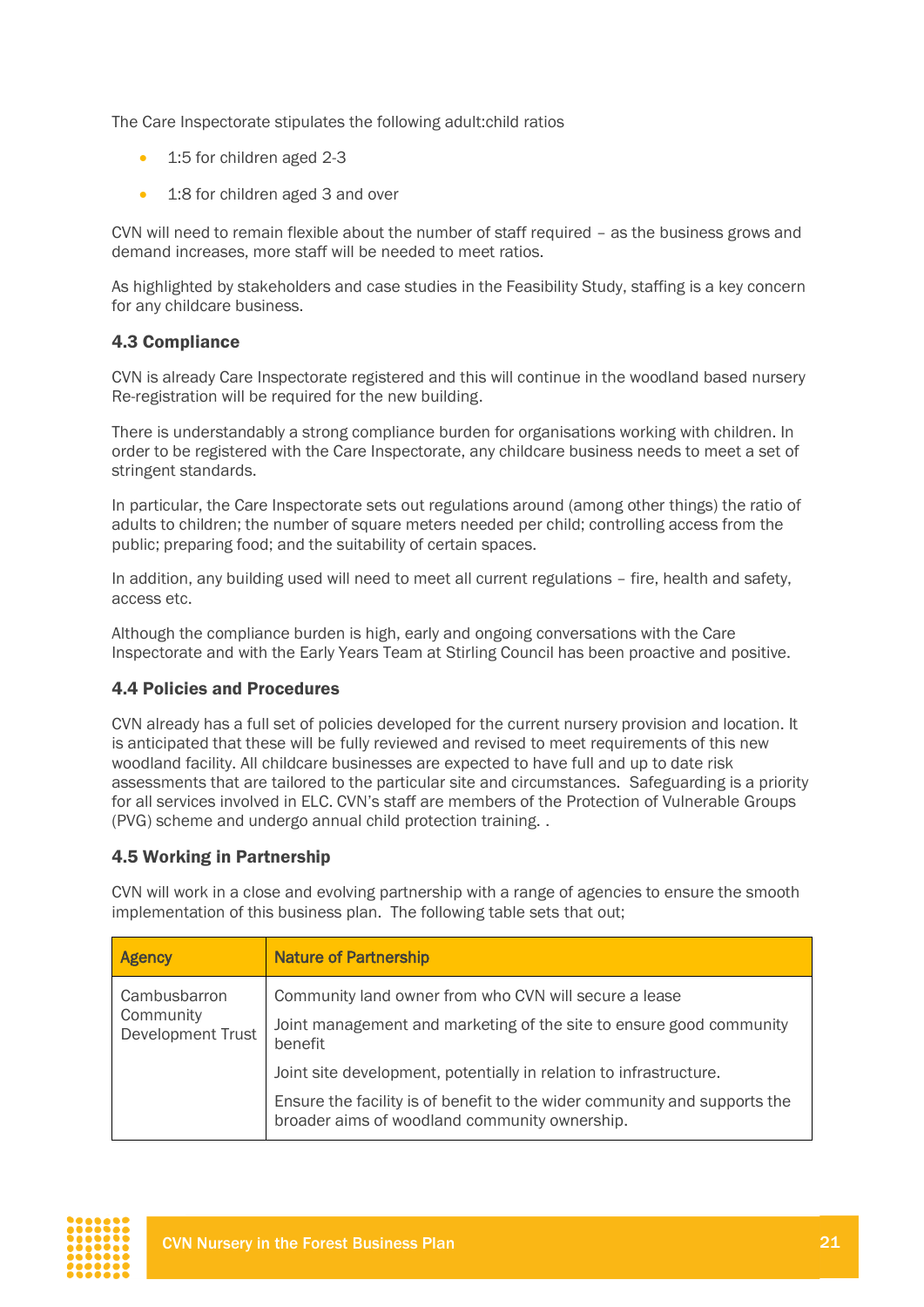| <b>Stirling Council</b><br>Early Learning and<br><b>Childcare Dept</b> | Negotiation, registration and ensuring a good childcare impact in the<br>region                                                                                                                                                                                                                                                                                                                                                                                                                    |
|------------------------------------------------------------------------|----------------------------------------------------------------------------------------------------------------------------------------------------------------------------------------------------------------------------------------------------------------------------------------------------------------------------------------------------------------------------------------------------------------------------------------------------------------------------------------------------|
| Cambusbarron<br>Community Out of<br>School club                        | Close working when CVN extends provision to include after school work.<br>This will be complementary to the offer at the CCOSC.                                                                                                                                                                                                                                                                                                                                                                    |
| Greener<br>Cambusbarron                                                | Greener Cambusbarron is a sub-group of the Community Council and<br>they are responsible for the upkeep of the green landscape of<br>Cambusbarron. Possible joint work in looking after the woodland green<br>space immediately at the new nursery                                                                                                                                                                                                                                                 |
| Cambusbarron<br><b>Community Events</b><br>group                       | Cambusbarron Community Events group is made up of local people who<br>volunteer their time to organise a range of community events so there<br>may be opportunities for joint management with the CCDT of woodland<br>events.                                                                                                                                                                                                                                                                      |
| Cambusbarron<br><b>Primary School</b>                                  | Already close working relationships<br>On a strategic level, we will work alongside headteacher and Parents<br>Council to advocate on behalf of young children in Cambusbarron. On a<br>practical level we will work closely with school staff to ensure smooth<br>transitions for young children leaving our care to start primary school. Our<br>after-care provision will work with schools to enable children to be safely<br>collected from school and transferred to our childcare facility. |
| <b>Inspire Scotland</b><br>and other ELC<br>providers                  | Cross referral routes.                                                                                                                                                                                                                                                                                                                                                                                                                                                                             |
| Cambusbarron<br>Community<br>Council                                   | Ensure the facility is of benefit to the wider community and supports the<br>broader aims of improving provision and services within the community.                                                                                                                                                                                                                                                                                                                                                |

# <span id="page-21-0"></span>4.6 Monitoring and Evaluation

The Woodland based nursery aims to become a robust, sustainable enterprise with services that achieve or exceed the targets and outcomes set out. CVN is committed to monitoring the progress of the work and to promoting both success and learning.

Outcomes and milestones will be fleshed out in more detail as the project progresses and, once agreed, those milestones and outcomes will be what is monitored against. There will be a clear baseline (see section 3.6) from which we can measure change which is rooted in the evidence of need set out in the research document. The nursery will also monitor for change outwith those outcomes and record any unexpected outcomes, positive and negative.

CVN will monitor its outcomes through regular reports to the board and funders, welcoming input and feedback from staff and families at all levels to encourage continual learning and improvement.

## Baseline

The baseline for reporting the evaluation findings will be

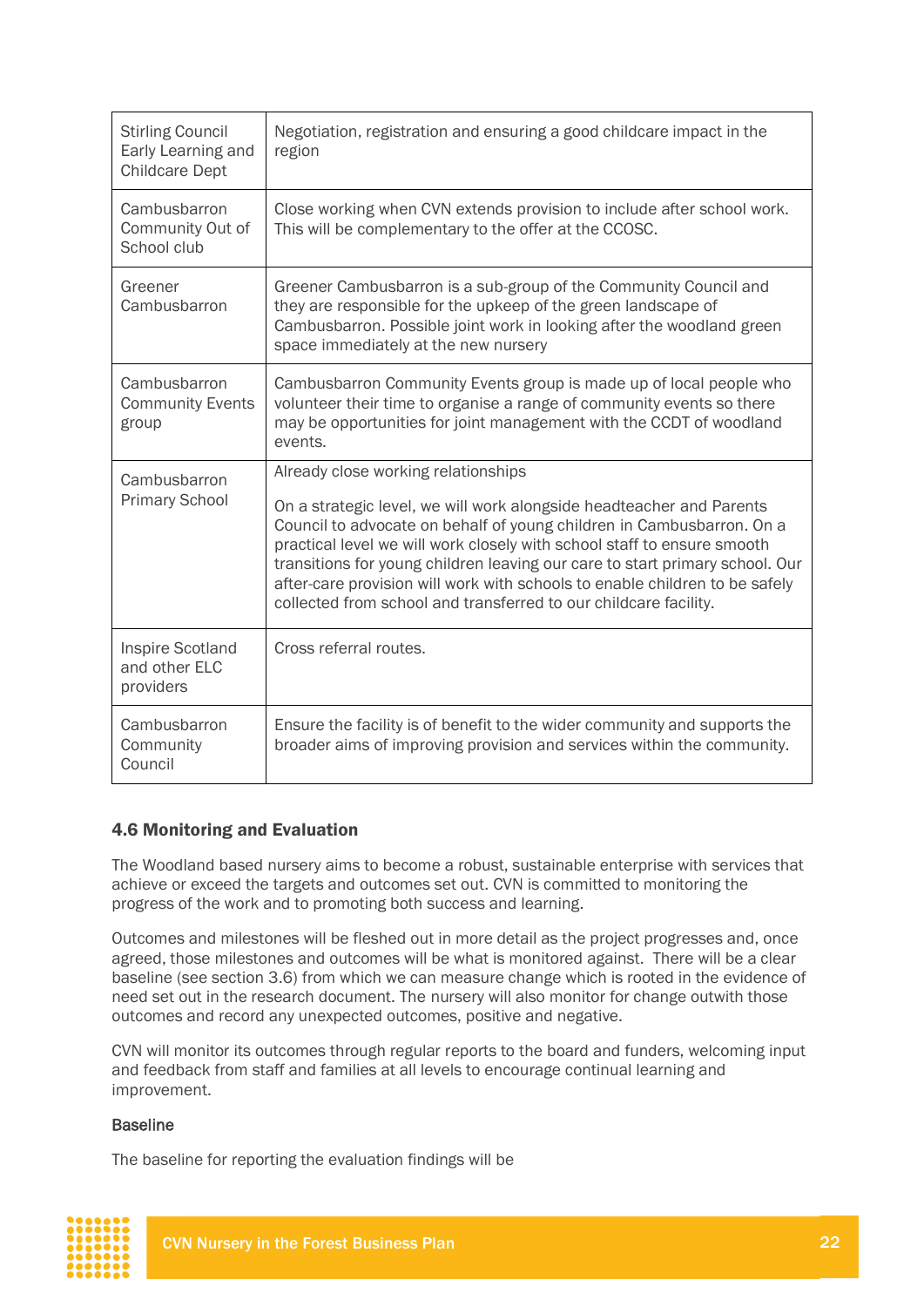- the outcomes set out section 3.6 of this business plan and in the various funding bids which emerge.
- the statistics, with particular reference to local authority statistics changing more slowly over time
- the numbers and kinds of people involved and number and nature of families and children

#### Process

The Manager will produce regular (at least quarterly) monitoring reports and a detailed report annually.

Monitoring reports will be structured such that the Manager can present them to the board, and funders. The reports will outline progress towards each outcome and whether indicators and other measures have been achieved on target, with clear plans to address issues if these are not on track. Actions arising from board meetings will be implemented to improve impact.

Evidence will be sought from the following:

- Recording details of the numbers and nature of children registered and how they are developing
- Recording numbers of families benefiting
- The numbers of parents able to work or take up training opportunities and the long term impact of that
- Impact on the quality of life of children and families in Cambusbarron over time using surveys, interviews, life stories and focus groups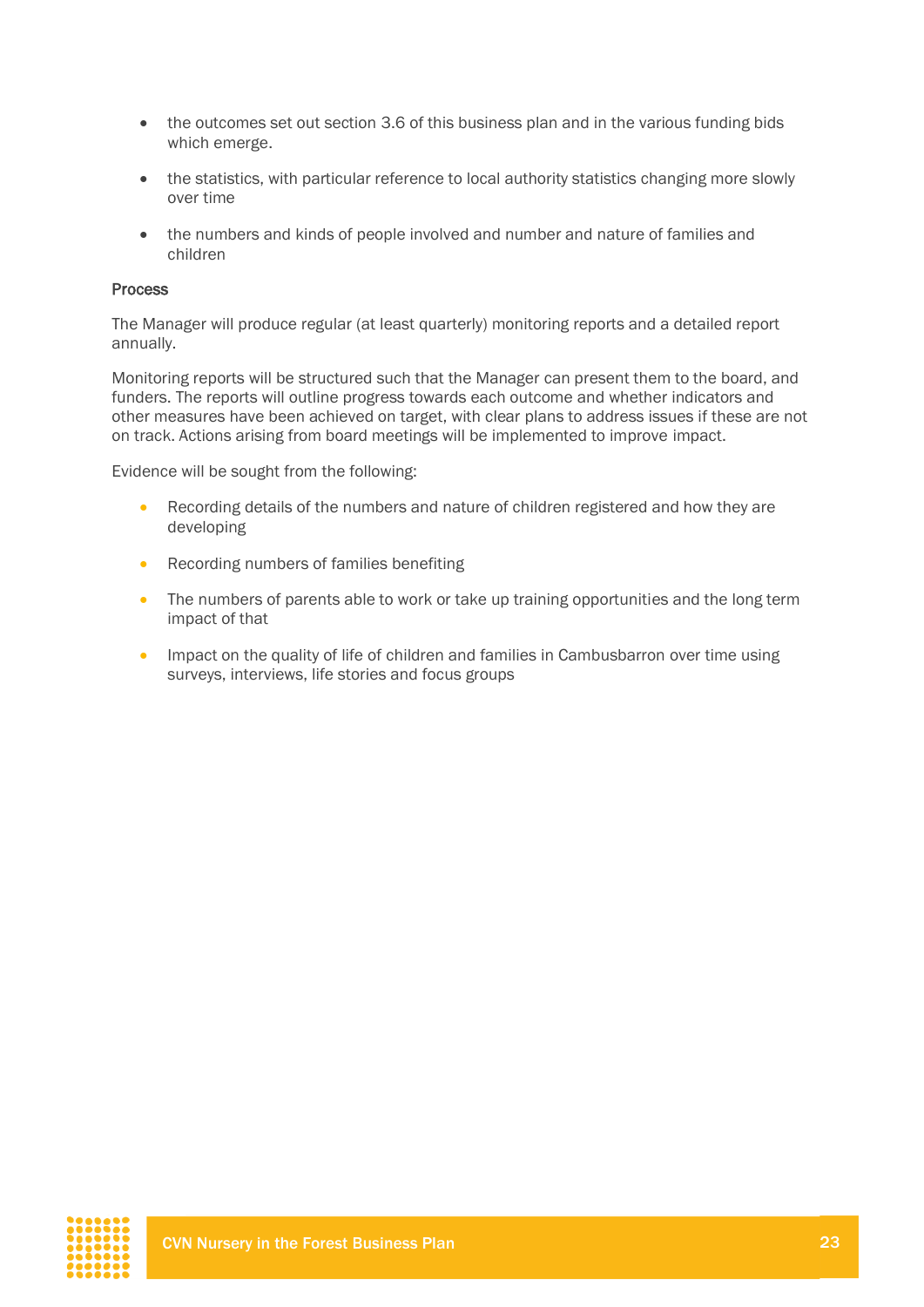# <span id="page-23-0"></span>5. Finance: Costs, Funding and Sustainability

# <span id="page-23-1"></span>5.1 A Financially Sustainable Social Enterprise

CVN is an experienced and registered early years provider. A key part of our work is ensuring that what we do is financially sustainable long-term. Our vision for our evolution into the woodland base is to continue to be a viable social enterprise that generates sufficient income to cover costs. It will ultimately be able to invest both in its own growth as a business and share profits for the benefit of the wider community.

Nonetheless, we realise that to get a project like this started, significant grant funding will be required for capital costs, transition costs and early working capital. We anticipate that some revenue funding will be needed in the first year of operations, but from there that will phase out leaving behind a fully sustainable organisation.

# <span id="page-23-2"></span>5.2 Capital Development

The cost estimate for the preferred option are indicative and will need further scoping at the next level. These are industry standard estimates but a bespoke solution will need to be costed at the next stage. This will require additional fees in relation to the following;

| <b>Item</b>                                                                                               | <b>Amount</b> |
|-----------------------------------------------------------------------------------------------------------|---------------|
| Phase 1: Lease                                                                                            |               |
| Legal fees                                                                                                | £3,000        |
| <b>Total</b>                                                                                              | £3,000        |
| <b>Phase 2: Site Development</b>                                                                          |               |
| Planning, Building Warrant and other fees (estimate)                                                      | £4000         |
| Site investigations and reports (ground survey,<br>environmental impact survey, topographical survey etc) | £10,000       |
| <b>Basic Construction</b>                                                                                 | £120,000      |
| Additional elements (unknown but likely to be added in<br>consultation with staff and parents             | £80,000       |
| Contingency (10%)                                                                                         | £20,000       |
| Inflation (currently 5.4%)                                                                                | £10.800       |
| Landscaping                                                                                               | £50,000       |
| Furniture and equipment                                                                                   | £30,000       |
| Professional fees (circa 12% on construction including<br>contingency and inflation)                      | £27,696       |
| Total                                                                                                     | £341,707      |
| Non-recoverable VAT (see below)                                                                           | £67541        |
| Sub-total                                                                                                 | £409,248      |
| <b>Revenue Funding</b>                                                                                    |               |
| Contribution to set up costs                                                                              | £25,000       |
| <b>Branding and Marketing Materials</b>                                                                   | £10,000       |
| <b>Total</b>                                                                                              | £35,000       |
| <b>Total</b>                                                                                              | £447,248      |

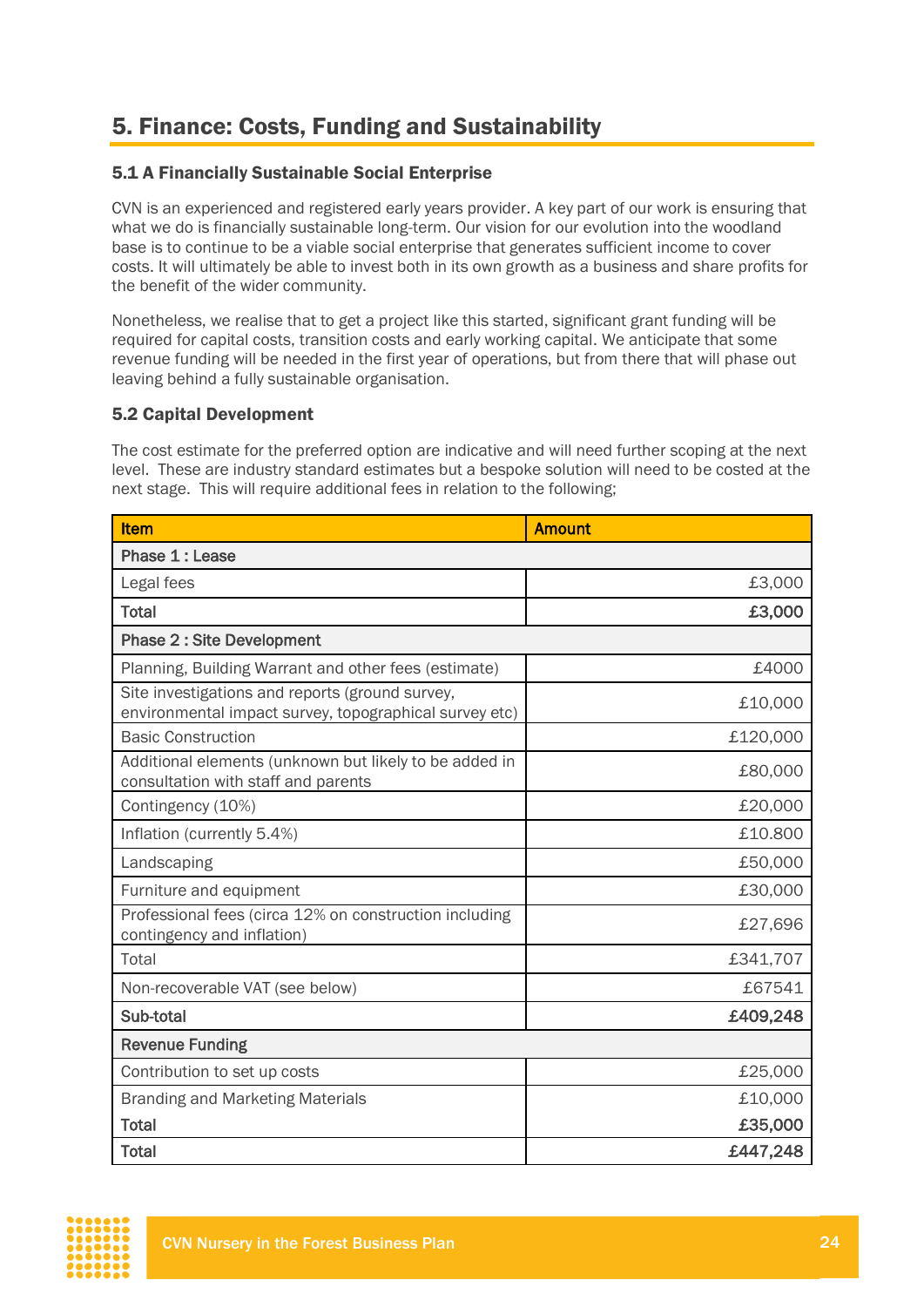Costs for erecting a purpose-built facility could be significant. The eventual sum will depend partly on the difficulty of getting services to the site, as well as preparing the ground.

# <span id="page-24-0"></span>5.3 Funding Strategy

| <b>Fund</b>                                                                           | <b>Details and estimated amount</b>                                                                                                                                                                                                                                                                                                                                                                                                                                                                                                                                 |
|---------------------------------------------------------------------------------------|---------------------------------------------------------------------------------------------------------------------------------------------------------------------------------------------------------------------------------------------------------------------------------------------------------------------------------------------------------------------------------------------------------------------------------------------------------------------------------------------------------------------------------------------------------------------|
| <b>Regeneration Capital Grant</b><br>Fund                                             | Minimum £100,000, average grant is £1m. Say £250,000.<br>Bid through Stirling Council.                                                                                                                                                                                                                                                                                                                                                                                                                                                                              |
|                                                                                       | Focus would need to be on the woodland nursery being the<br>catalyst for well-being but also for enabling parents to<br>access work and learning.                                                                                                                                                                                                                                                                                                                                                                                                                   |
| <b>Stirling Council</b>                                                               | <b>Scottish Government states</b>                                                                                                                                                                                                                                                                                                                                                                                                                                                                                                                                   |
|                                                                                       | "Local authorities are responsible for ensuring that funded<br>entitlement is available for all eligible children in their area.<br>We are supporting them to build the capacity needed in<br>their communities to phase in extended entitlement. We<br>have a multi-year capital and revenue funding agreement in<br>place with the Convention of Scottish Local Authorities<br>(COSLA) which is fully funding the expansion in funded<br>entitlement. We have provided councils with capital funding<br>of £476 million to support associated building projects." |
|                                                                                       | Discussions with Stirling Council indicated that this funding<br>was already allocated but further discussion will be had with<br>the Council during the business planning phase.                                                                                                                                                                                                                                                                                                                                                                                   |
| Robertson Trust (need to focus                                                        | Depends on cost of refurb, say £75,000                                                                                                                                                                                                                                                                                                                                                                                                                                                                                                                              |
| on poverty and trauma and<br>individuals who are particularly<br>disadvantaged)       | The building must be multi-use so the objective to open this<br>facility up to the community and access inside and outside<br>space is really important to access this funding.                                                                                                                                                                                                                                                                                                                                                                                     |
| Place based regeneration<br>funding                                                   | £275m announced by Scottish Government likely to be<br>funded via initiatives such as Town Centre Fund.                                                                                                                                                                                                                                                                                                                                                                                                                                                             |
| Part of the Infrastructure<br><b>Investment Plan</b>                                  | Unknown                                                                                                                                                                                                                                                                                                                                                                                                                                                                                                                                                             |
| The Clothworkers Foundation                                                           | £35,000                                                                                                                                                                                                                                                                                                                                                                                                                                                                                                                                                             |
| Working within their thematic<br>area of "Disadvantaged Young<br>People"              |                                                                                                                                                                                                                                                                                                                                                                                                                                                                                                                                                                     |
| Wolfson Foundation though<br>this does not fit with their<br>thematic areas           | £50,000                                                                                                                                                                                                                                                                                                                                                                                                                                                                                                                                                             |
| Garfield Weston - fits with<br>Education, Community and<br><b>Environment strands</b> | Say £50,000                                                                                                                                                                                                                                                                                                                                                                                                                                                                                                                                                         |
| Share offer, loan or community<br>bonds                                               | Say £50,000 of re-payable finance                                                                                                                                                                                                                                                                                                                                                                                                                                                                                                                                   |

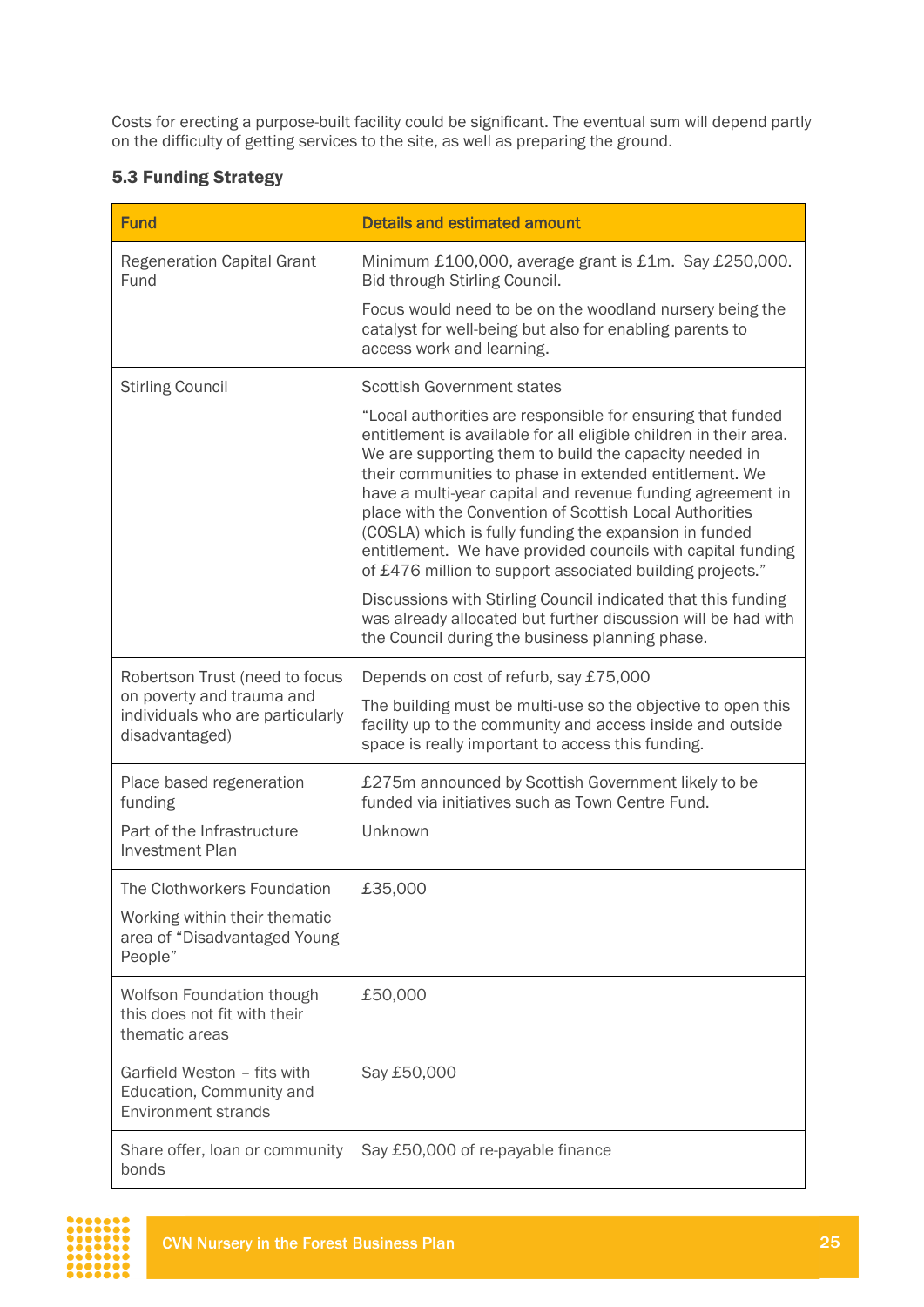| Cambusbarron Community<br>Fund | Possible to secure strategic funding over £10,000                                                                                                                     |
|--------------------------------|-----------------------------------------------------------------------------------------------------------------------------------------------------------------------|
| Climate Action Fund            | CVN could be part of a wider place based climate action<br>project. The current priority of this fund is waste<br>management and construction costs are not eligible. |
| <b>Barrat Housing</b>          | Potential planning gain                                                                                                                                               |
| Cambusbarron Community<br>Fund | Up to £10,000 to scope out the site in more detail.                                                                                                                   |
| <b>Target</b>                  | £500,000                                                                                                                                                              |

# <span id="page-25-0"></span>5.4 VAT

The provision of nursery care is VAT exempt and consequently no VAT can be recovered on the costs (unless deminimis), which includes the professional fees and construction and operational costs. Additional activity may provide some complexity and a VAT assessment may be required.

No VAT will be charged on supply so there is no implication on the cash flow.

### <span id="page-25-1"></span>5.5 Income Generation and Financial Viability

Income is largely generated through selling childcare to families. The proposed pricing structure is detailed below in the cash flow. Parents registering 3-5 year olds (and eligible 2s) with the pre-5 provision will be able to claim their childcare through the 1140 hours scheme. Stirling Council will pay £5.45 per hour per child for up to 1140 hours (pattern of delivery may vary). Outwith these hours parents will be expected to pay in line with normal fees.

The following summary shows the projected growth of the business over its first three years following the move to the woodland site.

This allows for diversification into out of school provision, holiday clubs, special events and the hire of the premises.

Core nursery provision operates 8.30 till 6pm 5 days a week rising slowly to no more than 85% occupancy. Due to the increase in demand and new houses coming to the area, we are confident that we will achieve at or near 100% occupancy but this offers a contingency for the business.

Holiday clubs at Easter, Summer and October are run for around 25 children. Special events are projected to be no more than 2 per month at a suggested donation of £5pp for around 30 people. Finally the hire or space at evenings and weekends never exceeds 20% occupancy.

The growth over time is shown in the summary below and the full cash flow projection can be seen at appendix 1.

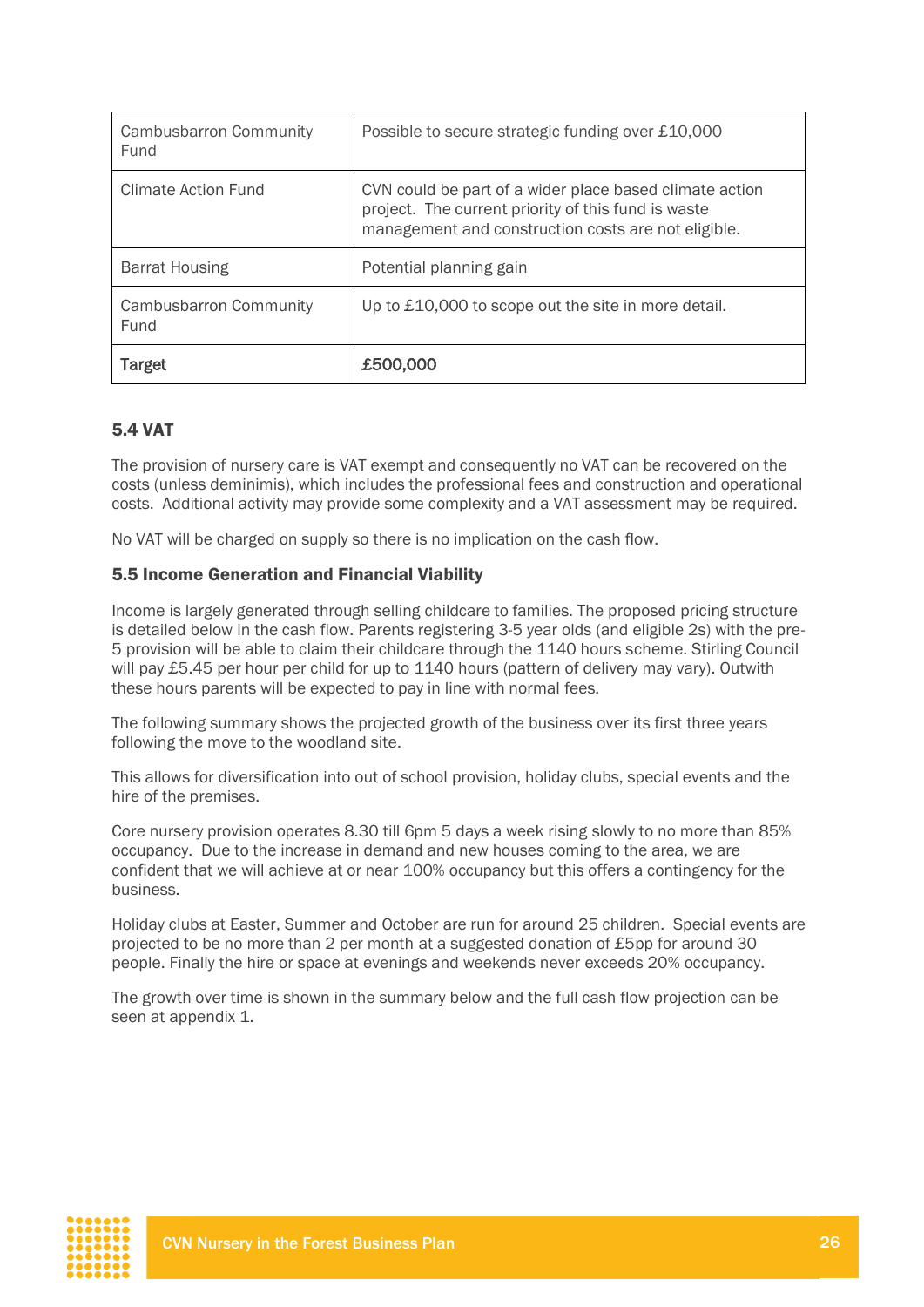| <b>Financial Summary</b> |          |                 |          |
|--------------------------|----------|-----------------|----------|
|                          | Yr1      | Yr <sub>2</sub> | Yr3      |
| Income                   |          |                 |          |
| <b>Trading</b>           | £161,594 | £172,697        | £180,507 |
| Trading %                | 94.17%   | 100.00%         | 100.00%  |
| Grants                   | £10,000  | £0              | £0       |
| Total Income             | £171,594 | £172,697        | £180,507 |
|                          |          |                 |          |
| <b>Expenditure</b>       | £154,786 | £163,858        | £166,618 |
|                          |          |                 |          |
| <b>Surplus</b>           | £16,808  | £8,839          | £13,889  |
|                          |          |                 |          |
| Reserves / contingency   | £16,808  | £25,647         | £39,537  |

#### Second Version

An alternative version has been developed which increases salaries to industry standard and increases staffing numbers as well as viewing working to an 8am to 6pm model. In tis scenario, there are health surpluses. See summary below and full alternative version in the appendix.

| <b>Financial Summary</b> |          |                 |          |
|--------------------------|----------|-----------------|----------|
|                          | Yr1      | Yr <sub>2</sub> | Yr3      |
| Income                   |          |                 |          |
| Trading                  | £234,496 | £248,439        | £260,983 |
| Trading %                | 95.91%   | 100.00%         | 100.00%  |
| Grants                   | £10,000  | £0              | £0       |
| <b>Total Income</b>      | £244,496 | £248,439        | £260,983 |
|                          |          |                 |          |
| <b>Expenditure</b>       | £223,733 | £234,183        | £238,350 |
|                          |          |                 |          |
| <b>Surplus</b>           | £20,763  | £14,256         | £22,633  |
|                          |          |                 |          |
| Reserves / contingency   | £20,763  | £35,019         | £57,652  |

#### <span id="page-26-0"></span>5.6 Marketing and Communications

There are several key routes to communicate with parents:

- Social Media
- Posters and flyers distributed in community spaces as well as through local schools
- Press Release in local papers
- High profile launch event
- Word of Mouth

Ideally there would be a big marketing push before the nursery in the woodland opens.

Marketing spending will be dictated by the school calendar – with an advertising push in August before children return to school (for example, to advertise after school care to new P1s) or in preparation for the ELC panel which sits Feb/March. In addition, more budget will be needed in the run up to the holiday clubs to attract parents to book places for their children.

It is clear that places are limited and demand is high so marketing is less of a need than.

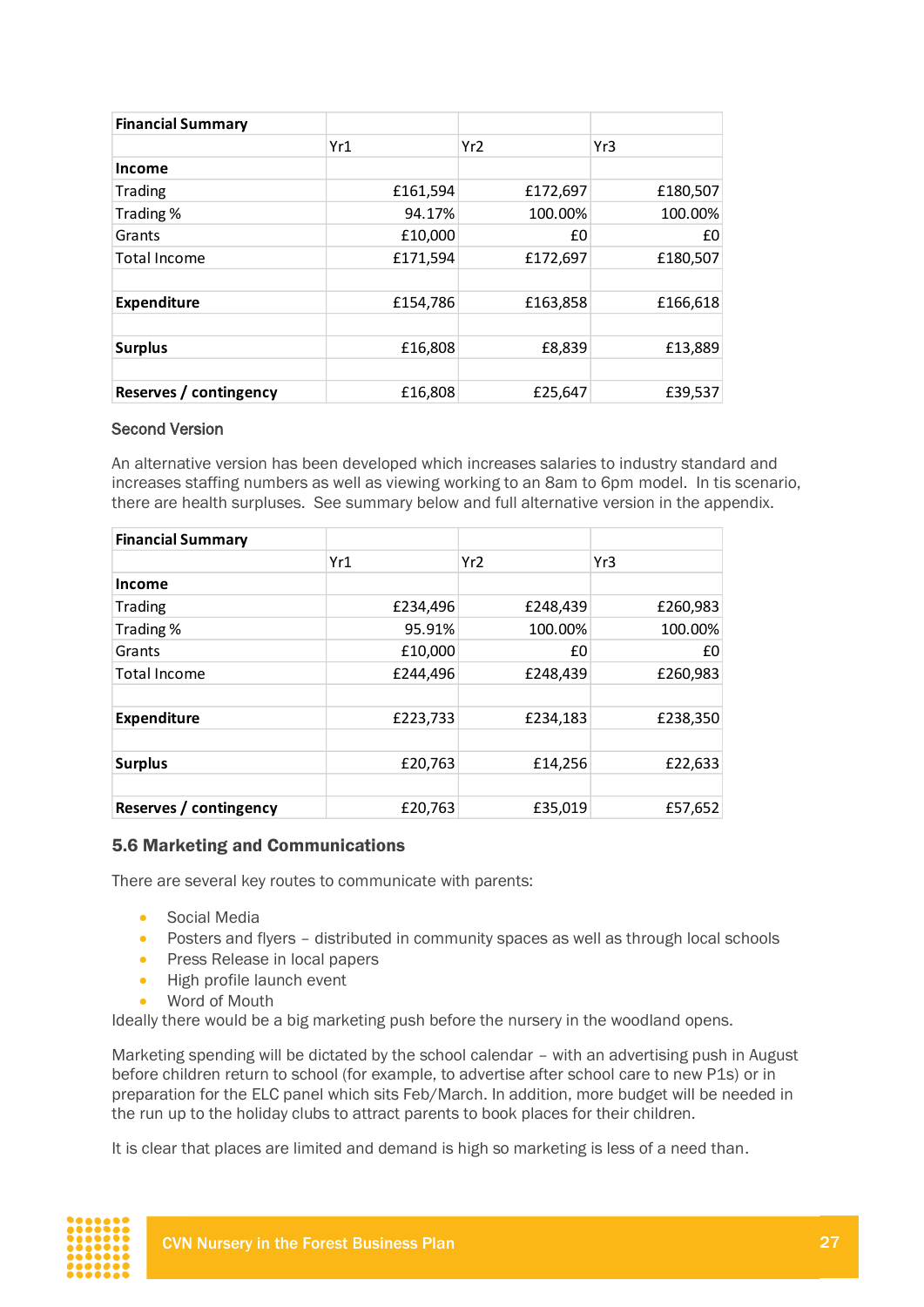# <span id="page-27-0"></span>5.7 Risk Assessment

| <b>Risk</b>                                                         | <b>Impact</b> | <b>Probability</b> | <b>Existing Controls</b>                                                                                                                                                                                   | <b>Action</b><br><b>Required</b>                                                                                                                                             | <b>Lead</b><br><b>Responsibility</b> |
|---------------------------------------------------------------------|---------------|--------------------|------------------------------------------------------------------------------------------------------------------------------------------------------------------------------------------------------------|------------------------------------------------------------------------------------------------------------------------------------------------------------------------------|--------------------------------------|
| Failure to<br>secure capital<br>funding                             | High          | Low to<br>medium   | Costs kept as low<br>as possible<br><b>Current funding</b><br>strategy<br>High demand for<br>places<br><b>Strong business</b><br>plan and good<br>research                                                 | <b>Build</b><br>relationship<br>with larger<br>diverse<br>funders<br>Use of loan<br>finance                                                                                  | Manager                              |
| Failure to<br>secure revenue<br>funding                             | Low           | Low                | Already a<br>sustainable<br>model<br>Fundraising<br>strategy                                                                                                                                               | Focus on<br>enterprise<br>and income<br>generation<br>beyond<br>childcare<br>Use<br>volunteers<br>Consider<br>other funders<br>Use of<br>crowdfund<br>targeted at<br>parents | Manager                              |
| Demand lower<br>than expected<br>after building<br>new facilities   | High          | Low                | <b>Existing</b><br>customer base<br>and demand high<br>Marketing and<br>Communication<br>strategy in place.<br>Strong<br>engagement with<br>local people<br>New house<br>building will bring<br>new demand | Enhanced<br>promotion<br>and specific<br>marketing<br>materials.                                                                                                             | Manager                              |
| Loss of Key<br>Personnel,<br>Volunteers and<br><b>Board Members</b> | High          | Low                | Staff committed<br>to the vision                                                                                                                                                                           | Write an<br>accession<br>plan for<br>Manager                                                                                                                                 | <b>Board</b>                         |
| Running and<br>maintenance<br>costs higher<br>than expected         | Medium        | Medium             | Cash flow<br>projection and<br>business plan                                                                                                                                                               | Further<br>fundraising<br><b>Savings</b>                                                                                                                                     | Manager                              |

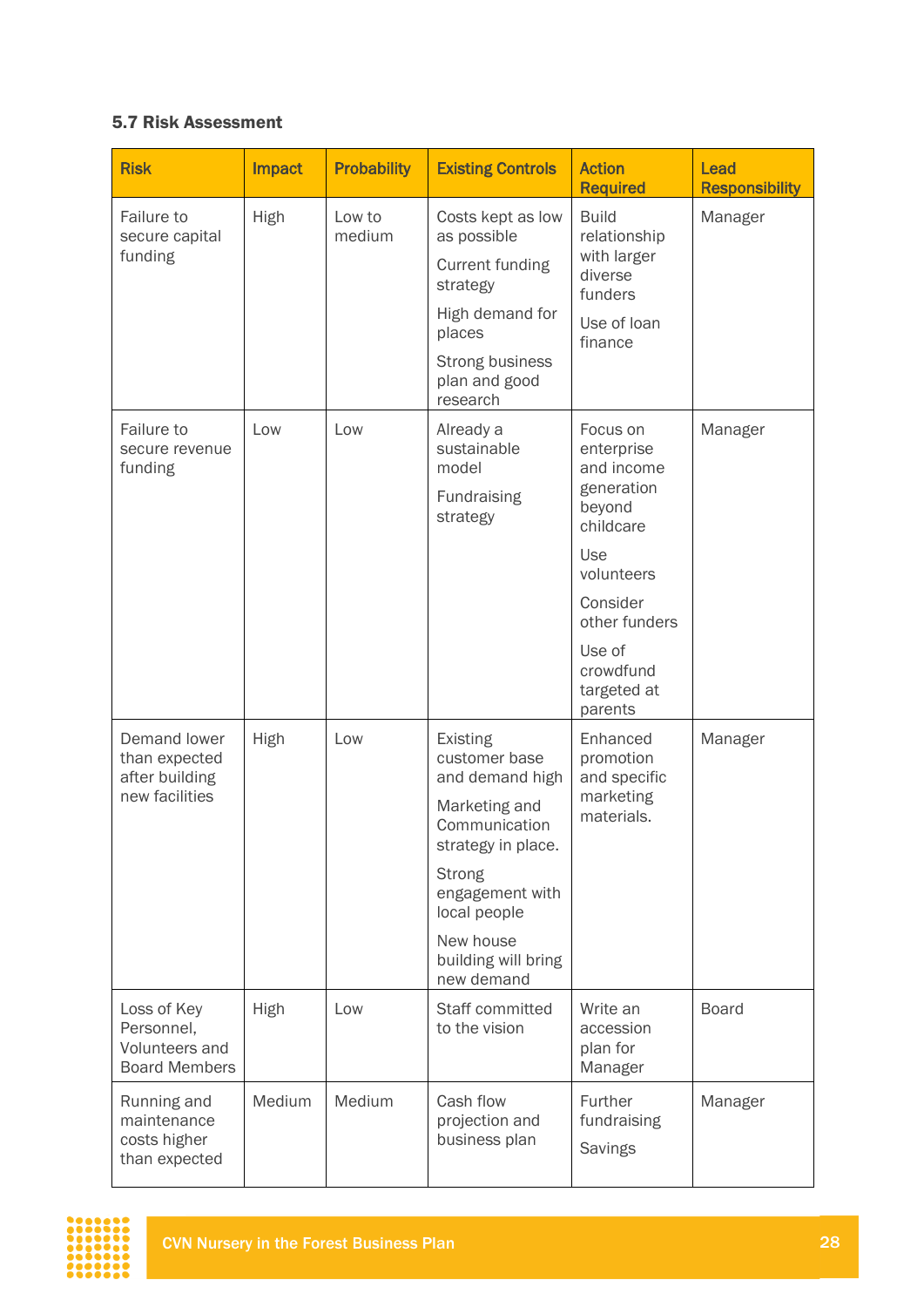| <b>Risk</b>                                                                 | <b>Impact</b> | <b>Probability</b> | <b>Existing Controls</b>                   | <b>Action</b><br><b>Required</b>                | Lead<br><b>Responsibility</b> |
|-----------------------------------------------------------------------------|---------------|--------------------|--------------------------------------------|-------------------------------------------------|-------------------------------|
| <b>Difficulties</b><br>recruiting and<br>retaining staff;<br>key members of | <b>Medium</b> | Medium             | Good salary and<br>terms and<br>conditions | Invest in<br>training and<br>development        | Manager                       |
| staff moving on                                                             |               |                    |                                            | Good<br>supportive<br>team with<br>clear vision |                               |
| <b>Difficulty</b><br>registering with<br>the care<br>inspectorate           | High          | Low                | Already<br>registered with<br>high scores  | On-going<br>discussion                          | Manager                       |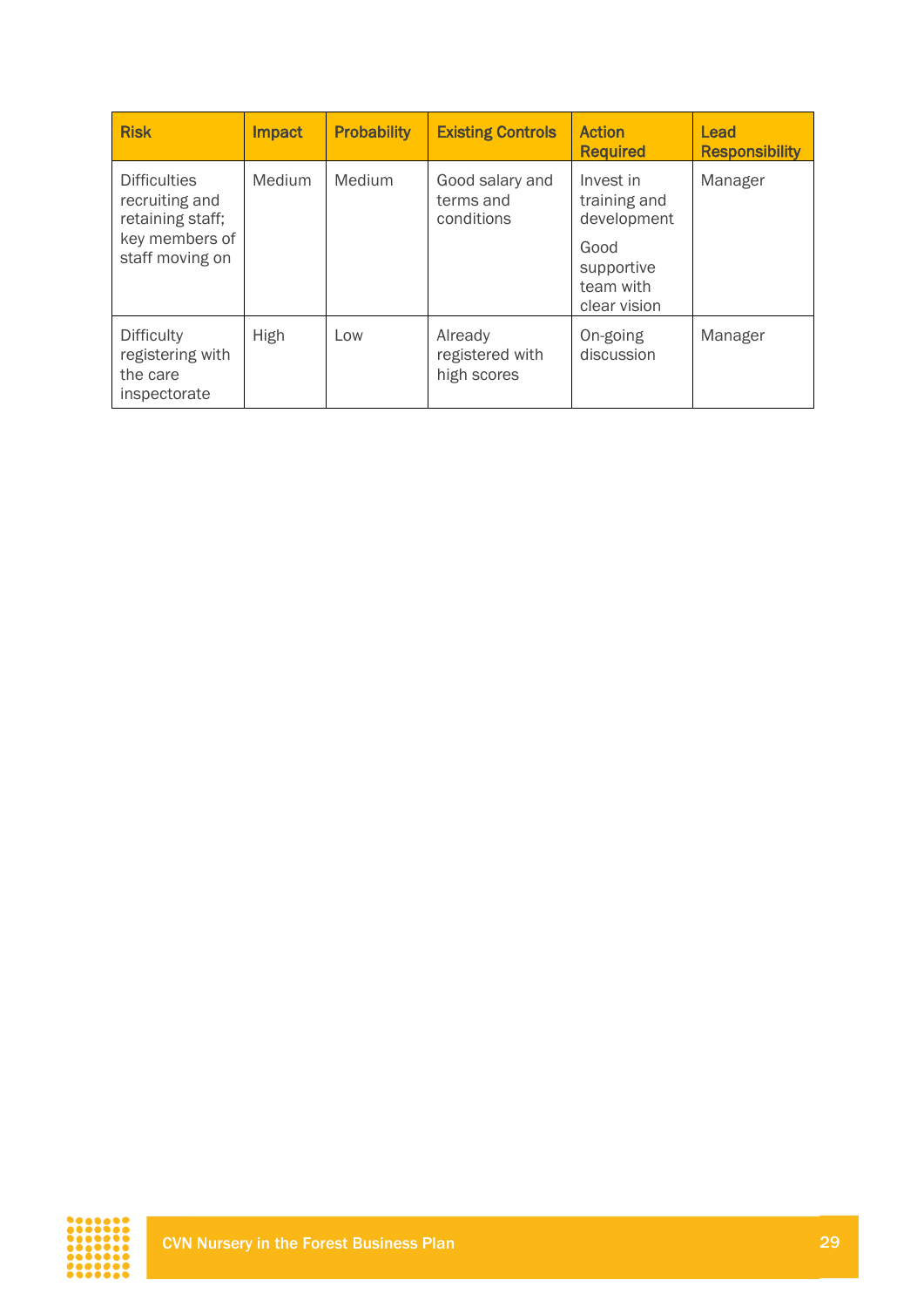# Appendix 1 : Cash Flow

# Model 1

<span id="page-29-0"></span>

| The Care Inspectorate stipulates the following adult: child ratios |            |            |                 |        |              |            |  |                                                                |  |
|--------------------------------------------------------------------|------------|------------|-----------------|--------|--------------|------------|--|----------------------------------------------------------------|--|
| 1:5 for children aged 2-3                                          |            |            |                 |        |              |            |  |                                                                |  |
| 1:8 for children aged 3 and over                                   |            |            |                 |        |              |            |  |                                                                |  |
|                                                                    |            |            |                 |        |              |            |  |                                                                |  |
| 1 staff for under threes and 3 staff for over threes               |            |            |                 |        |              |            |  |                                                                |  |
| Allowed up to 29 places                                            |            |            |                 |        |              |            |  |                                                                |  |
|                                                                    |            |            |                 |        |              |            |  |                                                                |  |
|                                                                    |            |            |                 |        |              | Total emp  |  |                                                                |  |
|                                                                    |            |            |                 |        |              | costs per  |  |                                                                |  |
|                                                                    | Salary     | <b>FTE</b> | <b>Pro Rata</b> | INI    | Pension (5%) | individual |  |                                                                |  |
| Manager                                                            | £25,000.00 |            | £25,000.00      | £2,137 | £1,250       | £28,387    |  |                                                                |  |
| Admin / Finance                                                    | £20,000.00 | 0.5        | £10,000         | £67    | £1,000       | £11,067    |  |                                                                |  |
| <b>Early Childhood Educator</b>                                    | £18,525.00 |            | £37,050         | £3,800 | £926         |            |  | £41,776 Equialent of 37.5 hours per week x £9.50 (living wage) |  |
| <b>Play Leader</b>                                                 | £18,525.00 |            | £37,050         | £3,800 | £926         |            |  | £41,776 Equialent of 37.5 hours per week x £9.50 (living wage) |  |
| <b>Total</b>                                                       |            | 5.5        | £109,100        | £9,803 | £4,103       | £123,005   |  |                                                                |  |

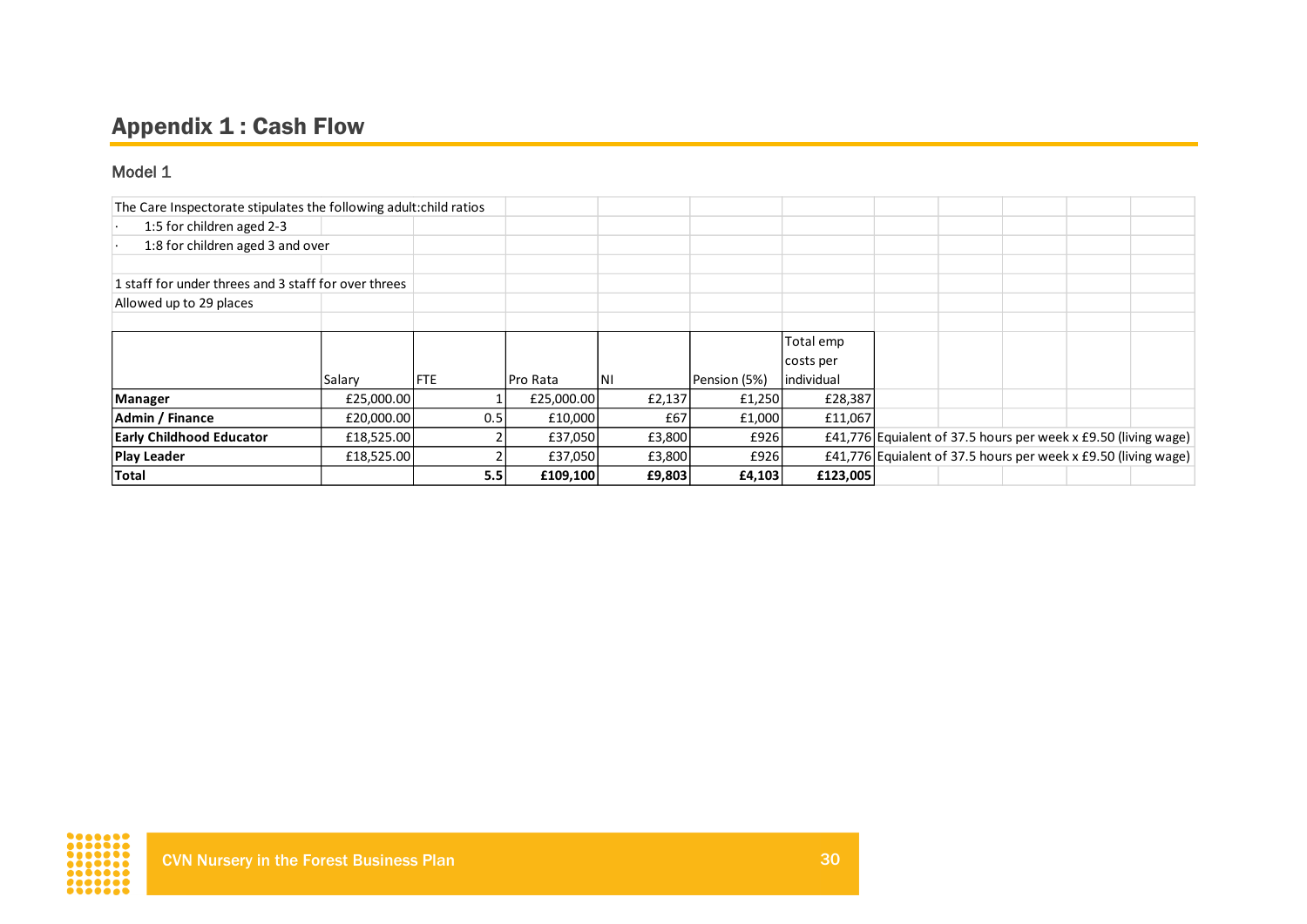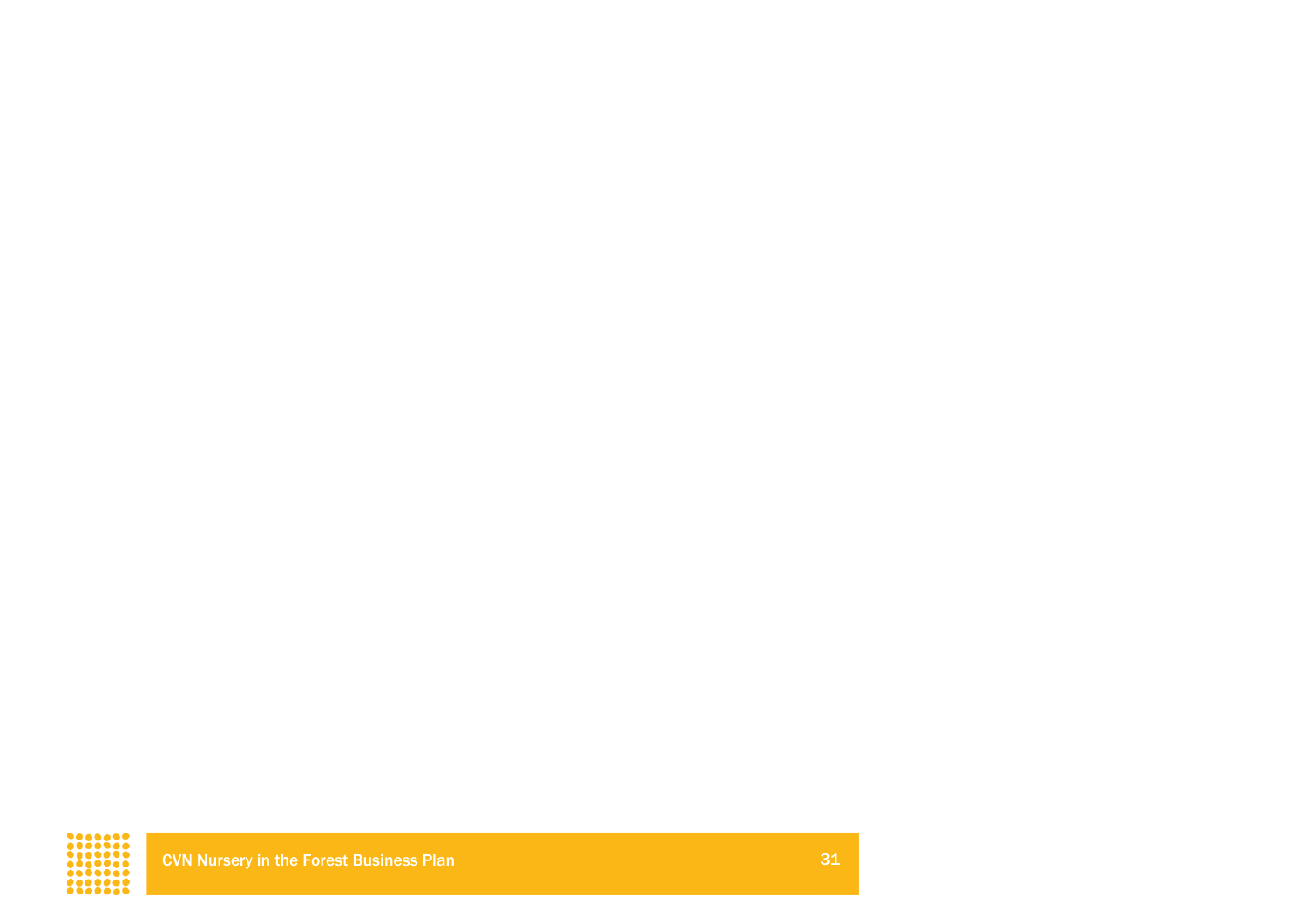|                                        | <b>Assumptions and notes</b>                                                                                                                                                                                        |                                                                |                |                 |                       |                           |                       |                   |                       |                   |                   |                       |                          |                          |                        |
|----------------------------------------|---------------------------------------------------------------------------------------------------------------------------------------------------------------------------------------------------------------------|----------------------------------------------------------------|----------------|-----------------|-----------------------|---------------------------|-----------------------|-------------------|-----------------------|-------------------|-------------------|-----------------------|--------------------------|--------------------------|------------------------|
| <b>General notes</b>                   | Financial model starts post woodland build so there is a functioning building fit for purpose<br>Assumption that covid-19 restrictions will be over by April 2022, but this will be dealt with in the risk register |                                                                |                |                 |                       |                           |                       |                   |                       |                   |                   |                       |                          |                          |                        |
|                                        |                                                                                                                                                                                                                     |                                                                |                |                 |                       |                           |                       |                   |                       |                   |                   |                       |                          |                          |                        |
|                                        |                                                                                                                                                                                                                     |                                                                | 2022           |                 |                       |                           |                       |                   |                       |                   |                   |                       |                          |                          |                        |
| <b>ASSUMPTIONS</b>                     |                                                                                                                                                                                                                     |                                                                | Apr            | May             | Jun                   | Jul                       | Aug                   | Sep               | Oct                   | Nov               | Dec               | Jan                   | Feb                      | Mar                      | Total                  |
| <b>Core Nursery Provision</b>          | Weeks per month                                                                                                                                                                                                     | Holiday weeks removed                                          | $\overline{4}$ | $\overline{4}$  | $\overline{4}$        | $\mathbf{1}$              | $\overline{2}$        | $\overline{4}$    | $\overline{a}$        | 4                 | 5                 |                       | $\overline{a}$           | 5                        |                        |
|                                        | Hours per week for funded places                                                                                                                                                                                    | 6 hours                                                        | 30             | 30              | 30                    | 30                        | 30                    | 30                | 30                    | 30                | 30                | 30                    | 30                       | 30                       |                        |
| Includes after school provision        | Additional purchased hours                                                                                                                                                                                          | Open 8.30 till 6                                               | 17.5           | 17.5            | 17.5                  | 17.5                      | 17.5                  | 17.5              | 17.5                  | 17.5              | 17.5              | 17.5                  | 17.5                     | 17.5                     |                        |
|                                        | Growth from 16 currently - mx of indoor and outdoor                                                                                                                                                                 | Number of places (can be more if                               |                |                 |                       |                           |                       |                   |                       |                   |                   |                       |                          |                          |                        |
|                                        | allows for higher numbers                                                                                                                                                                                           | occupancy rate is not 100%                                     | 29             | 29              | 29                    | 29                        | 29                    | 29                | 29                    | 29                | 29                | 29                    | 29                       | 29                       |                        |
|                                        |                                                                                                                                                                                                                     | Eligible/Funded places                                         | £5.45          | £5.45           | £5.45                 | £5.45                     | £5.45                 | £5.45             | £5.45                 | £5.45             | £5.45             | £5.45                 | £5.45                    | £5.45                    |                        |
|                                        |                                                                                                                                                                                                                     | Non-eligible / Fee paying                                      | £5             | £5              | £5                    | £5                        | £5                    | £5                | £5                    | £5                | £5                | £5                    | £5                       | £5                       |                        |
|                                        |                                                                                                                                                                                                                     | Average funded                                                 | 70%<br>30%     | 70%<br>30%      | 70%<br>30%            | 70%<br>30%                | 70%<br>30%            | 70%<br>30%        | 70%<br>30%            | 70%<br>30%        | 70%<br>30%        | 70%<br>30%            | 70%<br>30%               | 70%<br>30%               |                        |
|                                        |                                                                                                                                                                                                                     | Average fee paying<br><b>Total Occupancy rate</b>              | 70%            | 70%             | 75%                   | 75%                       | 75%                   | 75%               | 80%                   | 80%               | 80%               | 80%                   | 80%                      | 80%                      |                        |
|                                        |                                                                                                                                                                                                                     |                                                                |                |                 |                       |                           |                       |                   |                       |                   |                   |                       |                          |                          |                        |
| <b>Holiday Clubs</b>                   |                                                                                                                                                                                                                     | Number of days                                                 |                |                 |                       | 20                        | 10                    |                   | 5                     |                   |                   |                       |                          |                          |                        |
|                                        |                                                                                                                                                                                                                     | Cost per day                                                   | f45            | £45             | £45                   | £45                       | £45                   | £45               | £45                   | £45               | £45               | £45                   | £45                      | £45                      |                        |
|                                        |                                                                                                                                                                                                                     | Number of places (no Easter provision in                       |                |                 |                       |                           |                       |                   |                       |                   |                   |                       |                          |                          |                        |
|                                        | Mostly older children so less staff required                                                                                                                                                                        | year one)                                                      |                |                 |                       | 25                        | 25                    |                   | 25                    |                   |                   |                       |                          |                          |                        |
|                                        |                                                                                                                                                                                                                     |                                                                |                |                 |                       |                           |                       |                   |                       |                   |                   |                       |                          |                          |                        |
| Hire of Woodland Nursery space         |                                                                                                                                                                                                                     | Evenings and weekends only                                     |                |                 |                       |                           |                       |                   |                       |                   |                   |                       |                          |                          |                        |
|                                        | Hourly rate                                                                                                                                                                                                         | £15                                                            | £15.00         | £15.00          | £15.00                | £15.00                    | £15.00                | £15.00            | £15.00                | £15.00            | £15.00            | £15.00                | £15.00                   | £15.00                   |                        |
|                                        | Max hours per week (7pm to 10pm then weekends)                                                                                                                                                                      |                                                                | 35             | 35              | 35                    | 35                        | 35                    | 35                | 35                    | 35                | 35                | 35                    | 35                       | 35                       |                        |
|                                        |                                                                                                                                                                                                                     | Based on affordable community rates -                          |                |                 |                       |                           |                       |                   |                       |                   |                   |                       |                          |                          |                        |
|                                        |                                                                                                                                                                                                                     | on the basis that there is likely to be                        |                |                 |                       |                           |                       |                   |                       |                   |                   |                       |                          |                          |                        |
|                                        | Occupancy rates                                                                                                                                                                                                     | limited commercial demand (at least                            |                | 10%             | 10%                   | 10%                       | 10%                   | 10%               | 15%                   | 15%               | 15%               | 20%                   | 20%                      | 20%                      |                        |
| <b>Events and learning initiatives</b> | Things like edible nature walks, bat walks etc                                                                                                                                                                      |                                                                |                |                 |                       |                           |                       |                   |                       |                   |                   |                       |                          |                          |                        |
|                                        | Number of events per month                                                                                                                                                                                          |                                                                | $\Omega$       | $\mathbf 0$     | $\mathbf{1}$          | $\mathbf{1}$              | 1                     | $\mathbf{1}$      |                       | $\overline{2}$    | $\mathcal{P}$     | $\overline{2}$        | $\overline{\phantom{a}}$ | $\overline{\phantom{a}}$ |                        |
|                                        | Attendees per event                                                                                                                                                                                                 |                                                                | 30             | 30              | 30                    | 30                        | 30                    | 30                | 30                    | 30                | 30                | 30                    | 30                       | 30                       |                        |
|                                        | Average donation per attendee                                                                                                                                                                                       | Eg, suggested donation per ticket                              | £5.00          | £5.00           | £5.00                 | £5.00                     | £5.00                 | £5.00             | £5.00                 | £5.00             | £5.00             | £5.00                 | £5.00                    | £5.00                    |                        |
|                                        | Monthly Income from events                                                                                                                                                                                          |                                                                | £0.00          | £0.00           | £150.00               | £150.00                   | £150.00               | £150.00           | £150.00               | £300.00           | £300.00           | £300.00               | £300.00                  | £300.00                  |                        |
|                                        | Cost of tutor per event                                                                                                                                                                                             | £75.00                                                         | £75.00         | £0.00           | £45.00                | £45.00                    | £45.00                | £45.00            | £45.00                | £90.00            | £90.00            | £90.00                | £90.00                   | £90.00                   |                        |
|                                        | Direct costs for events                                                                                                                                                                                             |                                                                | £0.00          | £0.00           | £45.00                | £45.00                    | £45.00                | £45.00            | £45.00                | £180.00           | £180.00           | £180.00               | £180.00                  | £180.00                  |                        |
|                                        |                                                                                                                                                                                                                     |                                                                |                |                 |                       |                           |                       |                   |                       |                   |                   |                       |                          |                          |                        |
|                                        | <b>Income from Nursery Provision</b>                                                                                                                                                                                |                                                                | £9.719.64      | £9.719.64       | £10.413.90            | £2.603.48                 | £5,206.95             | £10,413.90        | £11.108.16            | £11.108.16        | £13,885.20        | £11.108.16            | £11.108.16               |                          | £13.885.20 £120.280.55 |
|                                        | Income from holiday clubs                                                                                                                                                                                           |                                                                | £0.00          | £0.00           | £0.00                 | £22,500.00                | £11,250.00            | £0.00             | £5,625.00             | £0.00             | £0.00             | £0.00                 | £0.00                    | £0.00                    | £39,375.00             |
|                                        | Hire of community spaces Profit / Loss<br><b>Events Profit / Loss</b>                                                                                                                                               |                                                                | £0.00<br>£0.00 | £52.50<br>£0.00 | £52.50<br>£105.00     | £52.50<br>£105.00         | £52.50<br>£105.00     | £52.50<br>£105.00 | £78.75<br>£105.00     | £78.75<br>£120.00 | £78.75<br>£120.00 | £105.00<br>£120.00    | £105.00<br>£120.00       | £105.00<br>£120.00       | £813.75<br>£1,125.00   |
|                                        |                                                                                                                                                                                                                     |                                                                |                |                 |                       |                           |                       |                   |                       |                   |                   |                       |                          |                          |                        |
| <b>TOTAL INCOME</b>                    |                                                                                                                                                                                                                     |                                                                | £9.719.64      | £9,772.14       | £10.571.40            | £25,260.98                | £16,614.45            | £10,571.40        | £16,916.91 £11,306.91 |                   | £14,083.95        | £11.333.16            | £11.333.16               |                          | £14.110.20 £161.594.30 |
|                                        |                                                                                                                                                                                                                     |                                                                |                |                 |                       |                           |                       |                   |                       |                   |                   |                       |                          |                          |                        |
|                                        |                                                                                                                                                                                                                     |                                                                |                |                 |                       |                           |                       |                   |                       |                   |                   |                       |                          |                          |                        |
| <b>EXPENDITURE</b>                     | Salaries                                                                                                                                                                                                            | See staffing sheet                                             | £10,250        | £10,250         | £10,250               | £10,250                   | £10,250               | £10,250           | £10,250               | £10,250           | £10,250           | £10,250               | £10,250                  | £10,250                  | £123,005               |
|                                        | Contingency for sickness and holidays                                                                                                                                                                               | 10%                                                            | £1.025         | £1.025          | £1.025                | £1.025                    | £1,025                | £1.025            | £1.025                | £1.025            | £1.025            | £1,025                | £1,025                   | £1,025                   | £12,301                |
|                                        | Staff training                                                                                                                                                                                                      | As current                                                     | £200           | £200            | £200                  | f200                      | £200                  | £200              | £200                  | £200              | £200              | £200                  | £200                     | £200                     | £2,400                 |
|                                        | Snacks per week                                                                                                                                                                                                     | £40 per week average<br>Assumes eligibility for Small Business | £160           | £160            | £160                  | £160                      | £160                  | £160              | £160                  | £160              | £160              | £160                  | £160                     | £160                     | £1,920                 |
|                                        |                                                                                                                                                                                                                     | Bonus Scheme. Rateable value not                               |                |                 |                       |                           |                       |                   |                       |                   |                   |                       |                          |                          |                        |
|                                        | Rates                                                                                                                                                                                                               | available                                                      | £0             | f(              | f(                    | f(                        | f(                    | f0                | f(                    | £0                | £0                | f0                    | f()                      | f0                       | £0                     |
|                                        | Water rates (estimate)                                                                                                                                                                                              | Estimate                                                       | £100           | £100            | £100                  | £100                      | £100                  | £100              | £100                  | £100              | £100              | £100                  | £100                     | £100                     | £1.200                 |
|                                        | <b>Building maintenance</b>                                                                                                                                                                                         | Total of maintenance and compliance                            | £150           | £150            | £150                  | £150                      | £150                  | £150              | £150                  | £150              | £150              | £150                  | £150                     | £150                     | £1,800                 |
|                                        | Gas / Electric                                                                                                                                                                                                      | Off grid heating system possible                               | £250           | £250            | £250                  | £250                      | £250                  | £250              | £250                  | £250              | £250              | £250                  | £250                     | £250                     | £3,000                 |
|                                        | Phone and broadband                                                                                                                                                                                                 |                                                                | £75            | £75             | £75                   | £75                       | £75                   | £75               | £75                   | £75               | £75               | £75                   | £75                      | £75                      | £900                   |
|                                        | Insurance                                                                                                                                                                                                           | Estimate                                                       | £5,000         |                 |                       |                           |                       |                   |                       |                   |                   |                       |                          |                          | £5,000                 |
|                                        | Stationery, postage & Printing                                                                                                                                                                                      |                                                                | £25            | £25             | f25                   | £25                       | f25                   | £25               | £25                   | £25               | £25               | £25                   | £25                      | f25                      | £300                   |
|                                        | Marketing (use of social media and core marketing capability                                                                                                                                                        |                                                                | £50            | £50             | f50                   | £50                       | £50                   | £50               | £50                   | £50               | f50               | £50                   | f50                      | £50                      | £600                   |
|                                        | Refuse Collection and cleaning materials                                                                                                                                                                            |                                                                | £30            | £30             | £30                   | £30                       | £30                   | £30               | £30                   | £30               | £30               | £30                   | £30                      | £30                      | £360                   |
|                                        | Security alarm and other contracts                                                                                                                                                                                  |                                                                | £25            | £25             | £25                   | £25                       | £25                   | £25               | £25                   | £25               | £25               | £25                   | £25                      | £25                      | £300                   |
|                                        | Registration and compliance (eg PRS for events)                                                                                                                                                                     | And Care Commission registration (£165)                        | £500           |                 |                       |                           |                       |                   |                       |                   |                   |                       |                          |                          | £500                   |
|                                        | Misc                                                                                                                                                                                                                |                                                                | £100           | £100            | £100                  | £100                      | £100                  | £100              | £100                  | £100              | £100              | £100                  | £100                     | £100                     | £1.200                 |
| <b>TOTAL OVERHEADS</b>                 |                                                                                                                                                                                                                     |                                                                | £17,940.50     |                 | £12,440.50 £12,440.50 |                           | £12,440.50 £12,440.50 | £12,440.50        | £12,440.50 £12,440.50 |                   |                   | £12,440.50 £12,440.50 | £12,440.50               |                          | £12,440.50 £154,786.01 |
| <b>SURPLUS / DEFICIT</b>               |                                                                                                                                                                                                                     | With out grants                                                | $-E8,220.86$   | $-E2,668.36$    |                       | $-f1,869.10$ $f12,820.47$ | £4,173.95             | $-£1,869.10$      | £4,476.41             | $-£1,133.59$      | £1,643.45         | $-£1,107.34$          | $-E1,107.34$             | £1,669.70                | £6,808.28              |
|                                        |                                                                                                                                                                                                                     |                                                                |                |                 |                       |                           |                       |                   |                       |                   |                   |                       |                          |                          |                        |
|                                        | Small grant for workign capital                                                                                                                                                                                     |                                                                | £10,000.00     |                 |                       |                           |                       |                   |                       |                   |                   |                       |                          |                          | £10,000.00             |
| <b>Revenue grants</b>                  |                                                                                                                                                                                                                     |                                                                |                |                 |                       |                           |                       |                   |                       |                   |                   |                       |                          |                          |                        |

**CVN Nursery in the Forest Business Plan 32 32**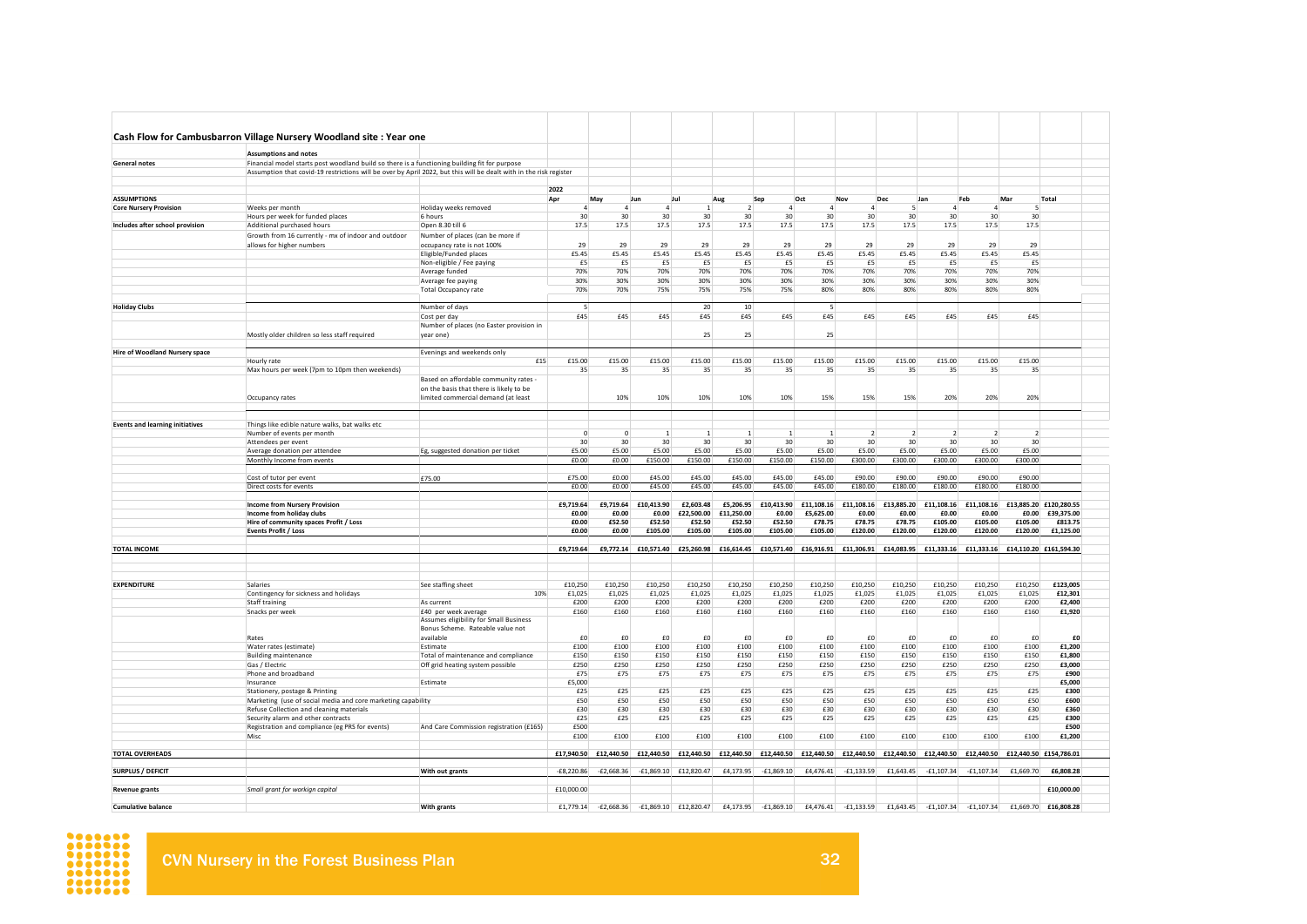|                                        | Cash Flow for Cambusbarron Village Nursery Woodland site: Year Two                                                 |                                                      |                       |                      |                      |                      |                      |                      |                      |                                   |                      |                                |                      |                      |                                   |  |
|----------------------------------------|--------------------------------------------------------------------------------------------------------------------|------------------------------------------------------|-----------------------|----------------------|----------------------|----------------------|----------------------|----------------------|----------------------|-----------------------------------|----------------------|--------------------------------|----------------------|----------------------|-----------------------------------|--|
|                                        | <b>Assumptions and notes</b>                                                                                       |                                                      |                       |                      |                      |                      |                      |                      |                      |                                   |                      |                                |                      |                      |                                   |  |
| <b>General notes</b>                   | Financial model starts post woodland build so there is a functioning building fit for purpose                      |                                                      |                       |                      |                      |                      |                      |                      |                      |                                   |                      |                                |                      |                      |                                   |  |
|                                        | Assumption that covid-19 restrictions will be over by April 2022, but this will be dealt with in the risk register |                                                      |                       |                      |                      |                      |                      |                      |                      |                                   |                      |                                |                      |                      |                                   |  |
|                                        |                                                                                                                    |                                                      | 2023                  |                      |                      |                      |                      |                      |                      |                                   |                      |                                |                      |                      |                                   |  |
| <b>ASSUMPTIONS</b>                     |                                                                                                                    |                                                      | Apr                   | May                  | Jun                  | Jul                  | Aug                  | Ser                  | Oct                  | Nov                               | Dec                  | Jan                            | Feb                  | Mar                  | <b>Total</b>                      |  |
| <b>Core Nursery Provision</b>          | Weeks per month                                                                                                    | Holiday weeks removed                                | $\Delta$              | $\overline{a}$       | $\Delta$             | 1                    | $\overline{2}$       | Δ                    | $\Delta$             | $\Delta$                          | К                    | $\Delta$                       | $\Delta$             | 5                    |                                   |  |
|                                        | Hours per week for funded places                                                                                   | 6 hours                                              | 30 <sup>1</sup>       | 30                   | 30                   | 30                   | 30                   | 30                   | 30                   | 30 <sup>2</sup>                   | 30                   | 30                             | 30                   | 30 <sup>1</sup>      |                                   |  |
| Includes after school provision        | Additional purchased hours                                                                                         | Open 8.30 till 6                                     | 17.5                  | 17.5                 | 17.5                 | 17.5                 | 17.5                 | 17.5                 | 17.5                 | 17.5                              | 17.5                 | 17.5                           | 17.5                 | 17.5                 |                                   |  |
|                                        | Growth from 16 currently - mx of indoor and outdoor                                                                | Number of places (can be more if                     |                       |                      |                      |                      |                      |                      |                      |                                   |                      |                                |                      |                      |                                   |  |
|                                        | allows for higher numbers                                                                                          | occupancy rate is not 100%<br>Eligible/Funded places | 29<br>£5.45           | 29<br>£5.45          | 29<br>£5.45          | 29<br>£5.45          | 29<br>£5.45          | 29<br>£5.45          | 29<br>£5.45          | 29<br>£5.45                       | 29<br>£5.45          | 29<br>£5.45                    | 29<br>£5.45          | 29<br>£5.45          |                                   |  |
|                                        |                                                                                                                    | Non-eligible / Fee paying                            | £5                    | £5                   | £5                   | £5                   | £5                   | £5                   | £5                   | £5                                | £5                   | £5                             | £5                   | £5                   |                                   |  |
|                                        |                                                                                                                    | Average funded                                       | 70%                   | 70%                  | 70%                  | 70%                  | 70%                  | 70%                  | 70%                  | 70%                               | 70%                  | 70%                            | 70%                  | 70%                  |                                   |  |
|                                        |                                                                                                                    | Average fee paying                                   | 30%                   | 30%                  | 30%                  | 30%                  | 30%                  | 30%                  | 30%                  | 30%                               | 30%                  | 30%                            | 30%                  | 30%                  |                                   |  |
|                                        |                                                                                                                    | Total Occupancy rate                                 | 80%                   | 80%                  | 80%                  | 80%                  | 80%                  | 80%                  | 80%                  | 80%                               | 80%                  | 80%                            | 80%                  | 80%                  |                                   |  |
|                                        |                                                                                                                    |                                                      |                       |                      |                      |                      |                      |                      |                      |                                   |                      |                                |                      |                      |                                   |  |
| <b>Holiday Clubs</b>                   |                                                                                                                    | Number of days<br>Cost per day                       | $\overline{5}$<br>£45 | £45                  | £45                  | 20<br>£45            | 10<br>£45            | £45                  | 5<br>£45             | £45                               | £45                  | £45                            | £45                  | £45                  |                                   |  |
|                                        |                                                                                                                    |                                                      |                       |                      |                      |                      |                      |                      |                      |                                   |                      |                                |                      |                      |                                   |  |
|                                        | Mostly older children so less staff required                                                                       | Number places                                        | 25                    |                      |                      | 25                   | 25                   |                      | 25                   |                                   |                      |                                |                      |                      |                                   |  |
|                                        |                                                                                                                    |                                                      |                       |                      |                      |                      |                      |                      |                      |                                   |                      |                                |                      |                      |                                   |  |
| <b>Hire of Woodland Nursery space</b>  | Hourly rate                                                                                                        | Evenings and weekends only<br>£15                    | £15.00                | £15.00               | £15.00               | £15.00               | £15.00               | £15.00               | £15.00               | £15.00                            | £15.00               | £15.00                         | £15.00               | £15.00               |                                   |  |
|                                        | Max hours per week (7pm to 10pm then weekends)                                                                     |                                                      | 35                    | 35                   | 35                   | 35                   | 35                   | 35                   | 35                   | 35                                | 35                   | 35                             | 35                   | 35                   |                                   |  |
|                                        | Occupancy rates                                                                                                    | Levels out at 20%                                    | 20%                   | 20%                  | 20%                  | 20%                  | 20%                  | 20%                  | 20%                  | 20%                               | 20%                  | 20%                            | 20%                  | 20%                  |                                   |  |
|                                        |                                                                                                                    |                                                      |                       |                      |                      |                      |                      |                      |                      |                                   |                      |                                |                      |                      |                                   |  |
|                                        |                                                                                                                    |                                                      |                       |                      |                      |                      |                      |                      |                      |                                   |                      |                                |                      |                      |                                   |  |
| <b>Events and learning initiatives</b> | Things like edible nature walks, bat walks etc                                                                     |                                                      |                       |                      |                      |                      |                      |                      |                      |                                   |                      |                                |                      |                      |                                   |  |
|                                        | Number of events per month<br>Attendees per event                                                                  | Target of 2 max per month                            | $\overline{2}$<br>30  | $\overline{2}$<br>30 | $\overline{z}$<br>30 | $\overline{z}$<br>30 | $\overline{2}$<br>30 | $\overline{2}$<br>30 | $\overline{2}$<br>30 | $\overline{2}$<br>30 <sup>2</sup> | $\overline{2}$<br>30 | $\overline{\phantom{0}}$<br>30 | $\overline{2}$<br>30 | $\overline{2}$<br>30 |                                   |  |
|                                        | Average donation per attendee                                                                                      | Eg, suggested donation per ticket                    | £5.00                 | £5.00                | £5.00                | £5.00                | £5.00                | £5.00                | £5.00                | £5.00                             | £5.00                | £5.00                          | £5.00                | £5.00                |                                   |  |
|                                        | Monthly Income from events                                                                                         |                                                      | £300.00               | £300.00              | £300.00              | £300.00              | £300.00              | £300.00              | £300.00              | £300.00                           | £300.00              | £300.00                        | £300.00              | £300.00              |                                   |  |
|                                        |                                                                                                                    |                                                      |                       |                      |                      |                      |                      |                      |                      |                                   |                      |                                |                      |                      |                                   |  |
|                                        | Cost of tutor per event                                                                                            | £75.00                                               | £75.00                | £90.00               | £90.00               | £90.00               | £90.00               | £90.00               | £90.00               | £90.00                            | £90.00               | £90.00                         | £90.00               | £90.00               |                                   |  |
|                                        | Direct costs for events                                                                                            |                                                      | £150.00               | £180.00              | £180.00              | £180.00              | £180.00              | £180.00              | £180.00              | £180.00                           | £180.00              | £180.00                        | £180.00              | £180.00              |                                   |  |
|                                        | <b>Income from Nursery Provision</b>                                                                               |                                                      | £11,108.16            | £11,108.16           | £11,108.16           | £2,777.04            | £5,554.08            | £11,108.16           | £11,108.16           | £11,108.16                        | £13,885.20           | £11,108.16                     | £11,108.16           |                      | £13,885.20 £124,966.80            |  |
|                                        | Income from holiday clubs                                                                                          |                                                      | £5,625.00             | £0.00                | £0.00                | £22,500.00           | £11,250.00           | £0.00                | £5,625.00            | £0.00                             | £0.00                | £0.00                          | £0.00                | £0.00                | £45,000.00                        |  |
|                                        | Hire of community spaces Profit / Loss                                                                             |                                                      | £105.00               | £105.00              | £105.00              | £105.00              | £105.00              | £105.00              | £105.00              | £105.00                           | £105.00              | £105.00                        | £105.00              | £105.00              | £1,260.00                         |  |
|                                        | Events Profit / Loss                                                                                               |                                                      | £150.00               | £120.00              | £120.00              | £120.00              | £120.00              | £120.00              | £120.00              | £120.00                           | £120.00              | £120.00                        | £120.00              | £120.00              | £1,470.00                         |  |
| <b>TOTAL INCOME</b>                    |                                                                                                                    |                                                      | £16,988.16            | £11,333.16           | £11,333.16           | £25,502.04           | £17,029.08           | £11,333.16           | £16,958.16           | £11,333.16                        | £14,110.20           | £11,333.16                     | £11,333.16           |                      | £14,110.20 £172,696.80            |  |
|                                        |                                                                                                                    |                                                      |                       |                      |                      |                      |                      |                      |                      |                                   |                      |                                |                      |                      |                                   |  |
|                                        |                                                                                                                    |                                                      |                       |                      |                      |                      |                      |                      |                      |                                   |                      |                                |                      |                      |                                   |  |
|                                        |                                                                                                                    |                                                      |                       |                      |                      |                      |                      |                      |                      |                                   |                      |                                |                      |                      |                                   |  |
| <b>EXPENDITURE</b>                     | Salaries                                                                                                           | 2% cost of living increase                           | £10,455               | £10,455              | £10,455              | £10,455              | £10,455              | £10,455              | £10,455              | £10,455                           | £10,455              | £10,455                        | £10,455              | £10,455              | £125,466                          |  |
|                                        | Contingency for sickness and holidays<br>Staff training                                                            | 10%<br>As current                                    | £1,046<br>£200        | £1,046<br>£200       | £1,046<br>£200       | £1,046<br>£200       | £1,046<br>£200       | £1,046<br>£200       | £1,046<br>£200       | £1,046<br>£200                    | £1,046<br>£200       | £1,046<br>£200                 | £1,046<br>£200       | £1,046<br>£200       | £12,547<br>£2,400                 |  |
|                                        | Snacks per week                                                                                                    | £40 per week average                                 | £160                  | £160                 | £160                 | £160                 | £160                 | £160                 | £160                 | £160                              | £160                 | £160                           | £160                 | £160                 | £1,920                            |  |
|                                        |                                                                                                                    | Assumes eligibility for Small Business               |                       |                      |                      |                      |                      |                      |                      |                                   |                      |                                |                      |                      |                                   |  |
|                                        |                                                                                                                    | Bonus Scheme. Rateable value not                     |                       |                      |                      |                      |                      |                      |                      |                                   |                      |                                |                      |                      |                                   |  |
|                                        | Rates                                                                                                              | available                                            | £0                    | £0                   | £0                   | f(                   | f(                   | f(                   | f0                   | f0                                | f0                   | f0                             | f(                   | f(                   | £0                                |  |
|                                        | Water rates (estimate)<br><b>Building maintenance</b>                                                              | Estimate<br>Total of maintenance and compliance      | £100<br>£150          | £100<br>£150         | £100<br>£150         | £100<br>£150         | £100<br>£150         | £100<br>£150         | £100<br>£150         | £100<br>£150                      | £100<br>£150         | £100<br>£150                   | £100<br>£150         | £100<br>£150         | £1,200<br>£1,800                  |  |
|                                        | Gas / Electric                                                                                                     | Off grid heating system possible                     | £250                  | £250                 | £250                 | £250                 | £250                 | £250                 | £250                 | £250                              | £250                 | £250                           | £250                 | £250                 | £3.000                            |  |
|                                        | Phone and broadband                                                                                                |                                                      | <b>f75</b>            | £75                  | £75                  | £75                  | £75                  | £75                  | £75                  | £75                               | £75                  | £75                            | £75                  | £75                  | £900                              |  |
|                                        | Insurance                                                                                                          | Estimate                                             | £5,000                |                      |                      |                      |                      |                      |                      |                                   |                      |                                |                      |                      | £5,000                            |  |
|                                        | Stationery, postage & Printing                                                                                     |                                                      | £25                   | £25                  | £25                  | £25                  | £25                  | £25                  | £25                  | £25                               | £25                  | £25                            | £25                  | £25                  | £300                              |  |
|                                        | Marketing (use of social media and core marketing capability<br>Refuse Collection and cleaning materials           |                                                      | £50<br>£30            | £50<br>£30           | £50<br>£30           | £50<br>£30           | £50<br>£30           | £50<br>£30           | £50<br>£30           | £50<br>£30                        | £50<br>£30           | £50<br>£30                     | £50<br>£30           | £50<br>£30           | £600<br>£360                      |  |
|                                        | Security alarm and other contracts                                                                                 |                                                      | £25                   | £25                  | £25                  | £25                  | £25                  | £25                  | £25                  | £25                               | £25                  | £25                            | £25                  | £25                  | £300                              |  |
|                                        | Registration and compliance (eg PRS for events)                                                                    | And Care Commission registration (£165)              | £500                  |                      |                      |                      |                      |                      |                      |                                   |                      |                                |                      |                      | £500                              |  |
|                                        | Misc                                                                                                               |                                                      | £100                  | £100                 | £100                 | £100                 | £100                 | £100                 | £100                 | £100                              | £100                 | £100                           | £100                 | £100                 | £1.200                            |  |
|                                        | Sinking fund for futur repairs                                                                                     | Estimate                                             | £500                  | £500                 | £500                 | £500                 | £500                 | £500                 | £500                 | £500                              | £500                 | £500                           | £500                 | £500                 | £6,000                            |  |
| <b>TOTAL OVERHEADS</b>                 | Inflationary increase                                                                                              | 2%                                                   | £131.30<br>£18,797.31 | £21.30<br>£13,187.31 | £21.30<br>£13,187.31 | £21.30<br>£13,187.31 | £21.30<br>£13,187.31 | £21.30<br>£13,187.31 | £21.30<br>£13,187.31 | £21.30<br>£13,187.31              | £21.30<br>£13,187.31 | £21.30<br>£13,187.31           | £21.30<br>£13,187.31 | £21.30               | £365.60<br>£13,187.31 £163,857.74 |  |
|                                        |                                                                                                                    |                                                      |                       |                      |                      |                      |                      |                      |                      |                                   |                      |                                |                      |                      |                                   |  |
| <b>SURPLUS / DEFICIT</b>               |                                                                                                                    | With out grants                                      | $-E1,809.15$          | $-£1,854.15$         | $-E1,854.15$         | £12,314.73           | £3,841.77            | $-£1,854.15$         | £3,770.85            | $-£1,854.15$                      | £922.89              | $-£1,854.15$                   | $-£1,854.15$         | £922.89              | £8,839.06                         |  |
|                                        |                                                                                                                    |                                                      |                       |                      |                      |                      |                      |                      |                      |                                   |                      |                                |                      |                      |                                   |  |
| <b>Revenue grants</b>                  | Small grant for workign capital                                                                                    | No start up grant                                    |                       |                      |                      |                      |                      |                      |                      |                                   |                      |                                |                      |                      |                                   |  |
| <b>Cumulative balance</b>              |                                                                                                                    | With grants                                          | $-f1.809.15$          | $-£1.854.15$         | $-£1.854.15$         | £12,314.73           | £3.841.77            | $-£1.854.15$         | £3,770.85            | $-£1.854.15$                      | £922.89              | $-£1,854.15$                   | $-£1.854.15$         | £922.89              | £8.839.06                         |  |

**CVN Nursery in the Forest Business Plan 33 33**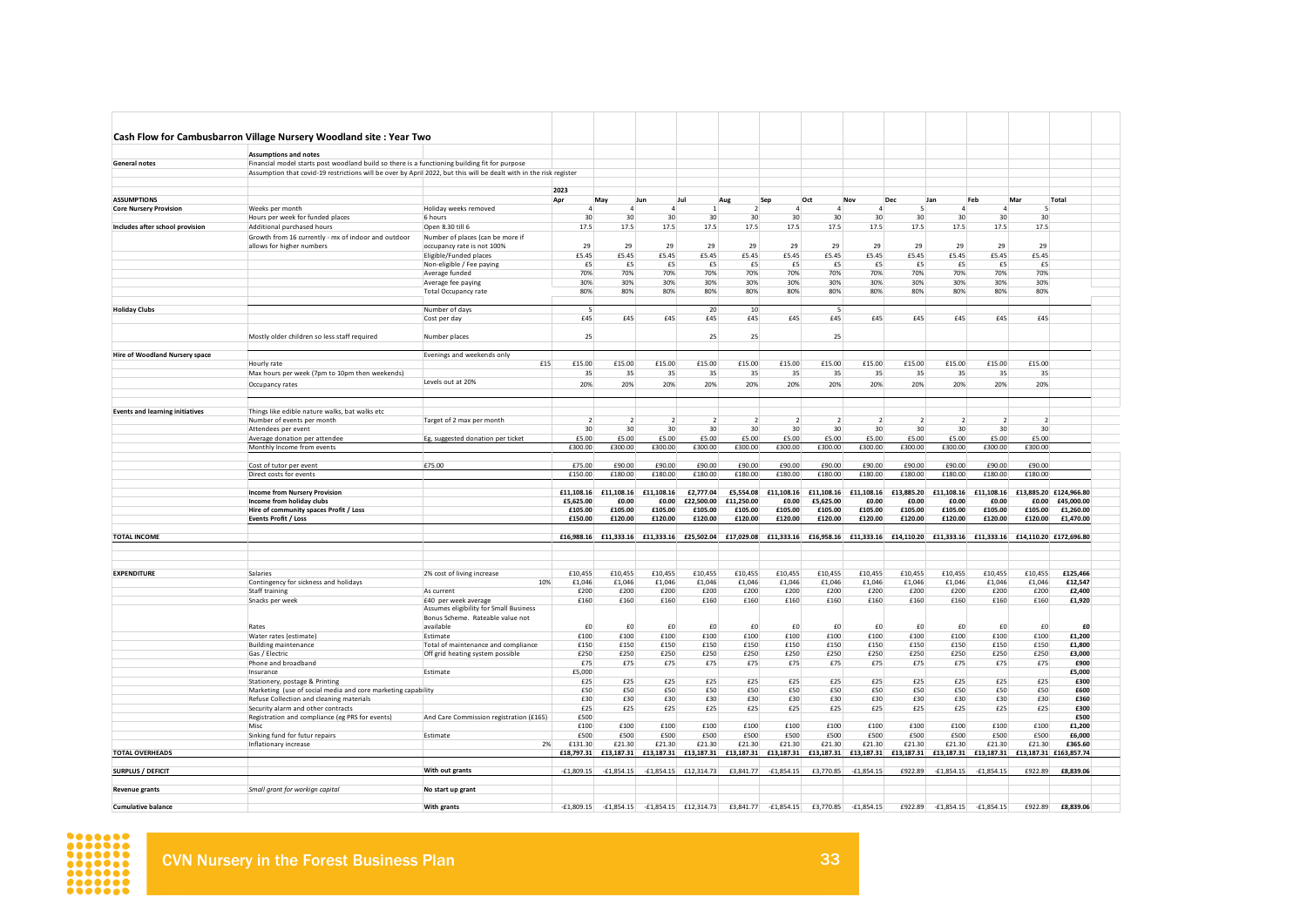|                                        | Cash Flow for Cambusbarron Village Nursery Woodland site: Year Three                                               |                                                                            |                      |                  |                          |                       |                       |                          |                      |                       |                  |                  |                  |                  |                         |  |
|----------------------------------------|--------------------------------------------------------------------------------------------------------------------|----------------------------------------------------------------------------|----------------------|------------------|--------------------------|-----------------------|-----------------------|--------------------------|----------------------|-----------------------|------------------|------------------|------------------|------------------|-------------------------|--|
|                                        | <b>Assumptions and notes</b>                                                                                       |                                                                            |                      |                  |                          |                       |                       |                          |                      |                       |                  |                  |                  |                  |                         |  |
| General notes                          | Financial model starts post woodland build so there is a functioning building fit for purpose                      |                                                                            |                      |                  |                          |                       |                       |                          |                      |                       |                  |                  |                  |                  |                         |  |
|                                        | Assumption that covid-19 restrictions will be over by April 2022, but this will be dealt with in the risk register |                                                                            |                      |                  |                          |                       |                       |                          |                      |                       |                  |                  |                  |                  |                         |  |
|                                        |                                                                                                                    |                                                                            |                      |                  |                          |                       |                       |                          |                      |                       |                  |                  |                  |                  |                         |  |
| <b>ASSUMPTIONS</b>                     |                                                                                                                    |                                                                            | 2024<br>Apr          | May              | Jun                      | Jul                   |                       | Sep                      | Oct                  | Nov                   | Dec              | Jan              | Feb              | Mar              | Total                   |  |
| <b>Core Nursery Provision</b>          | Weeks per month                                                                                                    | Holiday weeks removed                                                      | $\Delta$             | $\overline{a}$   | $\overline{a}$           | $\mathbf{1}$          | Aug<br>$\overline{2}$ | 4                        | 4                    | $\overline{a}$        | 5                | Δ                | $\overline{a}$   |                  |                         |  |
|                                        | Hours per week for funded places                                                                                   | 6 hours                                                                    | 30                   | 30               | 30                       | 30                    | 30                    | 30                       | 30                   | 30 <sup>2</sup>       | 30               | 30               | 30               | 30               |                         |  |
| Includes after school provision        | Additional purchased hours                                                                                         | Open 8.30 till 6                                                           | 17.5                 | 17.5             | 17.5                     | 17.5                  | 17.5                  | 17.5                     | 17.5                 | 17.5                  | 17.5             | 17.5             | 17.5             | 17.5             |                         |  |
|                                        | Growth from 16 currently - mx of indoor and outdoor                                                                | Number of places (can be more if                                           |                      |                  |                          |                       |                       |                          |                      |                       |                  |                  |                  |                  |                         |  |
|                                        | allows for higher numbers                                                                                          | occupancy rate is not 100%                                                 | 29                   | 29               | 29                       | 29                    | 29                    | 29                       | 29                   | 29                    | 29               | 29               | 29               | 29               |                         |  |
|                                        |                                                                                                                    | Eligible/Funded places                                                     | £5.45                | £5.45            | £5.45                    | £5.45                 | £5.45                 | £5.45                    | £5.45                | £5.45                 | £5.45            | £5.45            | £5.45            | £5.45            |                         |  |
|                                        |                                                                                                                    | Non-eligible / Fee paying                                                  | £5                   | £5<br>70%        | £5                       | £5                    | £5                    | £5                       | £5                   | £5                    | £5               | £5               | £5               | £5               |                         |  |
|                                        |                                                                                                                    | Average funded<br>Average fee paying                                       | 70%<br>30%           | 30%              | 70%<br>30%               | 70%<br>30%            | 70%<br>30%            | 70%<br>30%               | 70%<br>30%           | 70%<br>30%            | 70%<br>30%       | 70%<br>30%       | 70%<br>30%       | 70%<br>30%       |                         |  |
|                                        |                                                                                                                    | <b>Total Occupancy rate</b>                                                | 85%                  | 85%              | 85%                      | 85%                   | 85%                   | 85%                      | 85%                  | 85%                   | 85%              | 85%              | 85%              | 85%              |                         |  |
|                                        |                                                                                                                    |                                                                            |                      |                  |                          |                       |                       |                          |                      |                       |                  |                  |                  |                  |                         |  |
| <b>Holiday Clubs</b>                   |                                                                                                                    | Number of days                                                             | 5 <sup>1</sup>       |                  |                          | 20                    | 10                    |                          | 5                    |                       |                  |                  |                  |                  |                         |  |
|                                        |                                                                                                                    | Cost per day                                                               | £45                  | £45              | £45                      | £45                   | £45                   | £45                      | £45                  | £45                   | £45              | £45              | £45              | £45              |                         |  |
|                                        | Mostly older children so less staff required                                                                       | Number places                                                              | 25                   |                  |                          | 25                    | 25                    |                          | 25                   |                       |                  |                  |                  |                  |                         |  |
|                                        |                                                                                                                    |                                                                            |                      |                  |                          |                       |                       |                          |                      |                       |                  |                  |                  |                  |                         |  |
| <b>Hire of Woodland Nursery space</b>  |                                                                                                                    | Evenings and weekends only                                                 |                      |                  |                          |                       |                       |                          |                      |                       |                  |                  |                  |                  |                         |  |
|                                        | Hourly rate                                                                                                        | £15                                                                        | £15.00<br>35         | £15.00<br>35     | £15.00<br>35             | £15.00<br>35          | £15.00<br>35          | £15.00<br>35             | £15.00<br>35         | £15.00<br>35          | £15.00<br>35     | £15.00<br>35     | £15.00<br>35     | £15.00<br>35     |                         |  |
|                                        | Max hours per week (7pm to 10pm then weekends)                                                                     | Levels out at 20%                                                          | 20%                  |                  | 20%                      | 20%                   | 20%                   |                          | 20%                  | 20%                   | 20%              | 20%              | 20%              |                  |                         |  |
|                                        | Occupancy rates                                                                                                    |                                                                            |                      | 20%              |                          |                       |                       | 20%                      |                      |                       |                  |                  |                  | 20%              |                         |  |
|                                        |                                                                                                                    |                                                                            |                      |                  |                          |                       |                       |                          |                      |                       |                  |                  |                  |                  |                         |  |
| <b>Events and learning initiatives</b> | Things like edible nature walks, bat walks etc                                                                     |                                                                            |                      |                  |                          |                       |                       |                          |                      |                       |                  |                  |                  |                  |                         |  |
|                                        | Number of events per month                                                                                         | Target of 2 max per month                                                  | $\overline{2}$       | $\overline{2}$   | $\overline{\phantom{a}}$ | $\overline{2}$        | $\overline{2}$        | $\overline{\phantom{a}}$ | $\overline{2}$       | 2                     | $\overline{2}$   | $\overline{2}$   | $\overline{2}$   | $\overline{z}$   |                         |  |
|                                        | Attendees per event                                                                                                |                                                                            | 30                   | 30               | 30                       | 30                    | 30                    | 30                       | 30                   | 30 <sup>2</sup>       | 30               | 30               | 30               | 30               |                         |  |
|                                        | Average donation per attendee<br>Monthly Income from events                                                        | Eg, suggested donation per ticket                                          | £5.00<br>£300.00     | £5.00<br>£300.00 | £5.00<br>£300.00         | £5.00<br>£300.00      | £5.00<br>£300.00      | £5.00<br>£300.00         | £5.00<br>£300.00     | £5.00<br>£300.00      | £5.00<br>£300.00 | £5.00<br>£300.00 | £5.00<br>£300.00 | £5.00<br>£300.00 |                         |  |
|                                        |                                                                                                                    |                                                                            |                      |                  |                          |                       |                       |                          |                      |                       |                  |                  |                  |                  |                         |  |
|                                        | Cost of tutor per event                                                                                            | £75.00                                                                     | £75.00               | £90.00           | £90.00                   | £90.00                | £90.00                | £90.00                   | £90.00               | £90.00                | £90.00           | £90.00           | £90.00           | £90.00           |                         |  |
|                                        | Direct costs for events                                                                                            |                                                                            | £150.00              | £180.00          | £180.00                  | £180.00               | £180.00               | £180.00                  | £180.00              | £180.00               | £180.00          | £180.00          | £180.00          | £180.00          |                         |  |
|                                        |                                                                                                                    |                                                                            |                      |                  |                          |                       |                       |                          |                      |                       |                  |                  |                  |                  |                         |  |
|                                        | <b>Income from Nursery Provision</b>                                                                               |                                                                            | £11.802.42           | £11.802.42       | £11.802.42               | £2.950.61             | £5.901.21             | £11.802.42               | £11.802.42           | £11.802.42            | £14.753.03       | £11,802.42       | £11.802.42       |                  | £14,753.03 £132,777.23  |  |
|                                        | Income from holiday clubs<br>Hire of community spaces Profit / Loss                                                |                                                                            | £5,625.00<br>£105.00 | £0.00<br>£105.00 | £0.00<br>£105.00         | £22,500.00<br>£105.00 | £11,250.00<br>£105.00 | £0.00<br>£105.00         | £5,625.00<br>£105.00 | £0.00<br>£105.00      | £0.00<br>£105.00 | £0.00<br>£105.00 | £0.00<br>£105.00 | £0.00<br>£105.00 | £45,000.00<br>£1,260.00 |  |
|                                        | Events Profit / Loss                                                                                               |                                                                            | £150.00              | £120.00          | £120.00                  | £120.00               | £120.00               | £120.00                  | £120.00              | £120.00               | £120.00          | £120.00          | £120.00          | £120.00          | £1,470.00               |  |
|                                        |                                                                                                                    |                                                                            |                      |                  |                          |                       |                       |                          |                      |                       |                  |                  |                  |                  |                         |  |
| <b>TOTAL INCOME</b>                    |                                                                                                                    |                                                                            | £17,682.42           | £12,027.42       | £12,027.42               | £25,675.61            |                       | £17,376.21 £12,027.42    |                      | £17,652.42 £12,027.42 | £14,978.03       | £12,027.42       | £12,027.42       |                  | £14,978.03 £180,507.23  |  |
|                                        |                                                                                                                    |                                                                            |                      |                  |                          |                       |                       |                          |                      |                       |                  |                  |                  |                  |                         |  |
|                                        |                                                                                                                    |                                                                            |                      |                  |                          |                       |                       |                          |                      |                       |                  |                  |                  |                  |                         |  |
| <b>EXPENDITURE</b>                     | Salaries                                                                                                           | 2% cost of living increase                                                 | £10,665              | £10,665          | £10,665                  | £10,665               | £10,665               | £10,665                  | £10,665              | £10,665               | £10,665          | £10,665          | £10,665          | £10,665          | £127,975                |  |
|                                        | Contingency for sickness and holidays                                                                              | 10%                                                                        | £1,066               | £1,066           | £1,066                   | £1,066                | £1,066                | £1,066                   | £1,066               | £1,066                | £1,066           | £1,066           | £1,066           | £1,066           | £12,797                 |  |
|                                        | Staff training                                                                                                     | As current                                                                 | £200                 | £200             | £200                     | £200                  | £200                  | £200                     | £200                 | £200                  | £200             | £200             | £200             | £200             | £2,400                  |  |
|                                        | Snacks per week                                                                                                    | £40 per week average                                                       | £160                 | £160             | £160                     | £160                  | £160                  | £160                     | £160                 | £160                  | £160             | £160             | £160             | £160             | £1,920                  |  |
|                                        |                                                                                                                    | Assumes eligibility for Small Business<br>Bonus Scheme. Rateable value not |                      |                  |                          |                       |                       |                          |                      |                       |                  |                  |                  |                  |                         |  |
|                                        | Rates                                                                                                              | available                                                                  | £0                   | £0               | f(                       | £0                    | f(                    | f(                       | £0                   | £0                    | £0               | f0               | £0               | f(               | £O                      |  |
|                                        | Water rates (estimate)                                                                                             | Estimate                                                                   | £100                 | £100             | £100                     | £100                  | £100                  | £100                     | £100                 | £100                  | £100             | £100             | £100             | £100             | £1,200                  |  |
|                                        | <b>Building maintenance</b>                                                                                        | Total of maintenance and compliance                                        | £150                 | £150             | £150                     | £150                  | £150                  | £150                     | £150                 | £150                  | £150             | £150             | £150             | £150             | £1,800                  |  |
|                                        | Gas / Electric                                                                                                     | Off grid heating system possible                                           | £250                 | £250             | £250                     | £250                  | £250                  | £250                     | £250                 | £250                  | £250             | £250             | £250             | £250             | £3,000                  |  |
|                                        | Phone and broadband                                                                                                |                                                                            | £75                  | £75              | £75                      | £75                   | £75                   | £75                      | £75                  | £75                   | £75              | £75              | £75              | £75              | £900                    |  |
|                                        | Insurance                                                                                                          | Estimate                                                                   | £5,000<br>£25        | £25              | £25                      | £25                   | £25                   | £25                      | £25                  | £25                   | £25              | £25              | £25              | £25              | £5,000<br>£300          |  |
|                                        | Stationery, postage & Printing<br>Marketing (use of social media and core marketing capability                     |                                                                            | £50                  | £50              | £50                      | £50                   | £50                   | £50                      | £50                  | £50                   | £50              | £50              | £50              | £50              | £600                    |  |
|                                        | Refuse Collection and cleaning materials                                                                           |                                                                            | £30                  | £30              | £30                      | £30                   | £30                   | £30                      | £30                  | £30                   | £30              | £30              | £30              | £30              | £360                    |  |
|                                        | Security alarm and other contracts                                                                                 |                                                                            | £25                  | £25              | £25                      | £25                   | £25                   | £25                      | £25                  | £25                   | £25              | £25              | £25              | £25              | £300                    |  |
|                                        | Registration and compliance (eg PRS for events)                                                                    | And Care Commission registration (£165)                                    | £500                 |                  |                          |                       |                       |                          |                      |                       |                  |                  |                  |                  | £500                    |  |
|                                        | Misc                                                                                                               |                                                                            | £100                 | £100             | £100                     | £100                  | £100                  | £100                     | £100                 | £100                  | £100             | £100             | £100             | £100             | £1.200                  |  |
|                                        | Sinking fund for futur repairs<br>Inflationary increase                                                            | Estimate<br>2%                                                             | £500<br>£131.30      | £500<br>£21.30   | £500<br>£21.30           | £500<br>£21.30        | £500<br>£21.30        | £500<br>£21.30           | £500<br>£21.30       | £500<br>£21.30        | £500<br>£21.30   | £500<br>£21.30   | £500<br>£21.30   | £500<br>£21.30   | £6,000<br>£365.60       |  |
| <b>TOTAL OVERHEADS</b>                 |                                                                                                                    |                                                                            | £19,027.33           | £13,417.33       | £13,417.33               | £13,417.33            | £13,417.33            | £13,417.33               | £13,417.33           | £13,417.33            | £13,417.33       | £13,417.33       | £13,417.33       |                  | £13,417.33 £166,617.98  |  |
|                                        |                                                                                                                    |                                                                            |                      |                  |                          |                       |                       |                          |                      |                       |                  |                  |                  |                  |                         |  |
| <b>SURPLUS / DEFICIT</b>               |                                                                                                                    | With out grants                                                            | $-£1,344.91$         | $-£1,389.91$     | $-E1,389.91$             | £12,258.27            | £3,958.88             | $-£1,389.91$             | £4,235.09            | $-£1,389.91$          | £1,560.69        | $-£1,389.91$     | $-£1,389.91$     |                  | £1,560.69 £13,889.25    |  |
| <b>Revenue grants</b>                  | Small grant for workign capital                                                                                    | No start up grant                                                          |                      |                  |                          |                       |                       |                          |                      |                       |                  |                  |                  |                  |                         |  |
|                                        |                                                                                                                    |                                                                            |                      |                  |                          |                       |                       |                          |                      |                       |                  |                  |                  |                  |                         |  |
| <b>Cumulative balance</b>              |                                                                                                                    | With grants                                                                | $-f1.344.91$         | $-£1.389.91$     | $-£1.389.91$             | £12,258.27            | £3.958.88             | $-£1.389.91$             | £4.235.09            | $-£1.389.91$          | £1,560.69        | $-£1.389.91$     | $-£1.389.91$     | £1.560.69        | £13,889.25              |  |

**CVN Nursery in the Forest Business Plan 34 and 34 and 34 and 34 and 34 and 34 and 34 and 34 and 34 and 34 and 34 and 34 and 34 and 34 and 34 and 34 and 35 and 35 and 35 and 35 and 35 and 35 and 35 and 35 and 35 and 35 and** 

 $\begin{array}{|l|} \hline \textbf{101010} \\ \textbf{011010} \\ \textbf{101010} \\ \textbf{011010} \\ \textbf{010100} \\ \textbf{010100} \\ \textbf{010100} \\ \textbf{010100} \end{array}$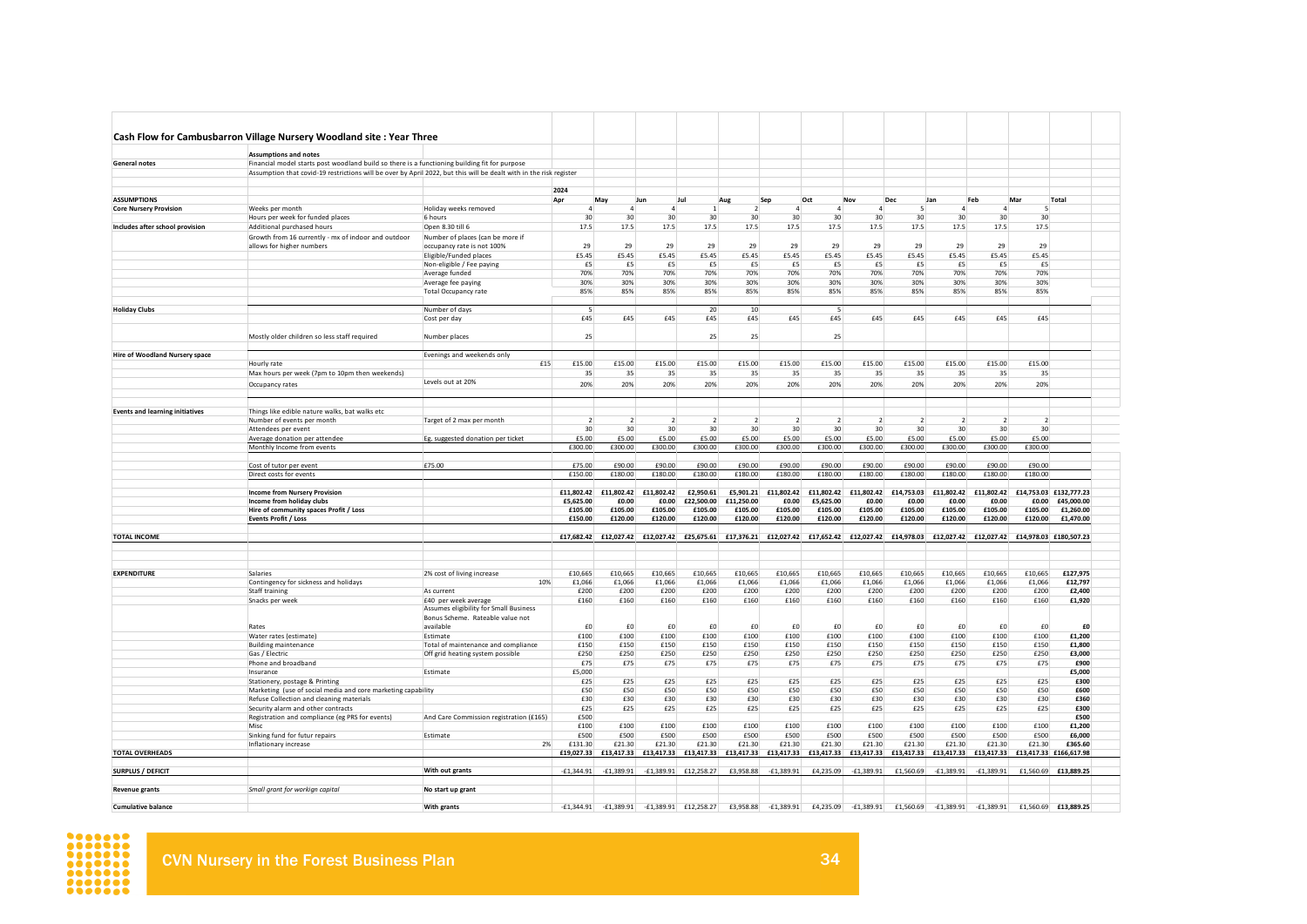# Model 2

| The Care Inspectorate stipulates the following adult: child ratios |                |            |            |         |              |            |  |                                                                |                                                                |
|--------------------------------------------------------------------|----------------|------------|------------|---------|--------------|------------|--|----------------------------------------------------------------|----------------------------------------------------------------|
| 1:5 for children aged 2-3                                          |                |            |            |         |              |            |  |                                                                |                                                                |
| 1:8 for children aged 3 and over                                   |                |            |            |         |              |            |  |                                                                |                                                                |
|                                                                    |                |            |            |         |              |            |  |                                                                |                                                                |
| 1 staff for under threes and 3 staff for over threes               |                |            |            |         |              |            |  |                                                                |                                                                |
| Allowed up to 29 places                                            |                |            |            |         |              |            |  |                                                                |                                                                |
|                                                                    |                |            |            |         |              |            |  |                                                                |                                                                |
|                                                                    |                |            |            |         |              | Total emp  |  |                                                                |                                                                |
|                                                                    |                |            |            |         |              | costs per  |  |                                                                |                                                                |
|                                                                    | Salary         | <b>FTE</b> | Pro Rata   | INI.    | Pension (5%) | individual |  |                                                                |                                                                |
| Manager                                                            | £30,000.00     |            | £30,000.00 | £2,827  | £1,500       | £34,327    |  |                                                                |                                                                |
|                                                                    | 10 hours per   |            |            |         |              |            |  |                                                                |                                                                |
|                                                                    | month x living |            |            |         |              |            |  |                                                                |                                                                |
| Admin / Finance                                                    | wage           |            |            |         |              | £1,368     |  |                                                                |                                                                |
| <b>Early Childhood Educator</b>                                    | £24,000.00     |            | £72,000    | £8,623  | £1,200       |            |  |                                                                | £81,823 Equialent of 37.5 hours per week x £9.50 (living wage) |
| <b>Play Leader</b>                                                 | £24,000.00     | 2.5        | £60,000    | £6,967  | £1,200       |            |  | £68,167 Equialent of 37.5 hours per week x £9.50 (living wage) |                                                                |
|                                                                    |                |            |            |         |              |            |  |                                                                |                                                                |
| Total                                                              |                | 6.5        | £162,000   | £18,416 | £3,900       | £185,684   |  |                                                                |                                                                |

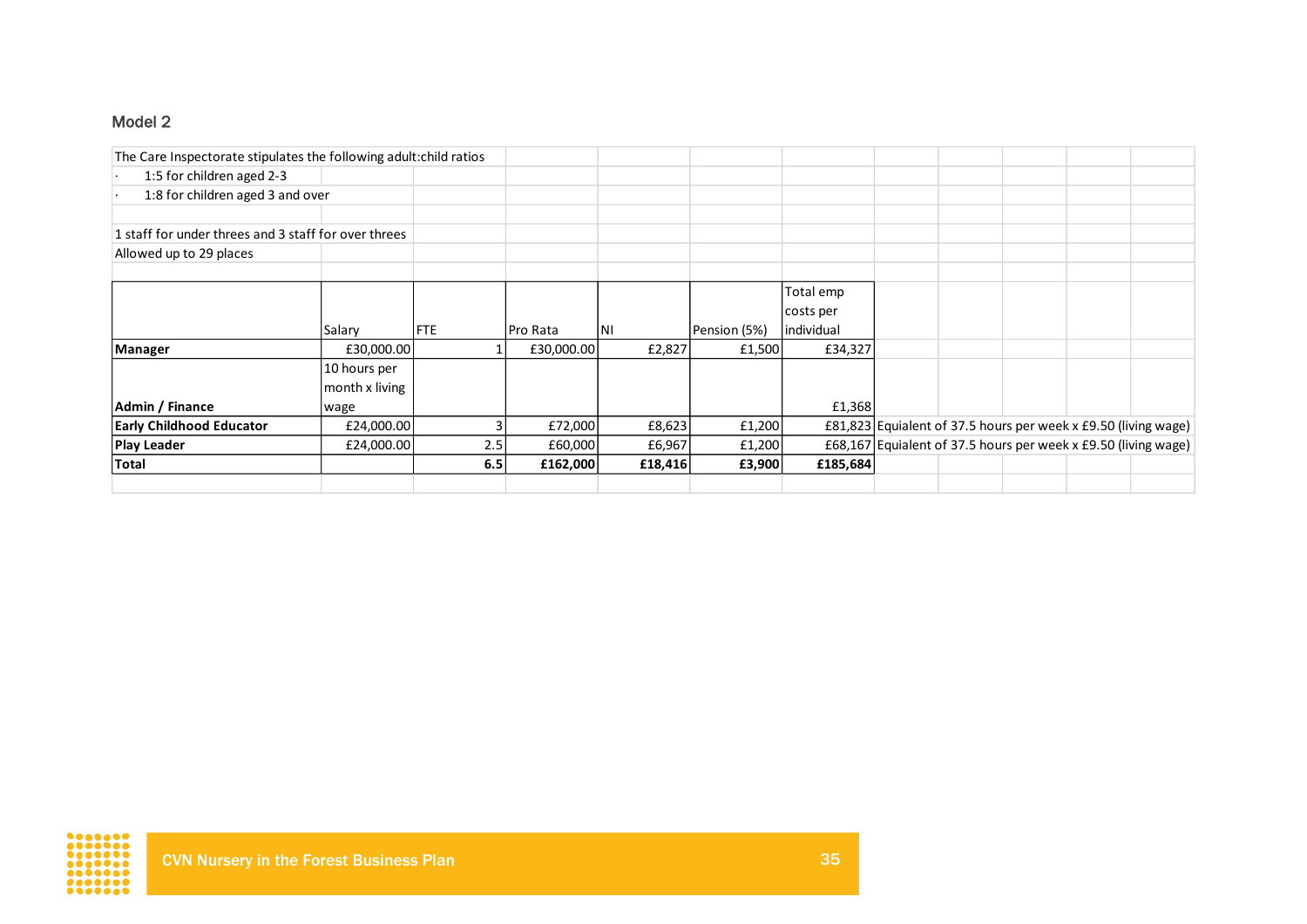|                                                   | <b>Assumptions and notes</b>                                                                                       |                                          |                     |                       |                     |                         |                         |                     |                          |                          |                          |                          |                          |                          |                                      |
|---------------------------------------------------|--------------------------------------------------------------------------------------------------------------------|------------------------------------------|---------------------|-----------------------|---------------------|-------------------------|-------------------------|---------------------|--------------------------|--------------------------|--------------------------|--------------------------|--------------------------|--------------------------|--------------------------------------|
| <b>General notes</b>                              | Financial model starts post woodland build so there is a functioning building fit for purpose                      |                                          |                     |                       |                     |                         |                         |                     |                          |                          |                          |                          |                          |                          |                                      |
|                                                   | Assumption that covid-19 restrictions will be over by April 2022, but this will be dealt with in the risk register |                                          |                     |                       |                     |                         |                         |                     |                          |                          |                          |                          |                          |                          |                                      |
|                                                   |                                                                                                                    |                                          | 2022                |                       |                     |                         |                         |                     |                          |                          |                          |                          |                          |                          |                                      |
| <b>ASSUMPTIONS</b>                                |                                                                                                                    |                                          | Apr                 | May                   | Jun                 | Jul                     | Aug                     | Ser                 | Oct                      | Nov                      | Dec                      | Jan                      | Feb                      | Mar                      | Total                                |
| <b>Core Nursery Provision</b>                     | Weeks per month                                                                                                    | Holiday weeks removed                    | $\overline{4}$      | $\overline{a}$        | $\overline{a}$      | $\overline{1}$          | $\mathcal{P}$           | $\overline{4}$      | $\overline{a}$           | 4                        | 5                        | $\Delta$                 | $\overline{a}$           | 5                        |                                      |
|                                                   | Hours per week for funded places                                                                                   | 8am till 6pm                             | 50                  | 50                    | 50                  | 50                      | 50                      | 50                  | 50                       | 50                       | 50                       | 50                       | 50                       | 50                       |                                      |
| Includes after school provision                   | Additional purchased hours                                                                                         | Estimate                                 | -5                  | 5                     | -5                  | -5                      | 5                       | 5                   | 5                        | 5                        | 5                        | -5                       | -5                       | 5                        |                                      |
|                                                   | Growth from 16 currently - mx of indoor and outdoor                                                                | Number of places (can be more if         |                     |                       |                     |                         |                         |                     |                          |                          |                          |                          |                          |                          |                                      |
|                                                   | allows for higher numbers                                                                                          | occupancy rate is not 100%               | 29                  | 29                    | 29                  | 29                      | 29                      | 29                  | 29                       | 29                       | 29                       | 29                       | 29                       | 29                       |                                      |
|                                                   |                                                                                                                    | Eligible/Funded places                   | £5.45               | £5.45                 | £5.45               | £5.45                   | £5.45                   | £5.45               | £5.45                    | £5.45                    | £5.45                    | £5.45                    | £5.45                    | £5.45                    |                                      |
|                                                   |                                                                                                                    | Non-eligible / Fee paying                | f5<br>70%           | f5<br>70%             | f5<br>70%           | f5<br>70%               | f5<br>70%               | £5<br>70%           | f5<br>70%                | f5<br>70%                | £5<br>70%                | f5<br>70%                | f5<br>70%                | f5<br>70%                |                                      |
|                                                   |                                                                                                                    | Average funded<br>Average fee paving     | 30%                 | 30%                   | 30%                 | 30%                     | 30%                     | 30%                 | 30%                      | 30%                      | 30%                      | 30%                      | 30%                      | 30%                      |                                      |
|                                                   |                                                                                                                    | Total Occupancy rate                     | 70%                 | 70%                   | 75%                 | 75%                     | 75%                     | 75%                 | 80%                      | 80%                      | 80%                      | 80%                      | 80%                      | 80%                      |                                      |
|                                                   |                                                                                                                    |                                          |                     |                       |                     |                         |                         |                     |                          |                          |                          |                          |                          |                          |                                      |
| <b>Holiday Clubs</b>                              |                                                                                                                    | Number of days                           |                     |                       |                     | 20                      | 10                      |                     | $\overline{\phantom{0}}$ |                          |                          |                          |                          |                          |                                      |
|                                                   |                                                                                                                    | Cost per day                             | £45                 | £45                   | £45                 | f45                     | f45                     | £45                 | £45                      | £45                      | £45                      | £45                      | £45                      | £45                      |                                      |
|                                                   |                                                                                                                    | Number of places (no Easter provision in |                     |                       |                     |                         |                         |                     |                          |                          |                          |                          |                          |                          |                                      |
|                                                   | Mostly older children so less staff required                                                                       | vear onel                                |                     |                       |                     | 25                      | 25                      |                     | 25                       |                          |                          |                          |                          |                          |                                      |
|                                                   |                                                                                                                    |                                          |                     |                       |                     |                         |                         |                     |                          |                          |                          |                          |                          |                          |                                      |
| <b>Hire of Woodland Nursery space</b>             |                                                                                                                    | Evenings and weekends only               |                     |                       |                     |                         |                         |                     |                          |                          |                          |                          |                          |                          |                                      |
|                                                   | Hourly rate                                                                                                        | £15                                      | £15.00              | £15.00                | £15.00              | £15.00                  | £15.00                  | £15.00              | £15.00                   | £15.00                   | £15.00                   | £15.00                   | £15.00                   | £15.00                   |                                      |
|                                                   | Max hours per week (7pm to 10pm then weekends)                                                                     | Based on affordable community rates      | 35                  | 35                    | 35                  | 35                      | 35                      | 35                  | 35                       | 35                       | 35                       | 35                       | 35                       | 35                       |                                      |
|                                                   |                                                                                                                    | on the basis that there is likely to be  |                     |                       |                     |                         |                         |                     |                          |                          |                          |                          |                          |                          |                                      |
|                                                   | Occupancy rates                                                                                                    | limited commercial demand (at least      |                     | 10%                   | 10%                 | 10%                     | 10%                     | 10%                 | 15%                      | 15%                      | 15%                      | 20%                      | 20%                      | 20%                      |                                      |
|                                                   |                                                                                                                    |                                          |                     |                       |                     |                         |                         |                     |                          |                          |                          |                          |                          |                          |                                      |
|                                                   |                                                                                                                    |                                          |                     |                       |                     |                         |                         |                     |                          |                          |                          |                          |                          |                          |                                      |
| <b>Events and learning initiatives</b>            | Things like edible nature walks, bat walks etc<br>Number of events per month                                       |                                          | $\Omega$            | $\Omega$              | $\mathbf{1}$        | $\overline{1}$          | $\mathbf{1}$            | $\mathbf{1}$        | $\overline{1}$           | $\overline{\phantom{a}}$ | $\overline{\phantom{a}}$ | $\overline{\phantom{a}}$ | $\overline{\phantom{a}}$ | $\overline{\phantom{a}}$ |                                      |
|                                                   | Attendees per event                                                                                                |                                          | 30                  | 30                    | 30                  | 30                      | 30                      | 30                  | 30 <sup>1</sup>          | 30                       | 30                       | 30 <sup>1</sup>          | 30                       | 30                       |                                      |
|                                                   | Average donation per attendee                                                                                      | Eg, suggested donation per ticket        | £5.00               | £5.00                 | £5.00               | £5.00                   | £5.00                   | £5.00               | £5.00                    | £5.00                    | £5.00                    | £5.00                    | £5.00                    | £5.00                    |                                      |
|                                                   | Monthly Income from events                                                                                         |                                          | £0.00               | £0.00                 | £150.00             | £150.00                 | £150.00                 | £150.00             | £150.00                  | £300.00                  | £300.00                  | £300.00                  | £300.00                  | £300.00                  |                                      |
|                                                   |                                                                                                                    |                                          |                     |                       |                     |                         |                         |                     |                          |                          |                          |                          |                          |                          |                                      |
|                                                   | Cost of tutor per event                                                                                            | £75.00                                   | £75.00              | £0.00                 | £45.00              | £45.00                  | £45.00                  | £45.00              | £45.00                   | £90.00                   | £90.00                   | £90.00                   | £90.00                   | £90.00                   |                                      |
|                                                   | Direct costs for events                                                                                            |                                          | £0.00               | £0.00                 | £45.00              | £45.00                  | £45.00                  | £45.00              | £45.00                   | £180.00                  | £180.00                  | £180.00                  | £180.00                  | £180.00                  |                                      |
|                                                   |                                                                                                                    |                                          |                     |                       |                     |                         |                         |                     |                          |                          |                          |                          |                          |                          |                                      |
|                                                   | <b>Income from Nursery Provision</b><br>Income from holiday clubs                                                  |                                          | £15,610.70<br>£0.00 | £15,610.70<br>£0.00   | £16,725.75<br>£0.00 | £4,181.44<br>£22,500.00 | £8,362.88<br>£11,250.00 | £16,725.75<br>£0.00 | £17,840.80<br>£5,625.00  | £17,840.80<br>£0.00      | £22,301.00<br>£0.00      | £17,840.80<br>£0.00      | £17,840.80<br>£0.00      | £0.00                    | £22,301.00 £193,182.41<br>£39,375.00 |
|                                                   | Hire of community spaces Profit / Loss                                                                             |                                          | £0.00               | £52.50                | £52.50              | £52.50                  | £52.50                  | £52.50              | £78.75                   | £78.75                   | £78.75                   | £105.00                  | £105.00                  | £105.00                  | £813.75                              |
|                                                   | <b>Events Profit / Loss</b>                                                                                        |                                          | £0.00               | £0.00                 | £105.00             | £105.00                 | £105.00                 | £105.00             | £105.00                  | £120.00                  | £120.00                  | £120.00                  | £120.00                  | £120.00                  | £1.125.00                            |
|                                                   |                                                                                                                    |                                          |                     |                       |                     |                         |                         |                     |                          |                          |                          |                          |                          |                          |                                      |
| <b>TOTAL INCOME</b>                               |                                                                                                                    |                                          |                     | £15,610.70 £15,663.20 | £16,883.25          | £26,838.94              | £19,770.38              | £16,883.25          | £23,649.55 £18,039.55    |                          | £22,499.75               | £18,065.80               | £18,065.80               |                          | £22,526.00 £234,496.16               |
|                                                   |                                                                                                                    |                                          |                     |                       |                     |                         |                         |                     |                          |                          |                          |                          |                          |                          |                                      |
| <b>EXPENDITURE</b>                                | Salaries                                                                                                           | See staffing sheet                       | £15,474             | £15,474               | £15,474             | £15,474                 | £15.474                 | £15.474             | £15.474                  | £15.474                  | £15.474                  | £15,474                  | £15.474                  | £15.474                  | £185,684                             |
|                                                   | Contingency for sickness and holidays                                                                              | 10%                                      | £1,547              | £1,547                | £1,547              | £1,547                  | £1,547                  | £1,547              | £1,547                   | £1,547                   | £1,547                   | £1,547                   | £1,547                   | £1,547                   | £18,568                              |
|                                                   | <b>Staff training</b>                                                                                              | As current                               | £200                | £200                  | £200                | £200                    | £200                    | £200                | £200                     | £200                     | £200                     | £200                     | £200                     | £200                     | £2,400                               |
|                                                   | Snacks per week                                                                                                    | £40 per week average                     | £160                | £160                  | £160                | £160                    | £160                    | £160                | £160                     | £160                     | £160                     | £160                     | £160                     | £160                     | £1,920                               |
|                                                   |                                                                                                                    | Assumes eligibility for Small Business   |                     |                       |                     |                         |                         |                     |                          |                          |                          |                          |                          |                          |                                      |
|                                                   |                                                                                                                    | Bonus Scheme. Rateable value not         |                     |                       |                     |                         |                         |                     |                          |                          |                          |                          |                          |                          |                                      |
|                                                   | Rates<br>Water rates (estimate)                                                                                    | available<br>Estimate                    | £0<br>£100          | £0<br>£100            | £0<br>£100          | £0<br>£100              | £0<br>£100              | £0<br>£100          | £0<br>£100               | £0<br>£100               | £0<br>£100               | £0<br>£100               | £0<br>£100               | £0<br>£100               | £O<br>£1,200                         |
|                                                   | <b>Building maintenance</b>                                                                                        | Total of maintenance and compliance      | £150                | £150                  | £150                | £150                    | £150                    | £150                | £150                     | £150                     | £150                     | £150                     | £150                     | £150                     | £1.800                               |
|                                                   | Gas / Electric                                                                                                     | Off grid heating system possible         | £250                | £250                  | £250                | £250                    | £250                    | £250                | £250                     | £250                     | £250                     | £250                     | £250                     | £250                     | £3,000                               |
|                                                   | Phone and broadband                                                                                                |                                          | £75                 | £75                   | £75                 | £75                     | £75                     | £75                 | £75                      | £75                      | £75                      | £75                      | £75                      | £75                      | £900                                 |
|                                                   | Insurance                                                                                                          | Estimate                                 | £5,000              |                       |                     |                         |                         |                     |                          |                          |                          |                          |                          |                          | £5.000                               |
|                                                   | Stationery, postage & Printing                                                                                     |                                          | £25                 | £25                   | £25                 | £25                     | £25                     | £25                 | £25                      | £25                      | £25                      | £25                      | £25                      | £25                      | £300                                 |
|                                                   | Marketing (use of social media and core marketing capability                                                       |                                          | £50                 | £50                   | £50                 | £50                     | £50                     | £50                 | £50                      | £50                      | £50                      | £50                      | £50                      | £50                      | £600                                 |
|                                                   | Refuse Collection and cleaning materials                                                                           |                                          | £30                 | £30                   | £30                 | £30                     | £30                     | £30                 | £30                      | £30                      | £30                      | £30                      | £30                      | £30                      | £360                                 |
|                                                   | Security alarm and other contracts                                                                                 |                                          | £25                 | £25                   | £25                 | £25                     | £25                     | £25                 | £25                      | £25                      | £25                      | £25                      | £25                      | £25                      | £300                                 |
|                                                   | Registration and compliance (eg PRS for events)<br>Misc                                                            | And Care Commission registration (£165)  | £500<br>£100        | £100                  | £100                | £100                    | £100                    | £100                | £100                     | f100                     | £100                     | £100                     | £100                     | £100                     | £500<br>£1.200                       |
|                                                   |                                                                                                                    |                                          |                     |                       |                     |                         |                         |                     |                          |                          |                          |                          |                          |                          |                                      |
| <b>TOTAL OVERHEADS</b>                            |                                                                                                                    |                                          | £23,686.07          | £18,186.07            | £18,186.07          | £18,186.07              | £18,186.07              | £18,186.07          | £18,186.07 £18,186.07    |                          | £18,186.07               | £18,186.07               | £18,186.07               | £18,186.07 £223,732.81   |                                      |
|                                                   |                                                                                                                    | With out grants                          | $-£8,075.37$        | $-E2,522.87$          | $-£1,302.82$        | £8,652.87               | £1,584.31               | $-E1,302.82$        | £5,463.48                | $-£146.52$               | £4,313.68                | $-£120.27$               | $-f120.27$               |                          | £4,339.93 £10,763.35                 |
|                                                   |                                                                                                                    |                                          |                     |                       |                     |                         |                         |                     |                          |                          |                          |                          |                          |                          |                                      |
|                                                   |                                                                                                                    |                                          |                     |                       |                     |                         |                         |                     |                          |                          |                          |                          |                          |                          |                                      |
| <b>SURPLUS / DEFICIT</b><br><b>Revenue grants</b> | Small grant for workign capital                                                                                    |                                          | £10,000.00          |                       |                     |                         |                         |                     |                          |                          |                          |                          |                          |                          | £10,000.00                           |

**CVN Nursery in the Forest Business Plan 36 CVN Nursery in the Forest Business Plan**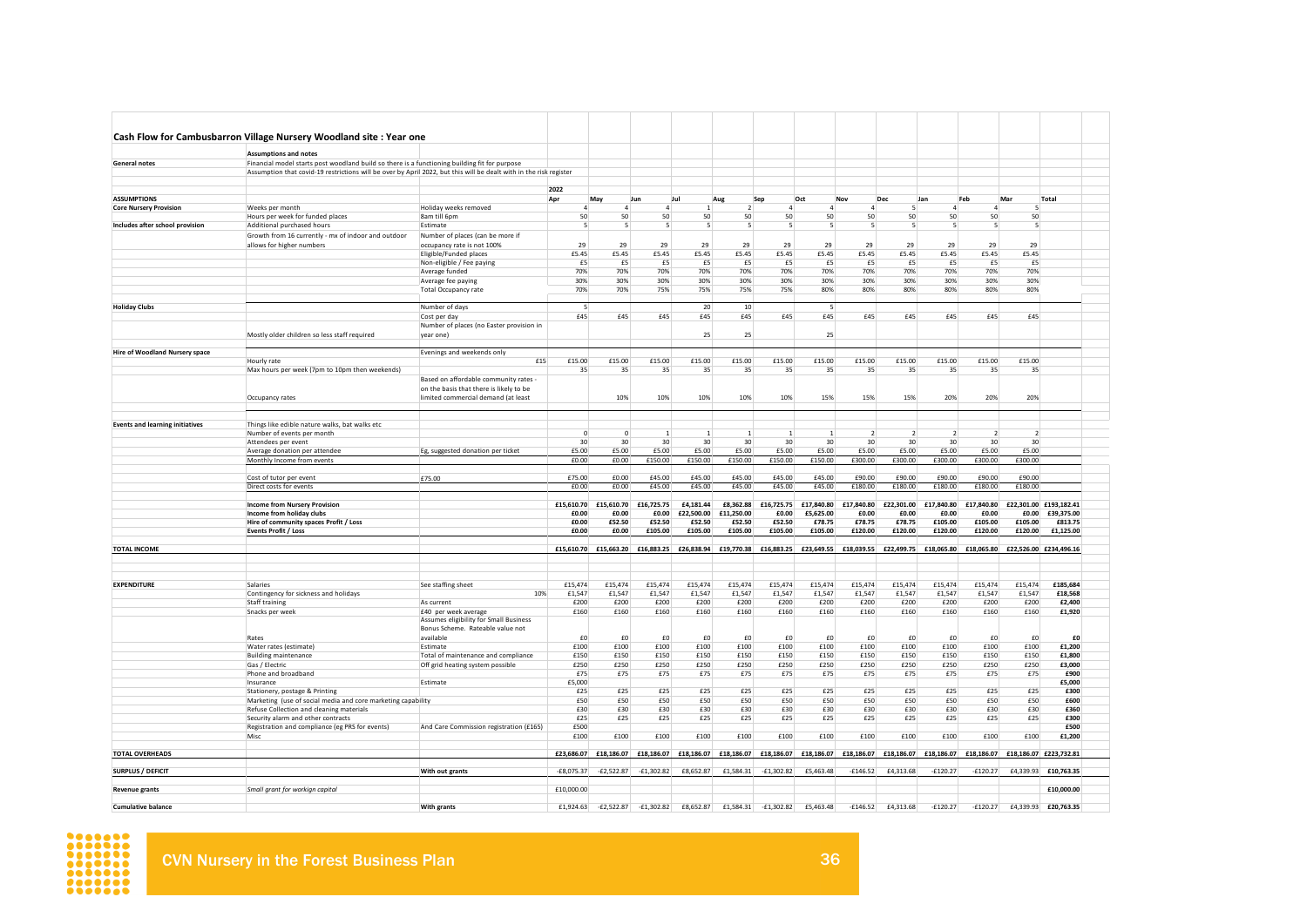|                                        | Cash Flow for Cambusbarron Village Nursery Woodland site: Year Two                                                 |                                                      |                       |                          |                |                          |                          |                 |                |                          |                          |                          |                |                |                        |  |
|----------------------------------------|--------------------------------------------------------------------------------------------------------------------|------------------------------------------------------|-----------------------|--------------------------|----------------|--------------------------|--------------------------|-----------------|----------------|--------------------------|--------------------------|--------------------------|----------------|----------------|------------------------|--|
|                                        | <b>Assumptions and notes</b>                                                                                       |                                                      |                       |                          |                |                          |                          |                 |                |                          |                          |                          |                |                |                        |  |
| <b>General notes</b>                   | Financial model starts post woodland build so there is a functioning building fit for purpose                      |                                                      |                       |                          |                |                          |                          |                 |                |                          |                          |                          |                |                |                        |  |
|                                        | Assumption that covid-19 restrictions will be over by April 2022, but this will be dealt with in the risk register |                                                      |                       |                          |                |                          |                          |                 |                |                          |                          |                          |                |                |                        |  |
|                                        |                                                                                                                    |                                                      | 2023                  |                          |                |                          |                          |                 |                |                          |                          |                          |                |                |                        |  |
| <b>ASSUMPTIONS</b>                     |                                                                                                                    |                                                      | Apr                   | May                      | Jun            | Jul                      | Aug                      | Sep             | Oct            | Nov                      | Dec                      | Jan                      | Feb            | Mar            | <b>Total</b>           |  |
| <b>Core Nursery Provision</b>          | Weeks per month                                                                                                    | Holiday weeks removed                                | $\Delta$              | $\overline{a}$           | $\Delta$       | 1                        | $\overline{2}$           | 4               | $\overline{a}$ | $\Delta$                 | 5 <sup>1</sup>           | $\Delta$                 | $\Delta$       |                |                        |  |
|                                        | Hours per week for funded places                                                                                   | 8am till 6pm                                         | 50                    | 50                       | 50             | 50                       | 50                       | 50              | 50             | 50                       | 50                       | 50                       | 50             | 50             |                        |  |
| Includes after school provision        | Additional purchased hours                                                                                         | Open 8.30 till 6                                     | -5                    | -5                       | 5              | 5                        | -5                       | $5\phantom{.0}$ | 5              | -51                      | 5                        | 5                        | 5              |                |                        |  |
|                                        | Growth from 16 currently - mx of indoor and outdoor                                                                | Number of places (can be more if                     |                       |                          |                |                          |                          |                 |                |                          |                          |                          |                |                |                        |  |
|                                        | allows for higher numbers                                                                                          | occupancy rate is not 100%<br>Eligible/Funded places | 29<br>£5.45           | 29<br>£5.45              | 29<br>£5.45    | 29<br>£5.45              | 29<br>£5.45              | 29<br>£5.45     | 29<br>£5.45    | 29<br>£5.45              | 29<br>£5.45              | 29<br>£5.45              | 29<br>£5.45    | 29<br>£5.45    |                        |  |
|                                        |                                                                                                                    | Non-eligible / Fee paying                            | £5                    | £5                       | £5             | £5                       | £5                       | £5              | £5             | £5                       | £5                       | £5                       | £5             | £5             |                        |  |
|                                        |                                                                                                                    | Average funded                                       | 70%                   | 70%                      | 70%            | 70%                      | 70%                      | 70%             | 70%            | 70%                      | 70%                      | 70%                      | 70%            | 70%            |                        |  |
|                                        |                                                                                                                    | Average fee paying                                   | 30%                   | 30%                      | 30%            | 30%                      | 30%                      | 30%             | 30%            | 30%                      | 30%                      | 30%                      | 30%            | 30%            |                        |  |
|                                        |                                                                                                                    | Total Occupancy rate                                 | 80%                   | 80%                      | 80%            | 80%                      | 80%                      | 80%             | 80%            | 80%                      | 80%                      | 80%                      | 80%            | 80%            |                        |  |
|                                        |                                                                                                                    |                                                      |                       |                          |                |                          |                          |                 |                |                          |                          |                          |                |                |                        |  |
| <b>Holiday Clubs</b>                   |                                                                                                                    | Number of days<br>Cost per day                       | $\overline{5}$<br>£45 | £45                      | £45            | 20<br>£45                | 10<br>£45                | £45             | 5<br>£45       | £45                      | £45                      | £45                      | £45            | £45            |                        |  |
|                                        |                                                                                                                    |                                                      |                       |                          |                |                          |                          |                 |                |                          |                          |                          |                |                |                        |  |
|                                        | Mostly older children so less staff required                                                                       | Number places                                        | 25                    |                          |                | 25                       | 25                       |                 | 25             |                          |                          |                          |                |                |                        |  |
|                                        |                                                                                                                    |                                                      |                       |                          |                |                          |                          |                 |                |                          |                          |                          |                |                |                        |  |
| <b>Hire of Woodland Nursery space</b>  |                                                                                                                    | Evenings and weekends only                           |                       |                          |                |                          |                          |                 |                |                          |                          |                          |                |                |                        |  |
|                                        | Hourly rate<br>Max hours per week (7pm to 10pm then weekends)                                                      | £15                                                  | £15.00<br>35          | £15.00<br>35             | £15.00<br>35   | £15.00<br>35             | £15.00<br>35             | £15.00<br>35    | £15.00<br>35   | £15.00<br>35             | £15.00<br>35             | £15.00<br>35             | £15.00<br>35   | £15.00<br>35   |                        |  |
|                                        | Occupancy rates                                                                                                    | Levels out at 20%                                    | 20%                   | 20%                      | 20%            | 20%                      | 20%                      | 20%             | 20%            | 20%                      | 20%                      | 20%                      | 20%            | 20%            |                        |  |
|                                        |                                                                                                                    |                                                      |                       |                          |                |                          |                          |                 |                |                          |                          |                          |                |                |                        |  |
|                                        |                                                                                                                    |                                                      |                       |                          |                |                          |                          |                 |                |                          |                          |                          |                |                |                        |  |
| <b>Events and learning initiatives</b> | Things like edible nature walks, bat walks etc                                                                     |                                                      |                       |                          |                |                          |                          |                 |                |                          |                          |                          |                |                |                        |  |
|                                        | Number of events per month                                                                                         | Target of 2 max per month                            | $\overline{2}$        | $\overline{\phantom{a}}$ | $\overline{z}$ | $\overline{\phantom{a}}$ | $\overline{\phantom{a}}$ | $\overline{2}$  | $\overline{2}$ | $\overline{2}$           | $\overline{\phantom{a}}$ | $\overline{\phantom{a}}$ | $\overline{2}$ | $\overline{2}$ |                        |  |
|                                        | Attendees per event<br>Average donation per attendee                                                               | Eg, suggested donation per ticket                    | 30<br>£5.00           | 30<br>£5.00              | 30<br>£5.00    | 30<br>£5.00              | 30<br>£5.00              | 30<br>£5.00     | 30<br>£5.00    | 30 <sup>2</sup><br>£5.00 | 30<br>£5.00              | 30<br>£5.00              | 30<br>£5.00    | 30<br>£5.00    |                        |  |
|                                        | Monthly Income from events                                                                                         |                                                      | £300.00               | £300.00                  | £300.00        | £300.00                  | £300.00                  | £300.00         | £300.00        | £300.00                  | £300.00                  | £300.00                  | £300.00        | £300.00        |                        |  |
|                                        |                                                                                                                    |                                                      |                       |                          |                |                          |                          |                 |                |                          |                          |                          |                |                |                        |  |
|                                        | Cost of tutor per event                                                                                            | £75.00                                               | £75.00                | £90.00                   | £90.00         | £90.00                   | £90.00                   | £90.00          | £90.00         | £90.00                   | £90.00                   | £90.00                   | £90.00         | £90.00         |                        |  |
|                                        | Direct costs for events                                                                                            |                                                      | £150.00               | £180.00                  | £180.00        | £180.00                  | £180.00                  | £180.00         | £180.00        | £180.00                  | £180.00                  | £180.00                  | £180.00        | £180.00        |                        |  |
|                                        | <b>Income from Nursery Provision</b>                                                                               |                                                      | £17,840.80            | £17,840.80               | £17,840.80     | £4,460.20                | £8,920.40                | £17,840.80      | £17,840.80     | £17,840.80               | £22,301.00               | £17,840.80               | £17,840.80     |                | £22,301.00 £200,709.00 |  |
|                                        | Income from holiday clubs                                                                                          |                                                      | £5,625.00             | £0.00                    | £0.00          | £22,500.00               | £11,250.00               | £0.00           | £5,625.00      | £0.00                    | £0.00                    | £0.00                    | £0.00          | £0.00          | £45,000.00             |  |
|                                        | Hire of community spaces Profit / Loss                                                                             |                                                      | £105.00               | £105.00                  | £105.00        | £105.00                  | £105.00                  | £105.00         | £105.00        | £105.00                  | £105.00                  | £105.00                  | £105.00        | £105.00        | £1,260.00              |  |
|                                        | Events Profit / Loss                                                                                               |                                                      | £150.00               | £120.00                  | £120.00        | £120.00                  | £120.00                  | £120.00         | £120.00        | £120.00                  | £120.00                  | £120.00                  | £120.00        | £120.00        | £1,470.00              |  |
|                                        |                                                                                                                    |                                                      |                       |                          |                |                          |                          |                 |                |                          |                          |                          |                |                |                        |  |
| <b>TOTAL INCOME</b>                    |                                                                                                                    |                                                      | £23,720.80            | £18,065.80               | £18,065.80     | £27,185.20               | £20,395.40               | £18,065.80      | £23,690.80     | £18,065.80               | £22,526.00               | £18,065.80               | £18,065.80     |                | £22,526.00 £248,439.00 |  |
|                                        |                                                                                                                    |                                                      |                       |                          |                |                          |                          |                 |                |                          |                          |                          |                |                |                        |  |
|                                        |                                                                                                                    |                                                      |                       |                          |                |                          |                          |                 |                |                          |                          |                          |                |                |                        |  |
| <b>EXPENDITURE</b>                     | Salaries                                                                                                           | 2% cost of living increase                           | £15,783               | £15,783                  | £15,783        | £15,783                  | £15,783                  | £15,783         | £15,783        | £15,783                  | £15,783                  | £15,783                  | £15,783        | £15,783        | £189,398               |  |
|                                        | Contingency for sickness and holidays                                                                              | 10%                                                  | £1,578                | £1,578                   | £1,578         | £1,578                   | £1,578                   | £1,578          | £1,578         | £1,578                   | £1,578                   | £1,578                   | £1,578         | £1,578         | £18,940                |  |
|                                        | Staff training                                                                                                     | As current<br>£40 per week average                   | £200<br>£160          | £200<br>£160             | £200<br>£160   | £200                     | £200<br>£160             | £200            | £200           | £200<br>£160             | £200<br>£160             | £200<br>£160             | £200<br>£160   | £200<br>£160   | £2,400<br>£1,920       |  |
|                                        | Snacks per week                                                                                                    | Assumes eligibility for Small Business               |                       |                          |                | £160                     |                          | £160            | £160           |                          |                          |                          |                |                |                        |  |
|                                        |                                                                                                                    | Bonus Scheme. Rateable value not                     |                       |                          |                |                          |                          |                 |                |                          |                          |                          |                |                |                        |  |
|                                        | Rates                                                                                                              | available                                            | £0                    | £0                       | £0             | f(                       | f(                       | f(              | f0             | f0                       | f0                       | f0                       | f(             | f(             | £0                     |  |
|                                        | Water rates (estimate)                                                                                             | Estimate                                             | £100                  | £100                     | £100           | £100                     | £100                     | £100            | £100           | £100                     | £100                     | £100                     | £100           | £100           | £1,200                 |  |
|                                        | <b>Building maintenance</b><br>Gas / Electric                                                                      | Total of maintenance and compliance                  | £150<br>£250          | £150<br>£250             | £150<br>£250   | £150<br>£250             | £150<br>£250             | £150<br>£250    | £150<br>£250   | £150<br>£250             | £150<br>£250             | £150<br>£250             | £150<br>£250   | £150<br>£250   | £1,800<br>£3.000       |  |
|                                        | Phone and broadband                                                                                                | Off grid heating system possible                     | <b>f75</b>            | £75                      | £75            | £75                      | £75                      | £75             | £75            | £75                      | £75                      | £75                      | £75            | £75            | £900                   |  |
|                                        | Insurance                                                                                                          | Estimate                                             | £5,000                |                          |                |                          |                          |                 |                |                          |                          |                          |                |                | £5,000                 |  |
|                                        | Stationery, postage & Printing                                                                                     |                                                      | £25                   | £25                      | £25            | £25                      | £25                      | £25             | £25            | £25                      | £25                      | £25                      | £25            | £25            | £300                   |  |
|                                        | Marketing (use of social media and core marketing capability                                                       |                                                      | £50                   | £50                      | £50            | £50                      | £50                      | £50             | £50            | £50                      | £50                      | £50                      | £50            | £50            | £600                   |  |
|                                        | Refuse Collection and cleaning materials                                                                           |                                                      | £30                   | £30                      | £30            | £30                      | £30                      | £30             | £30            | £30                      | £30                      | £30                      | £30            | £30            | £360                   |  |
|                                        | Security alarm and other contracts<br>Registration and compliance (eg PRS for events)                              | And Care Commission registration (£165)              | £25<br>£500           | £25                      | £25            | £25                      | £25                      | £25             | £25            | £25                      | £25                      | £25                      | £25            | £25            | £300<br>£500           |  |
|                                        | Misc                                                                                                               |                                                      | £100                  | £100                     | £100           | £100                     | £100                     | £100            | £100           | £100                     | £100                     | £100                     | £100           | £100           | £1.200                 |  |
|                                        | Sinking fund for futur repairs                                                                                     | Estimate                                             | £500                  | £500                     | £500           | £500                     | £500                     | £500            | £500           | £500                     | £500                     | £500                     | £500           | £500           | £6,000                 |  |
|                                        | Inflationary increase                                                                                              | 2%                                                   | £131.30               | £21.30                   | £21.30         | £21.30                   | £21.30                   | £21.30          | £21.30         | £21.30                   | £21.30                   | £21.30                   | £21.30         | £21.30         | £365.60                |  |
| <b>TOTAL OVERHEADS</b>                 |                                                                                                                    |                                                      | £24,657.79            | £19,047.79               | £19,047.79     | £19,047.79               | £19,047.79               | £19,047.79      | £19,047.79     | £19,047.79               | £19,047.79               | £19,047.79               | £19,047.79     |                | £19,047.79 £234,183.47 |  |
| <b>SURPLUS / DEFICIT</b>               |                                                                                                                    | With out grants                                      | $-£936.99$            | $-£981.99$               | $-£981.99$     | £8,137.41                | £1,347.61                | $-£981.99$      | £4,643.01      | $-£981.99$               | £3,478.21                | $-£981.99$               | $-£981.99$     |                | £3,478.21 £14,255.53   |  |
|                                        |                                                                                                                    |                                                      |                       |                          |                |                          |                          |                 |                |                          |                          |                          |                |                |                        |  |
| <b>Revenue grants</b>                  | Small grant for workign capital                                                                                    | No start up grant                                    |                       |                          |                |                          |                          |                 |                |                          |                          |                          |                |                |                        |  |
|                                        |                                                                                                                    |                                                      | $-£936.99$            | $-£981.99$               | $-6981.99$     | £8.137.41                | £1,347.61                | £981.99         | £4.643.01      | $-6981.99$               | £3,478.21                | $-6981.99$               |                | £3,478.21      | £14,255.53             |  |
| <b>Cumulative balance</b>              |                                                                                                                    | With grants                                          |                       |                          |                |                          |                          |                 |                |                          |                          |                          | $-£981.99$     |                |                        |  |

**CVN Nursery in the Forest Business Plan 37** (2008) 2014 12:30 (3008) 37